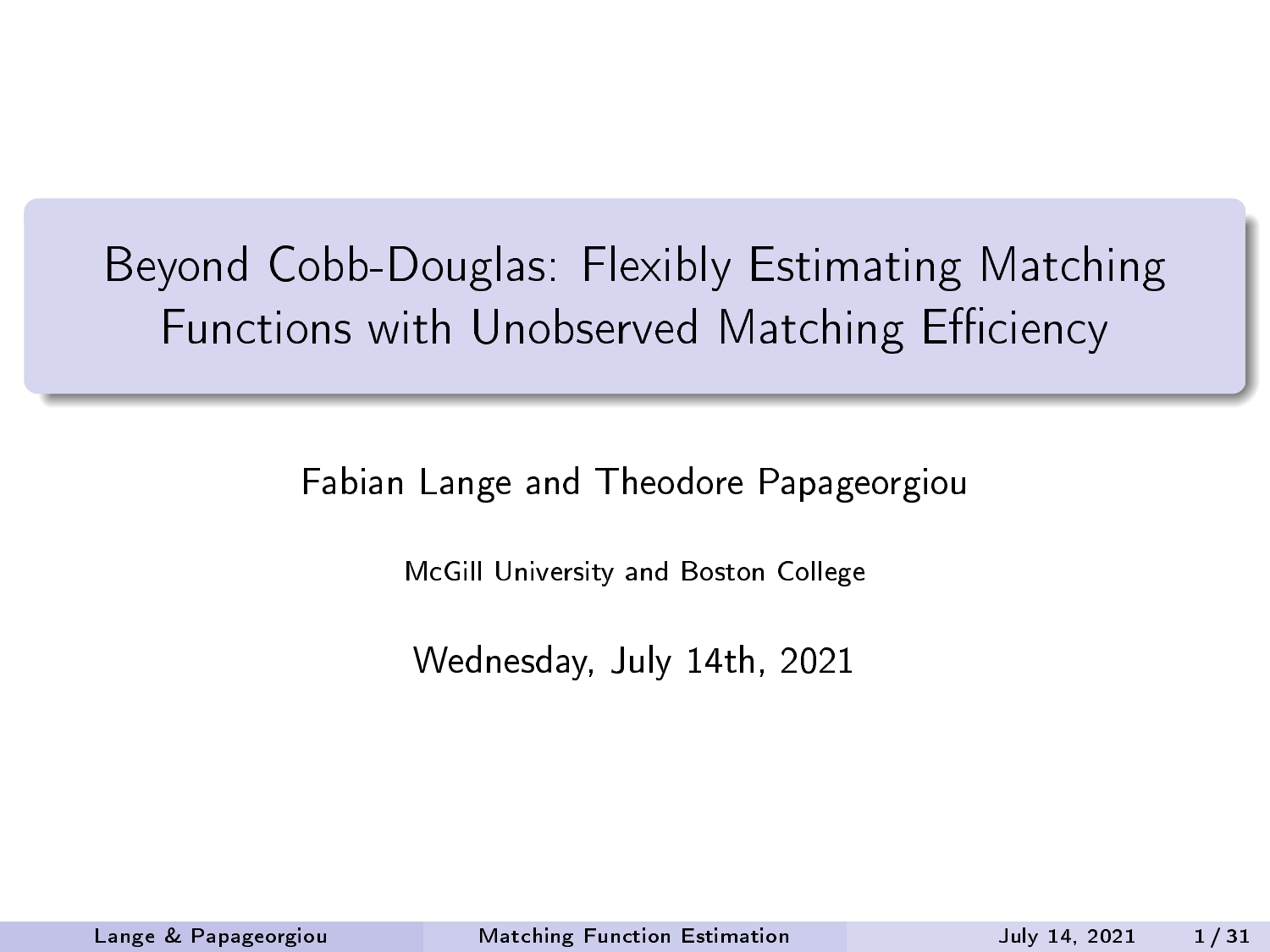#### Why Care About the Matching Function?

- Matching function (Pissarides, 2000) is
	- a convenient modeling device of costly trading process
	- provides a language to talk about factors affecting hiring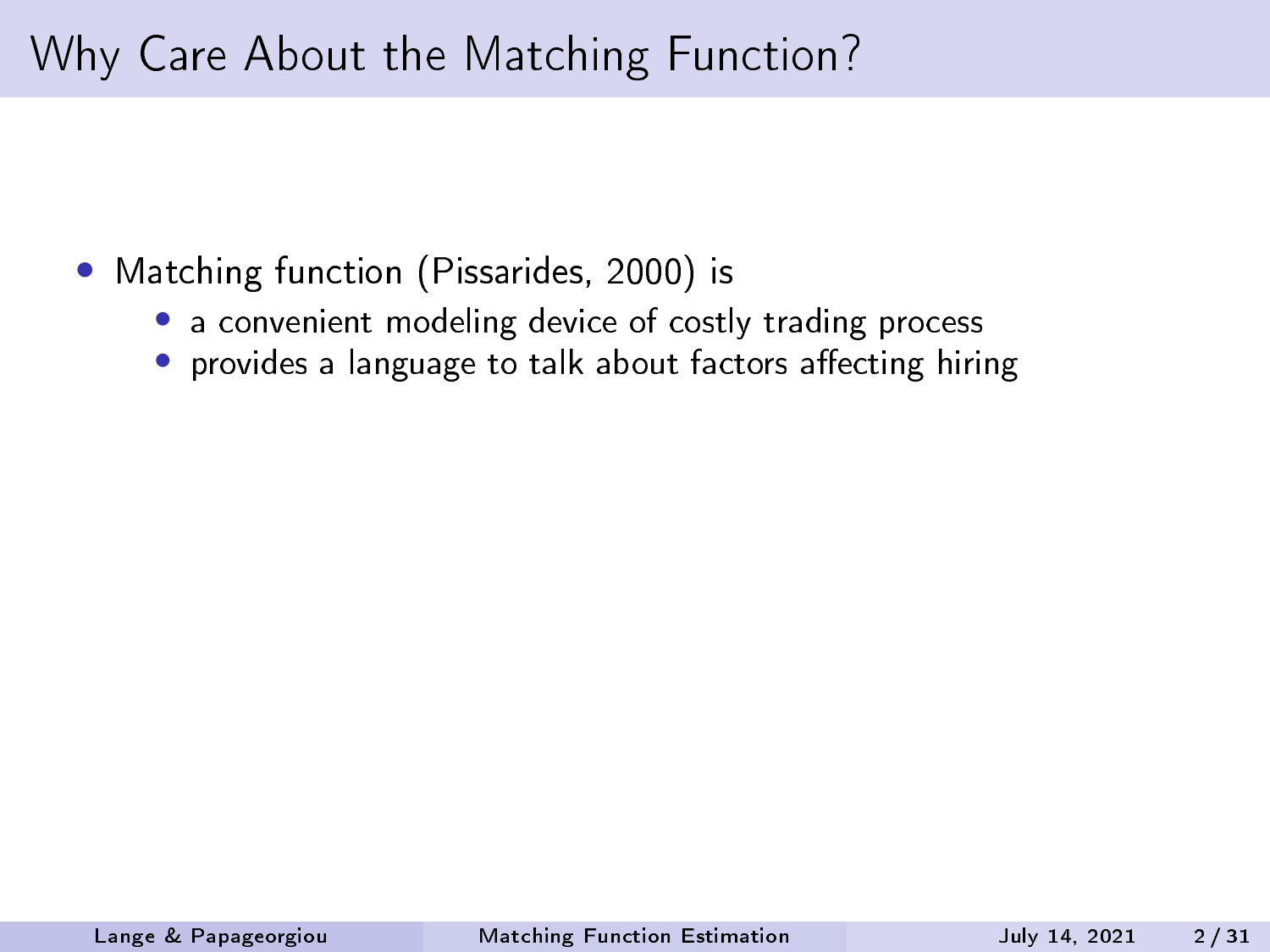#### Why Care About the Matching Function?

- Matching function (Pissarides, 2000) is
	- a convenient modeling device of costly trading process
	- provides a language to talk about factors affecting hiring
- Welfare calculations depend on the matching function.
	- E.g. Hosios (1990) condition: Elasticity of m wrt to v equal to bargaining coefficient.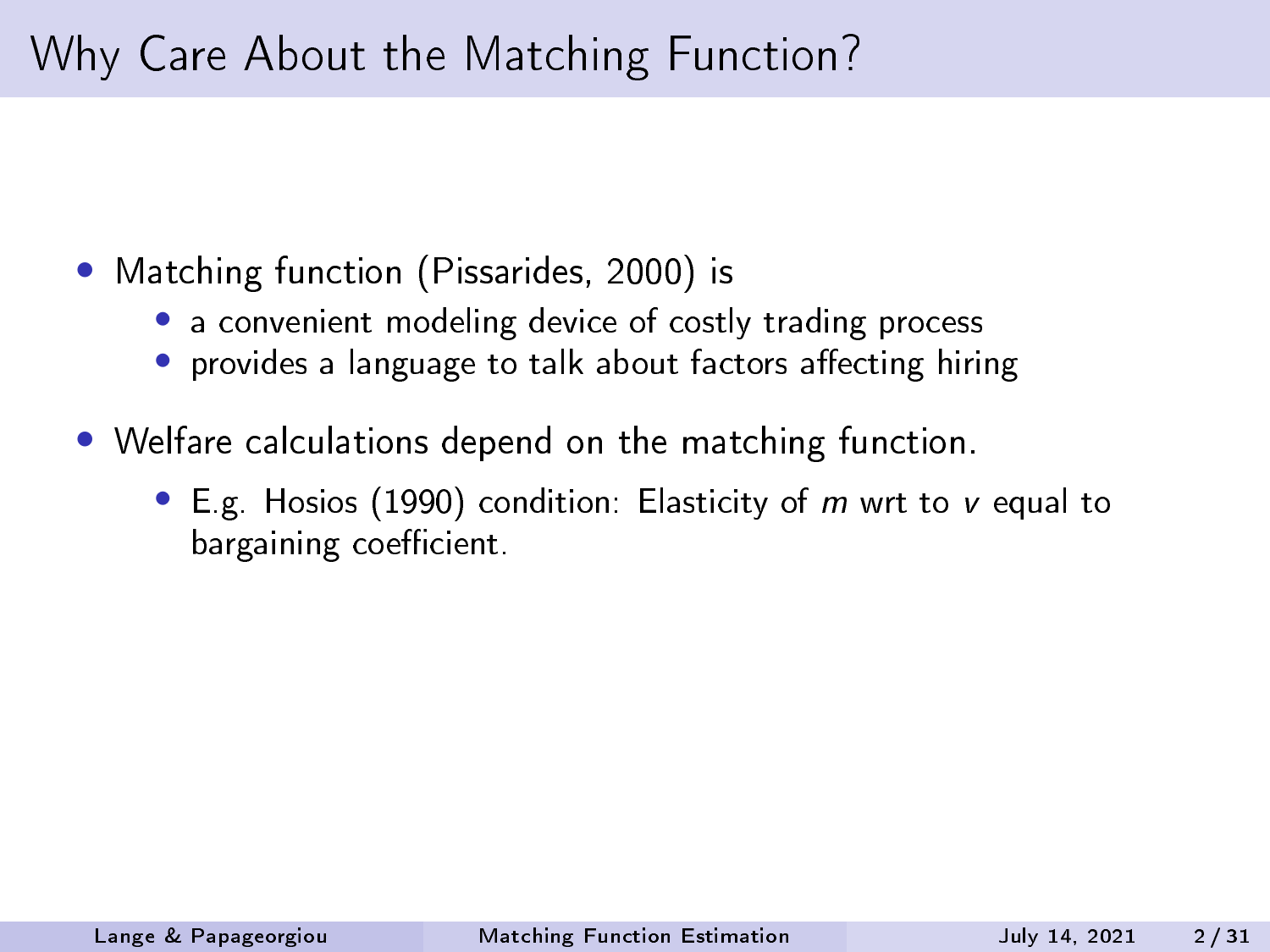#### Why Care About the Matching Function?

- Matching function (Pissarides, 2000) is
	- a convenient modeling device of costly trading process
	- provides a language to talk about factors affecting hiring
- Welfare calculations depend on the matching function.
	- E.g. Hosios (1990) condition: Elasticity of m wrt to v equal to bargaining coefficient.
- Dynamics of labor market depend on matching function:
	- e.g. how quickly demand stimulus translates into employment depends on the elasticity of the matching function with respect to vacancies.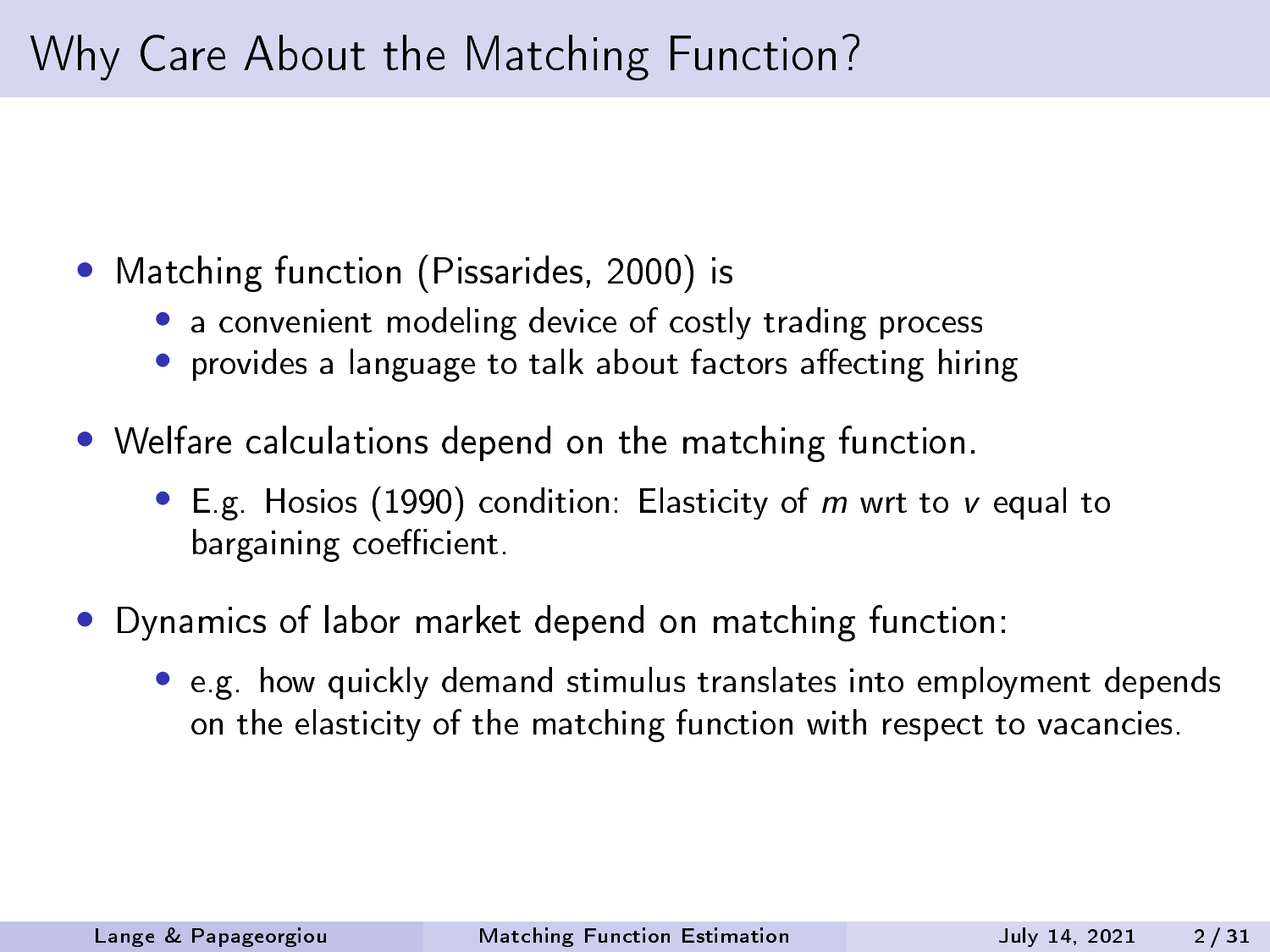Consider a CRTS Matching Function with Time-Varying Matching Efficiency:

$$
M_t(V_t, E_t U_t) = A_t M(V_t, E_t U_t)
$$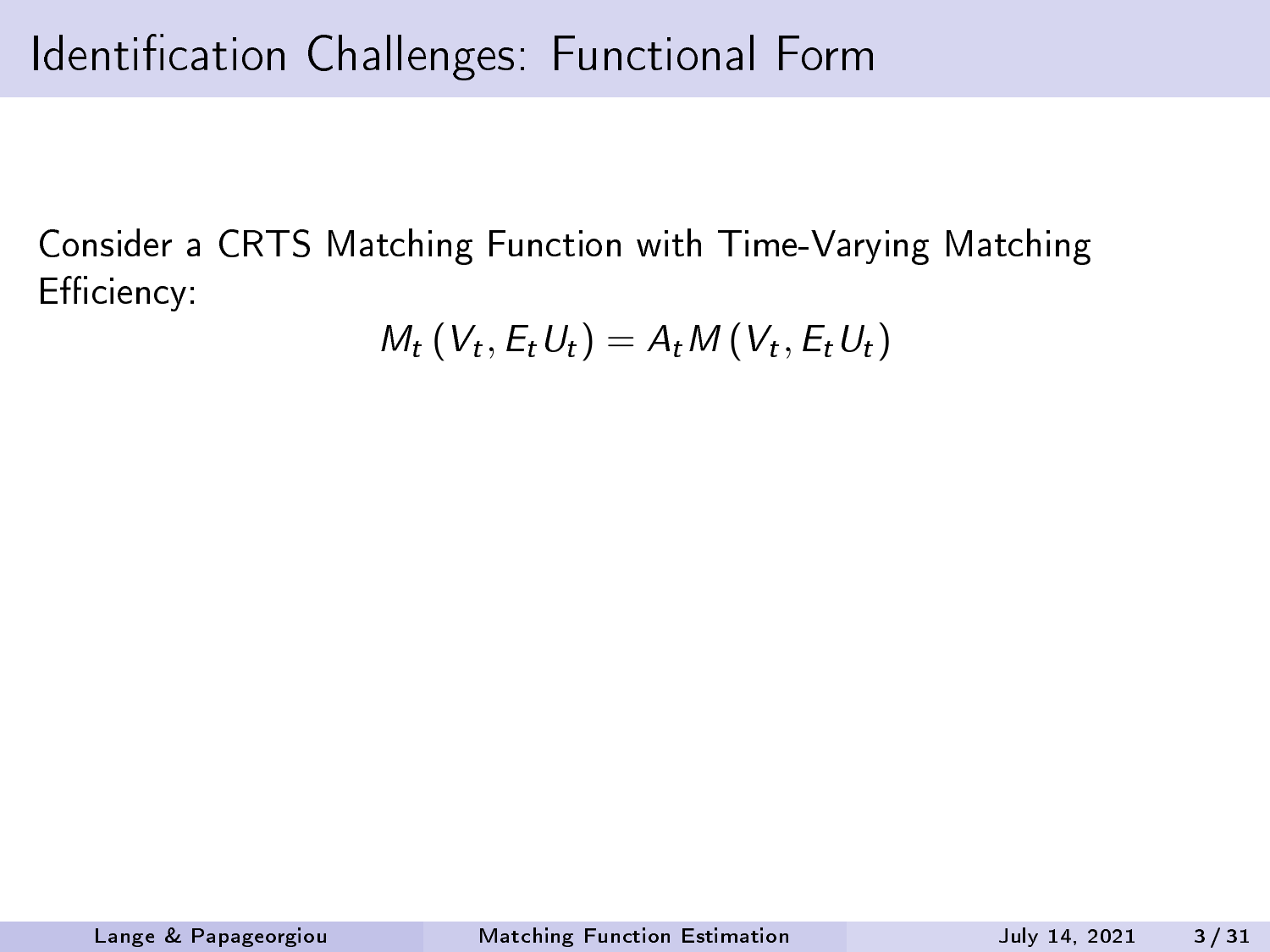Consider a CRTS Matching Function with Time-Varying Matching Efficiency:

$$
M_t(V_t, E_t U_t) = A_t M(V_t, E_t U_t)
$$

Literature generally assumes Cobb-Douglas for  $M(V, EU)$ 

- restricts the elasticity with respect to  $(V, EU)$
- restrictions are welfare relevant (cf. Hosios) and have positive implications for business cycle dynamics.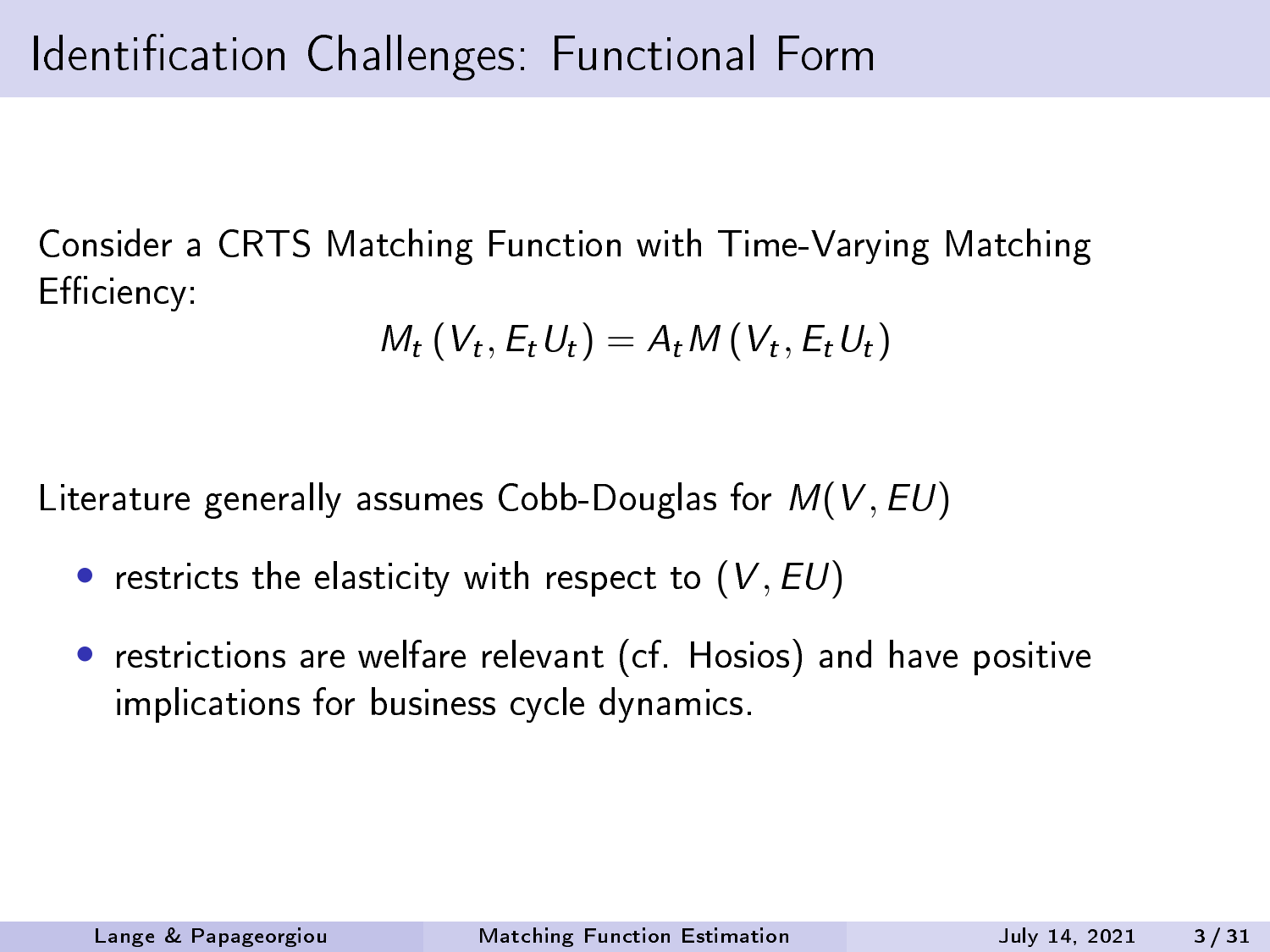#### Identification Challenges: Endogeneity

$$
M_t = A_t V_t^{\gamma} (E_t U_t)^{1-\gamma}
$$

Estimating equation (OLS):

$$
ln\left(\frac{M_t}{U_t}\right) = \gamma ln\left(\frac{V_t}{U_t}\right) + \underbrace{a_t + (1-\gamma) e_t}_{\text{"search efficiency"}}
$$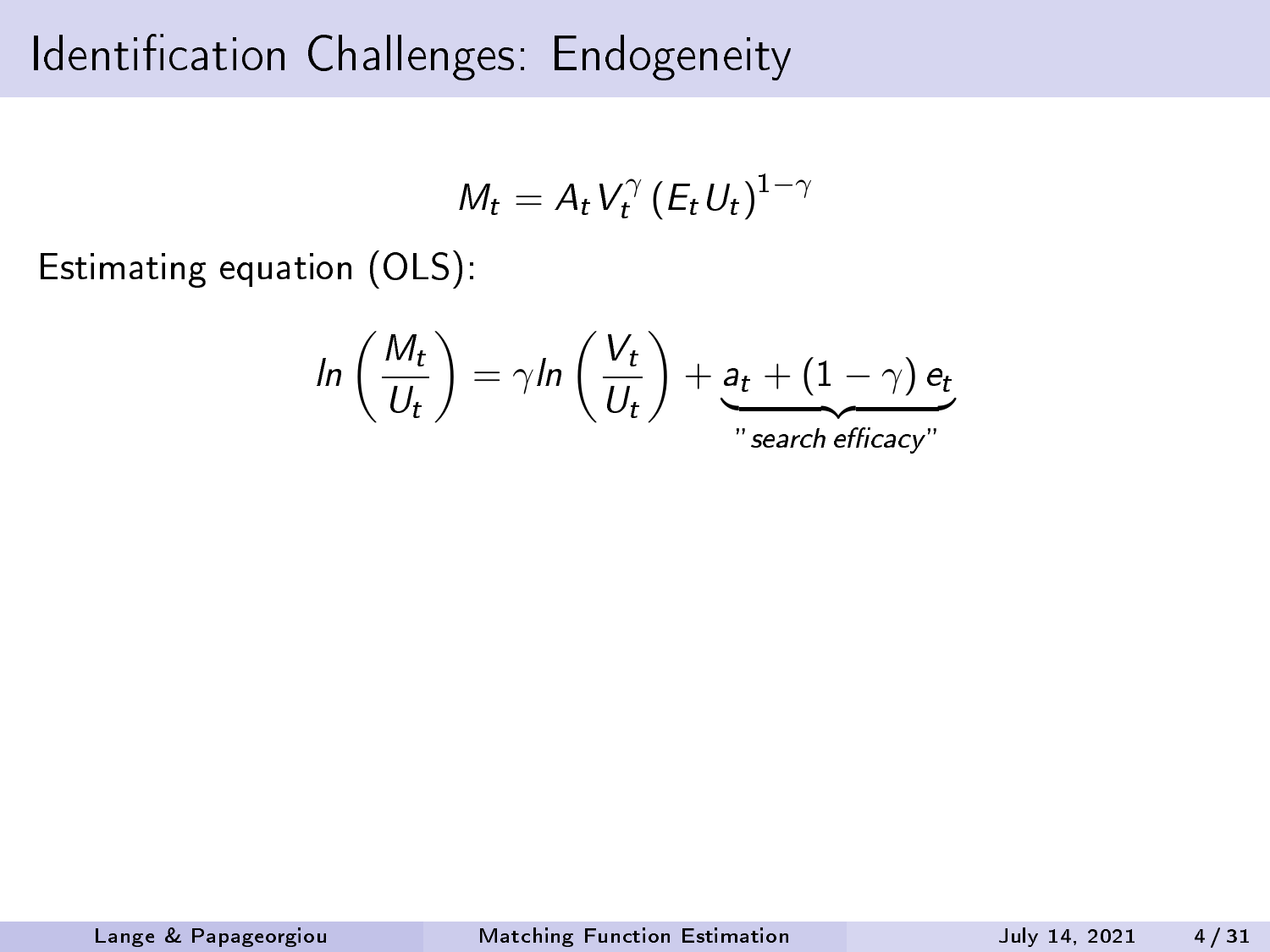#### Identification Challenges: Endogeneity

$$
M_t = A_t V_t^{\gamma} (E_t U_t)^{1-\gamma}
$$

Estimating equation (OLS):

$$
ln\left(\frac{M_t}{U_t}\right) = \gamma ln\left(\frac{V_t}{U_t}\right) + \underbrace{a_t + (1-\gamma) e_t}_{\text{"search efficiency"}}
$$

 $\bullet$  but observed search might respond to variation in  $a_t$ :

•  $cov\left(a_t, \frac{V_t}{U_t}\right) \neq 0$  (Borowczyk-Martins, Jolivet, Postel-Vinay, 2013).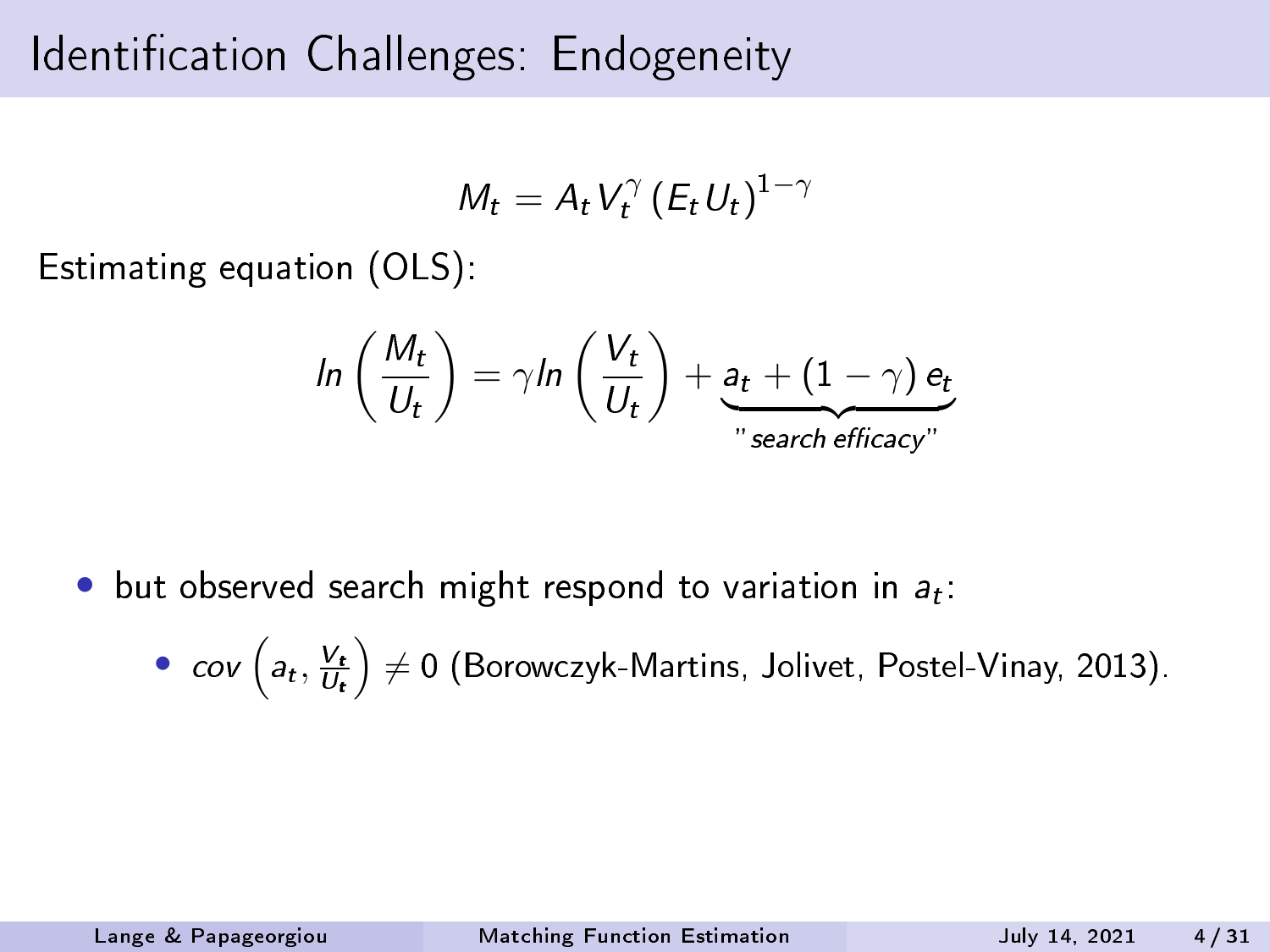#### Identification Challenges: Endogeneity

$$
M_t = A_t V_t^{\gamma} (E_t U_t)^{1-\gamma}
$$

Estimating equation (OLS):

$$
ln\left(\frac{M_t}{U_t}\right) = \gamma ln\left(\frac{V_t}{U_t}\right) + \underbrace{a_t + (1-\gamma) e_t}_{\text{``search efficiency''}}
$$

- $\bullet$  but observed search might respond to variation in  $a_t$ :
	- $cov\left(a_t, \frac{V_t}{U_t}\right) \neq 0$  (Borowczyk-Martins, Jolivet, Postel-Vinay, 2013).
- also unobserved search effort  $e_t$  can respond to market tightness:

• cov 
$$
(e_t, \frac{V_t}{U_t}) \neq 0
$$
 (Hornstein and Kudlyak, 2016).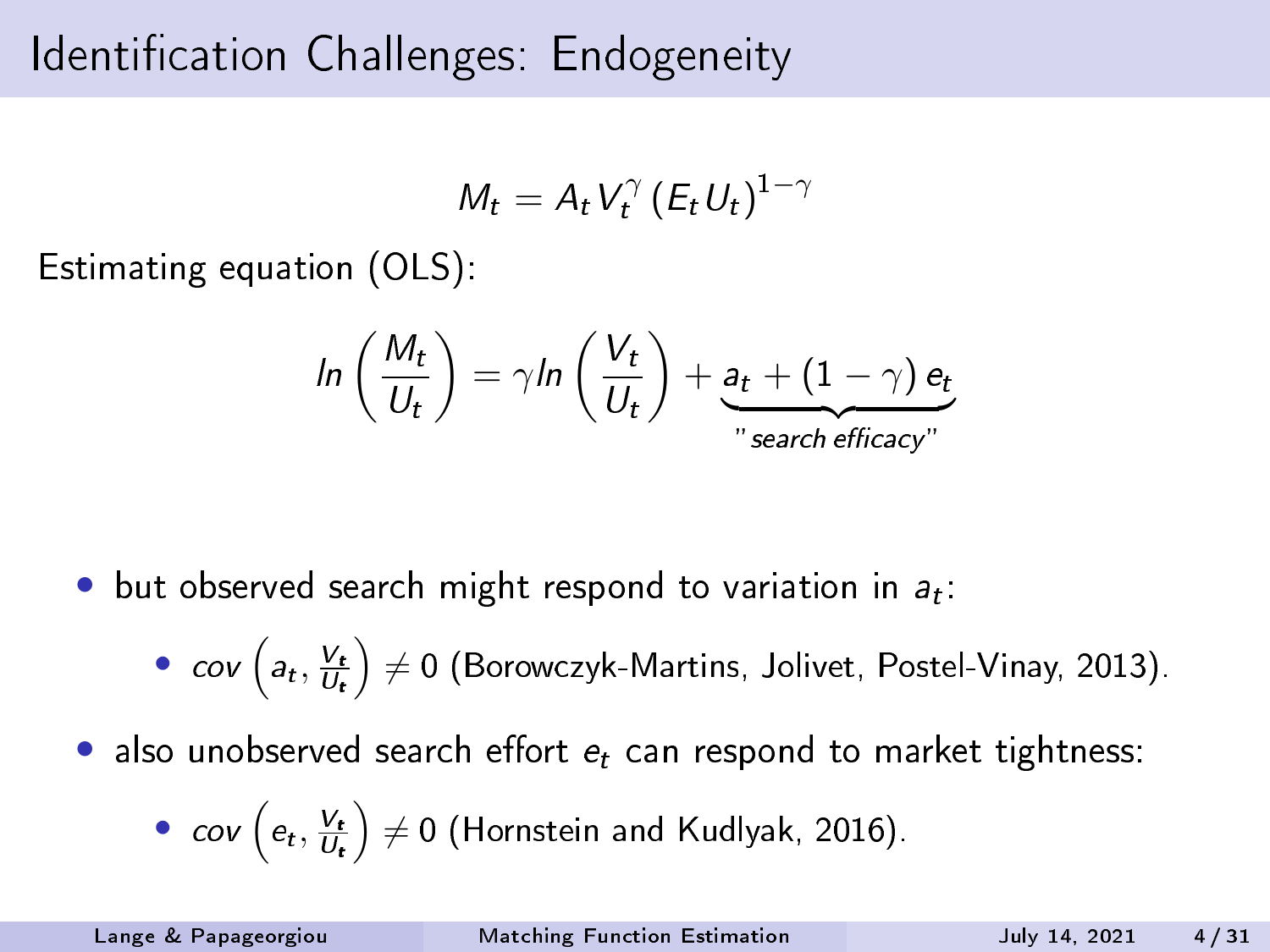#### Contributions

- 1. Non-parametric identification (Matzkin 2003; Bajari and Benkard 2005; Brancaccio, Kalouptsidi, Papageorgiou 2020):
	- $\bullet$  allow for unobserved matching efficacy; check cyclical properties
	- multiple types of job-seekers
	- based on an independence assumption (testable)
- 2. Empirically estimate the non-parametric matching function and
	- decompose changes in hiring over 2001-2017
	- estimate elasticity of matching function 2001-2017.
	- Recurring Theme: Trade-off between functional form and independence.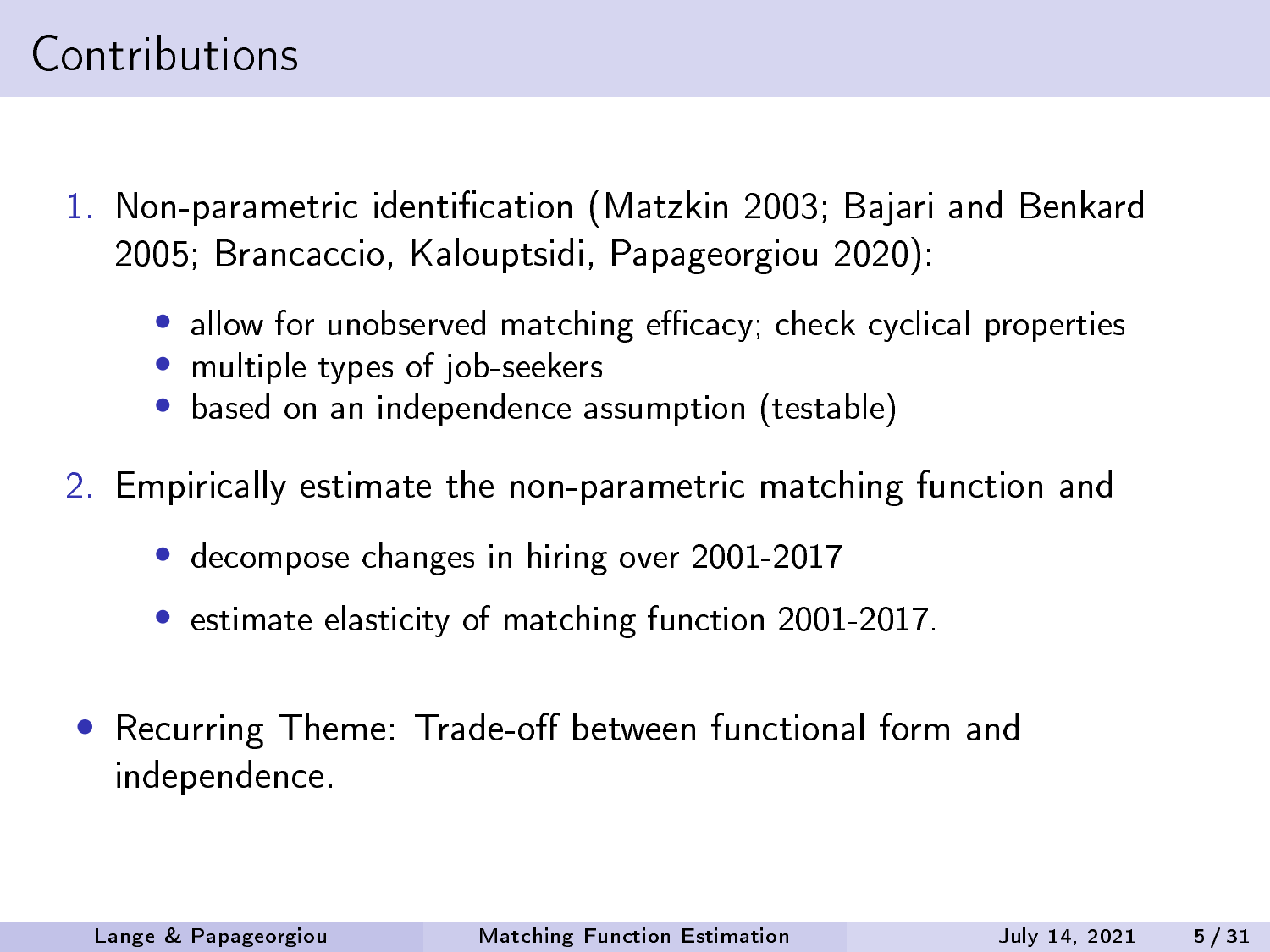#### Related Literature

- Multiple Types of Job Seekers
	- Blanchard and Diamond (1989), Burgess (1993), Faberman, Gomme and Lkhagvasuren (2015), Kroft, Lange, Notowidigdo, and Katz (2016), Sedlacek (2016), Kudlyak and Lange (2017), Kroft, Lange, Notowidigdo, and Tudball (2019), Faberman, Mueller, Sahin and Topa (2021)
- Search Effort
	- Hornstein and Kudlyak (2016), Mukoyama, Patterson, and Sahin (2018)
- Vacancies
	- Davis, Faberman and Haltiwanger (2013), Gavazza, Mongey, and Violante (2018).
- Matching Function Estimation
	- Petrongolo and Pissarides (2001), Borowcyk-Martins, Jolivet and Postel-Vinay (2013), Elsby, Michaels and Ratner (2015), Hornstein and Kudlyak (2016).

Lange & Papageorgiou [Matching Function Estimation](#page-0-0) July 14, 2021 6 / 31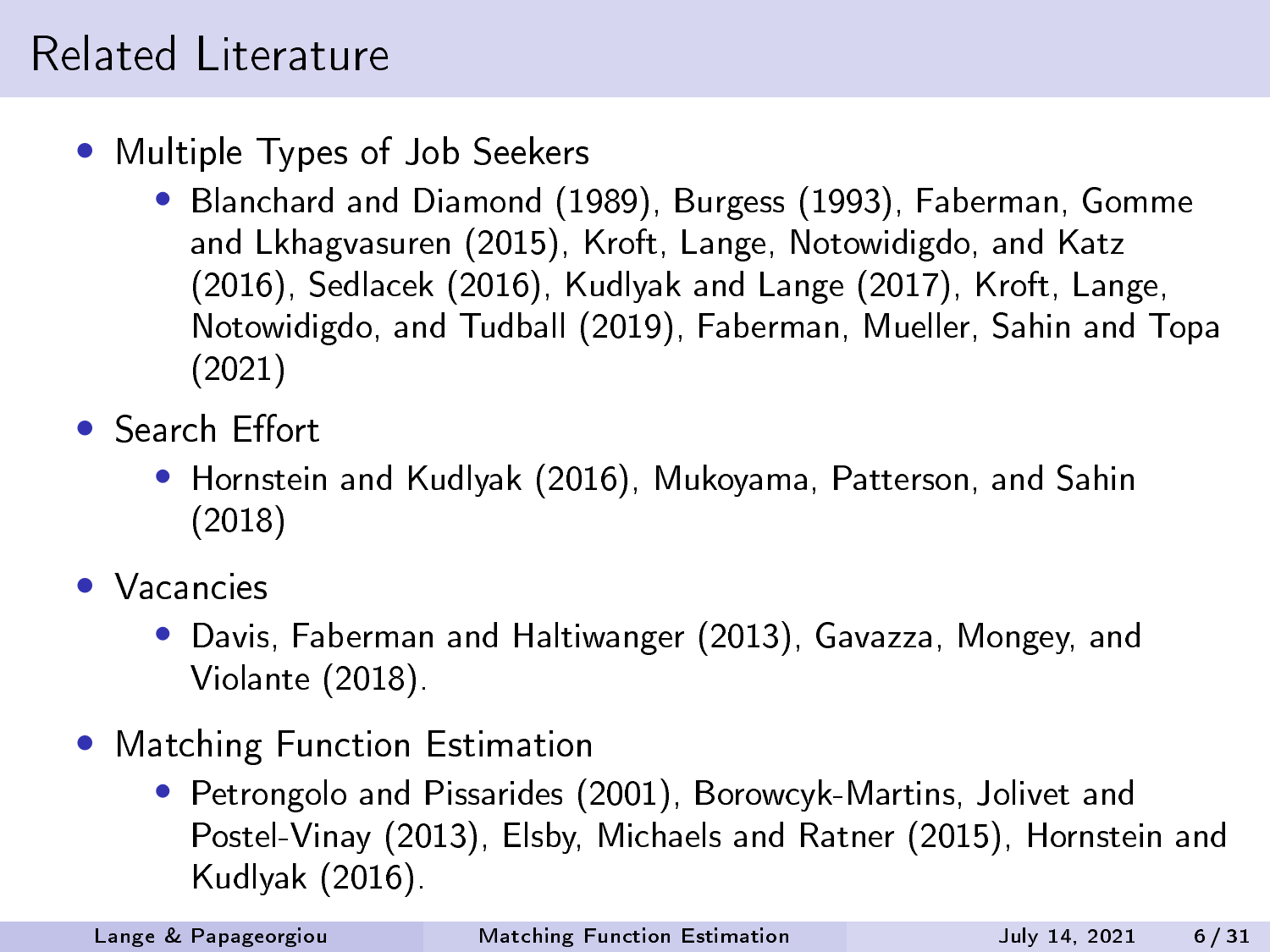- 1. Theory:
	- 1.1 Non-parametric Identification (simpler case)
	- 1.2 Expanded Model (multiple types)

- 2. Empirics:
	- 2.1 Data
	- 2.2 Estimation Results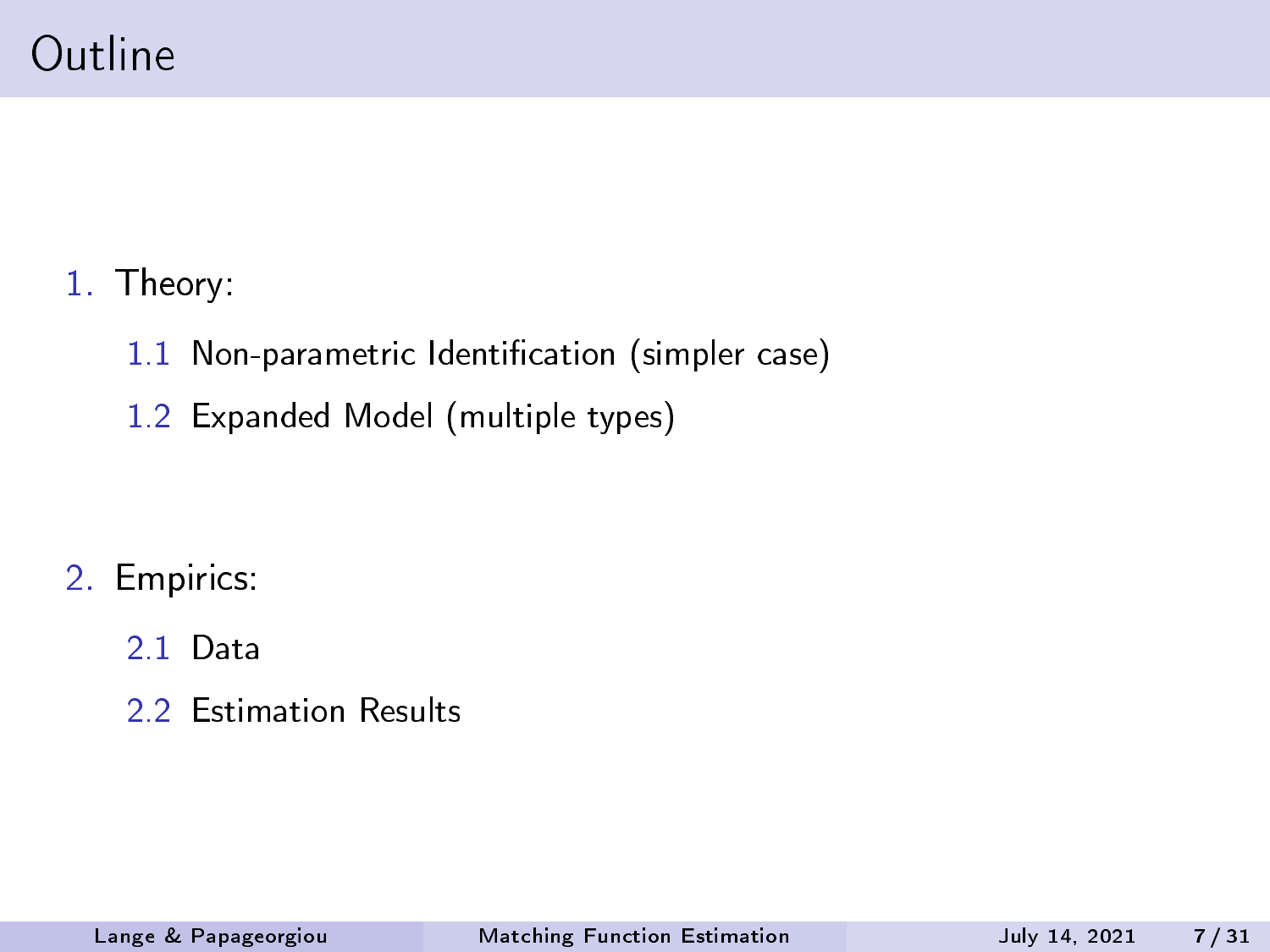# Non-Parametric Identification: Basic Case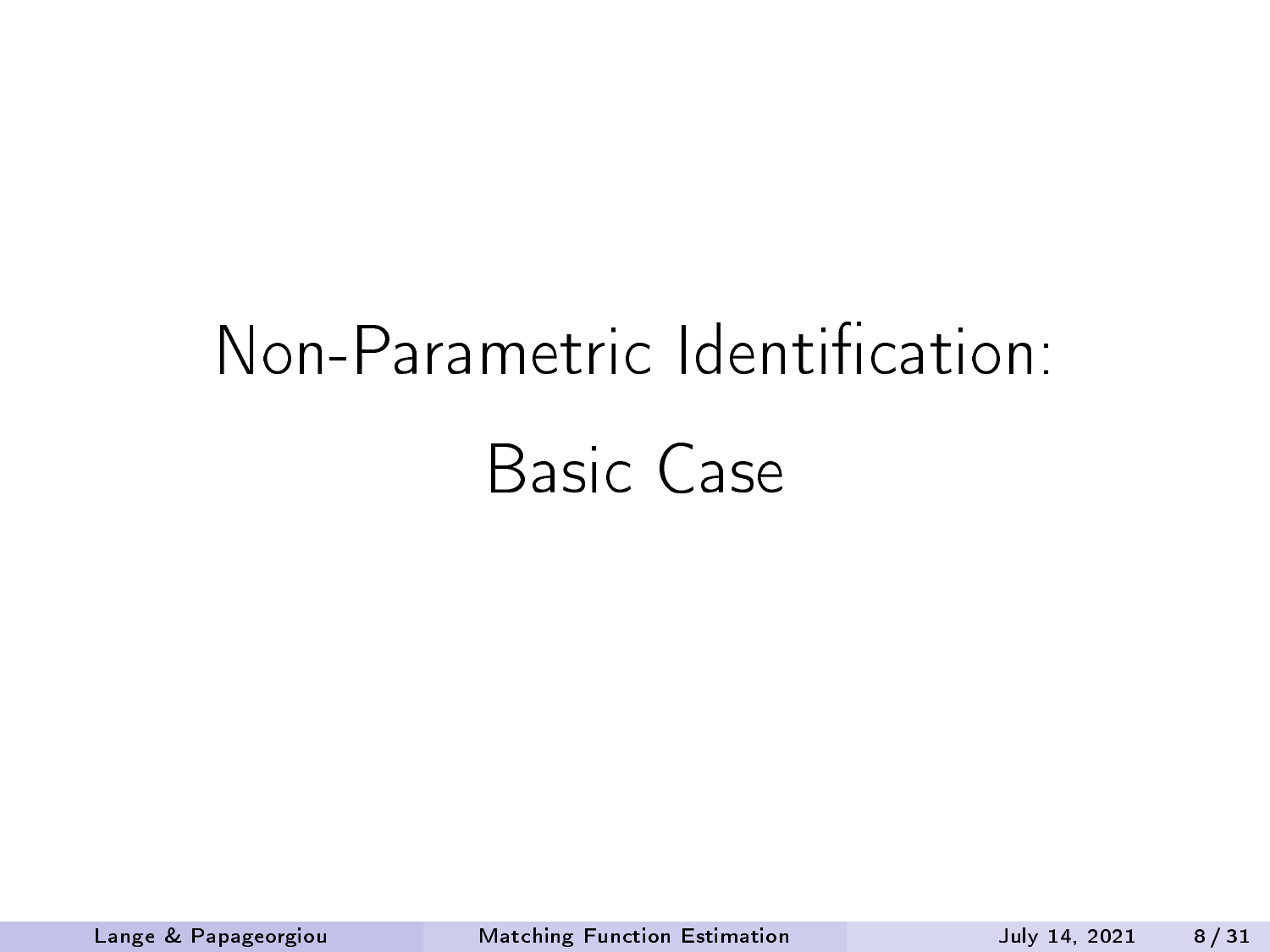- Assume search effort  $s_t$ , is unobserved
- Goal: estimate  $m\left(v_t, s_t\right)$  nonparametrically and recover unobserved search effort  $s_t$ !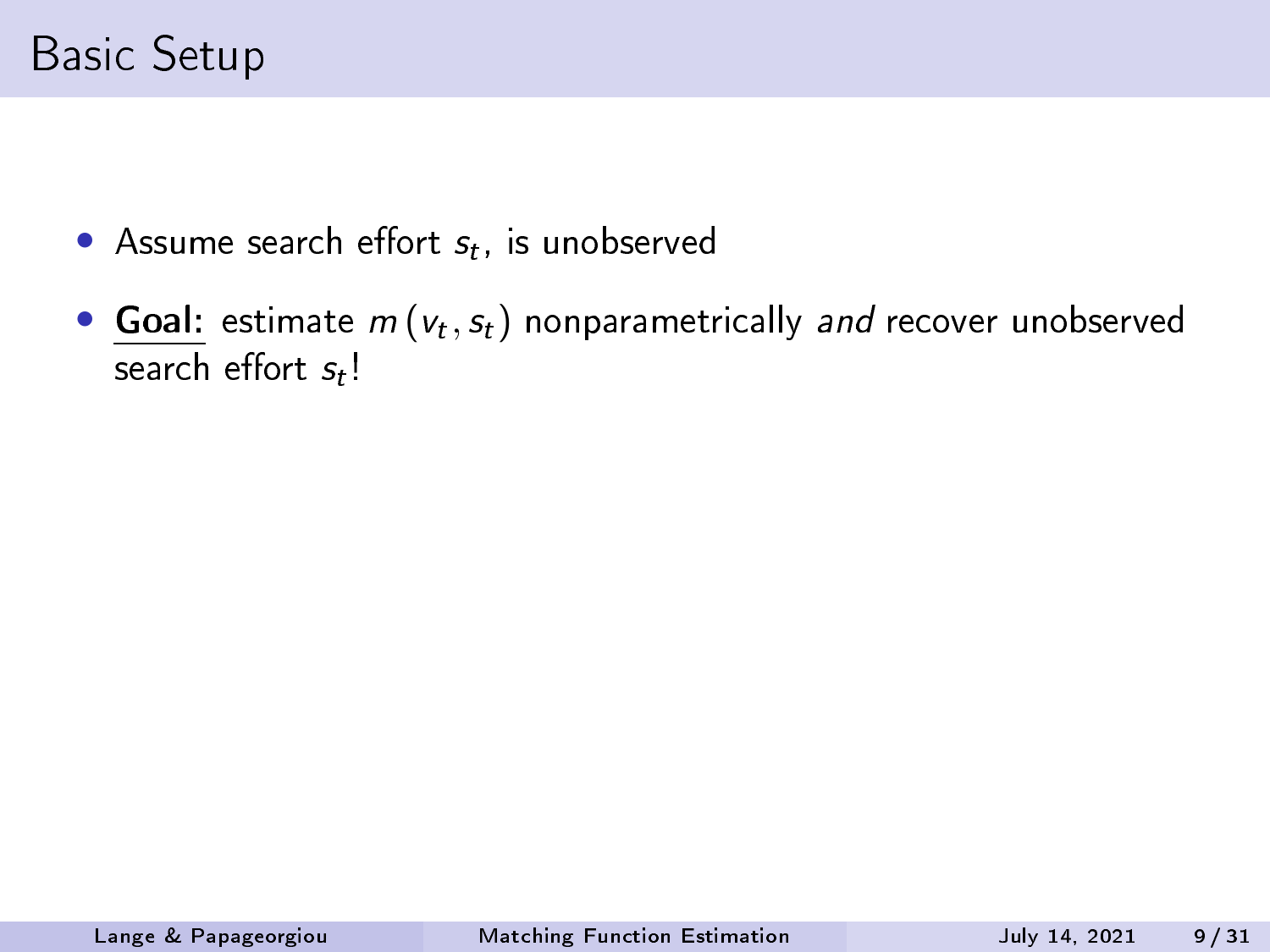- Assume search effort  $s_t$ , is unobserved
- Goal: estimate  $m\left(v_t, s_t\right)$  nonparametrically and recover unobserved search effort  $s_t$ !
- Use literature on nonparametric identification (Matzkin 2003)

#### **Assumptions**

- $m(.)$  strictly increasing in s
- $m(.)$  is homogeneous of degree one
- independence of  $v, s$  (testable)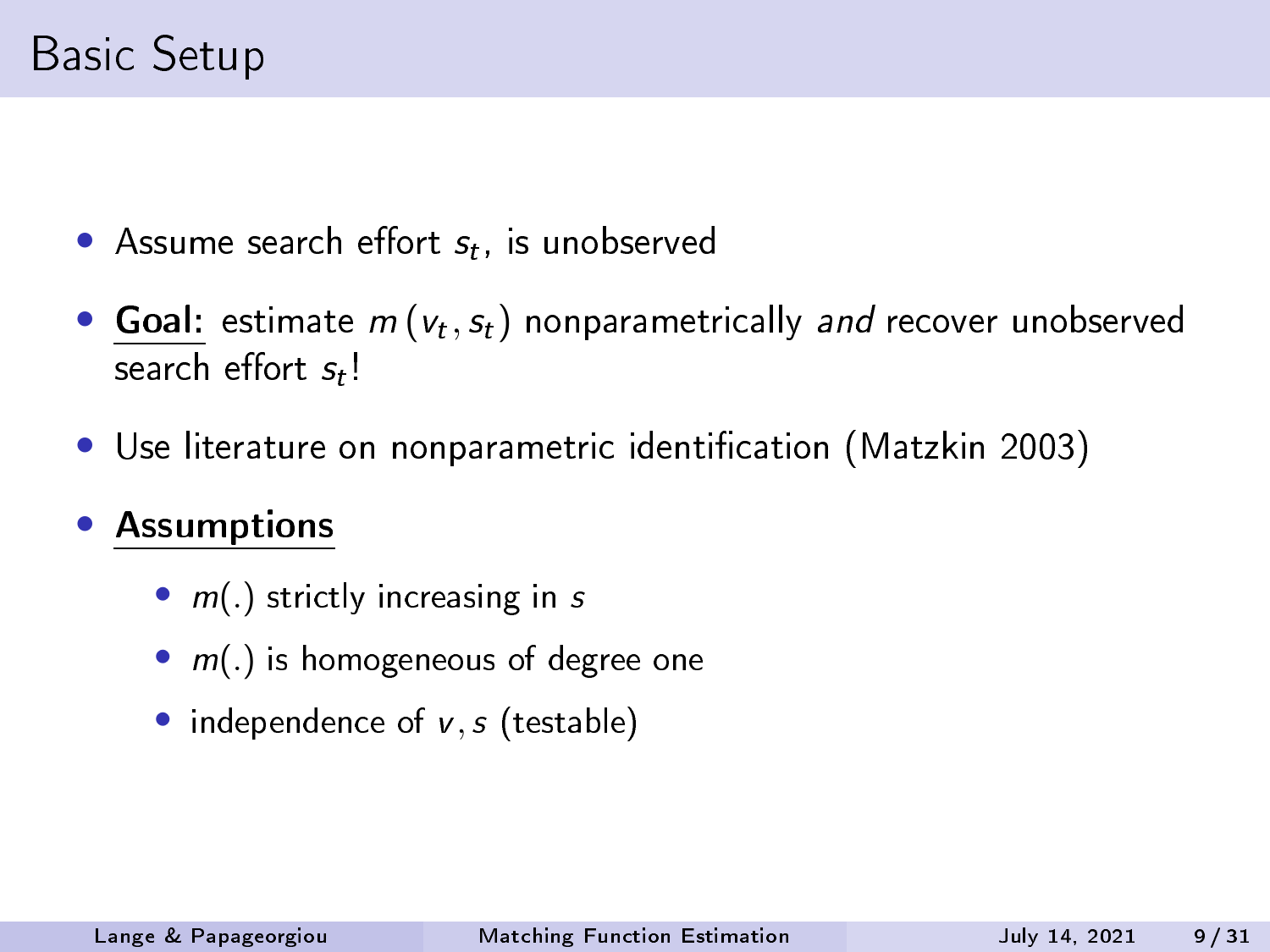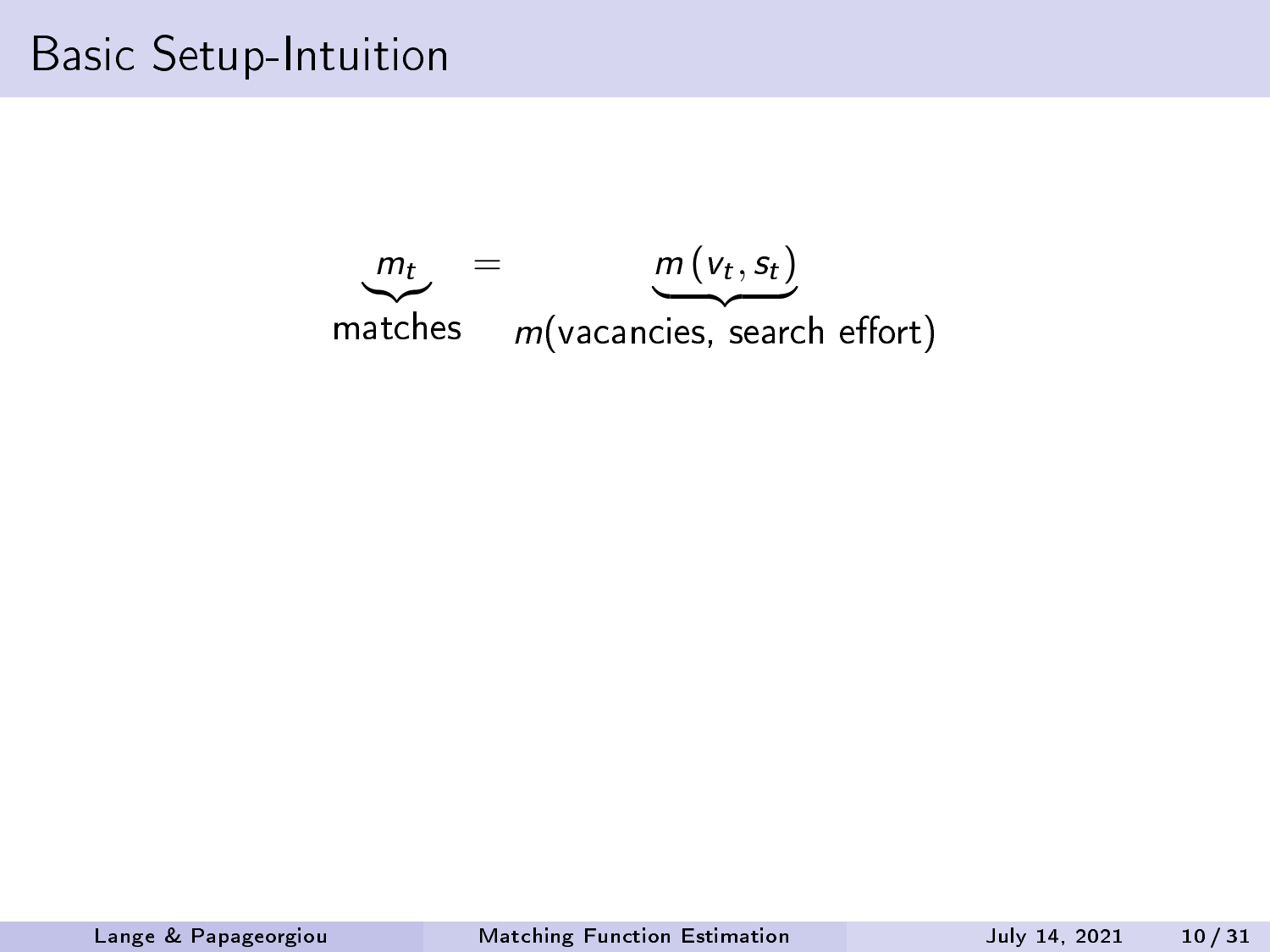$$
m_t = m(v_t, s_t)
$$
  
matches  $m(\text{vacancies, search effort})$ 

• Independence  $v_t, s_t$ : Co-movement between  $m_t$  and  $v_t$  is informative about  $\frac{\partial m}{\partial v}$ v  $\frac{V}{m}$ .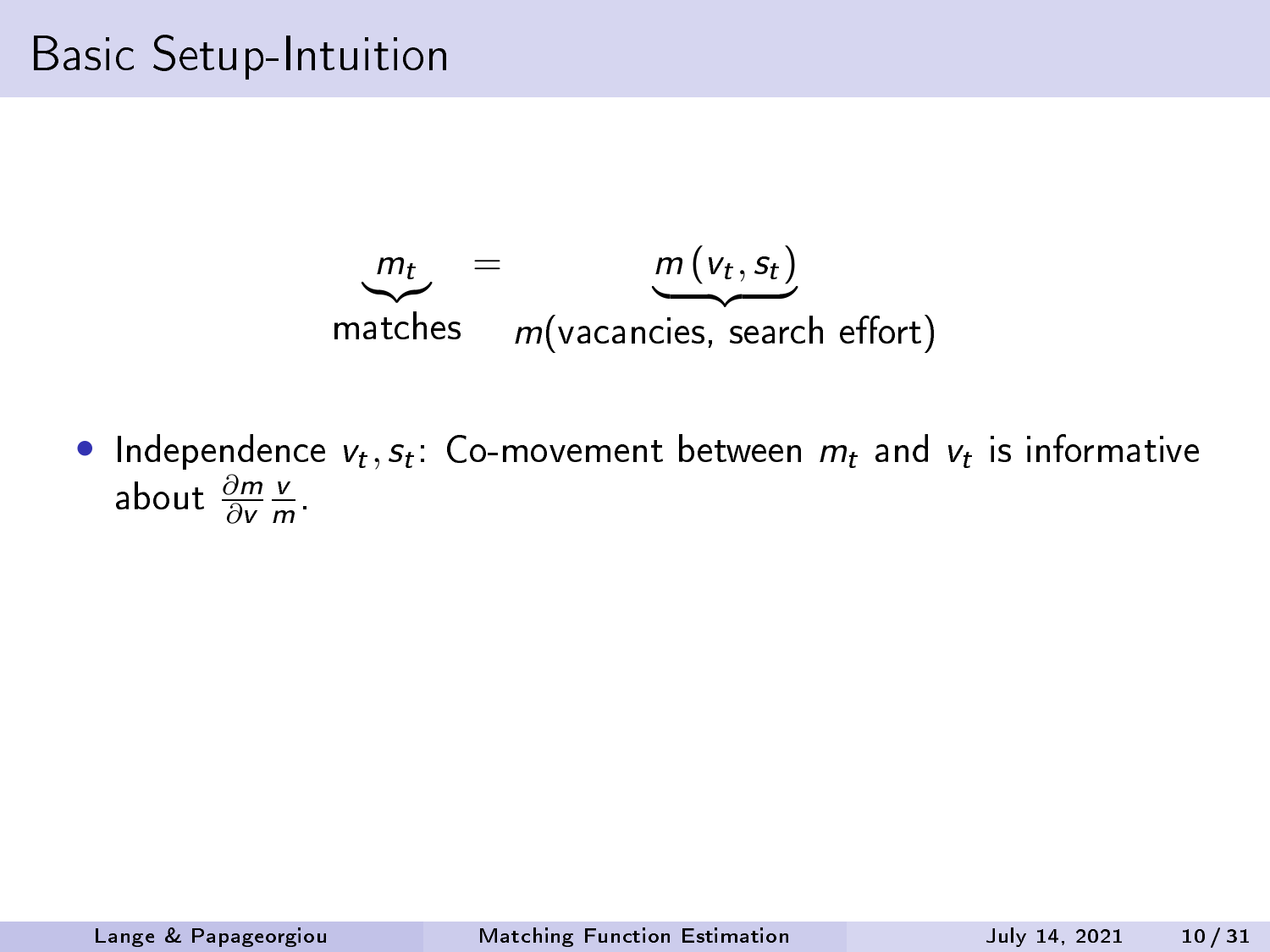$$
m_t = m(v_t, s_t)
$$
  
matches  $m(\text{vacancies, search effort})$ 

• Independence  $v_t, s_t$ : Co-movement between  $m_t$  and  $v_t$  is informative about  $\frac{\partial m}{\partial v}$ v  $\frac{V}{m}$ .

• Homogeneity of degree 1: knowing  $\frac{\partial m}{\partial \mathbf{v}}$ v  $\frac{\nu}{m}$  we also know  $\frac{\partial m}{\partial s}$ s m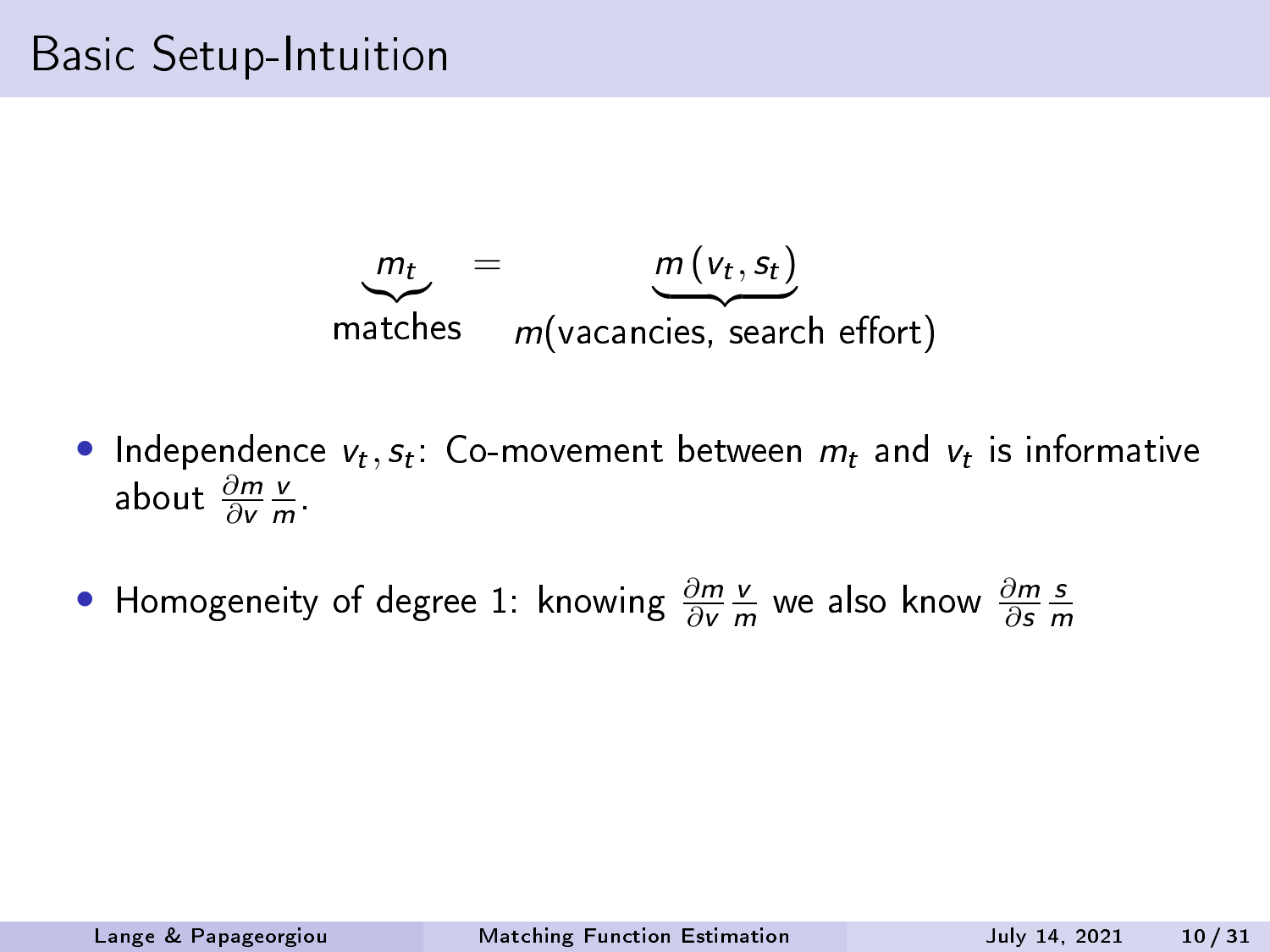$$
m_t = m(v_t, s_t)
$$
  
matches  $m(\text{vacancies, search effort})$ 

• Independence  $v_t, s_t$ : Co-movement between  $m_t$  and  $v_t$  is informative about  $\frac{\partial m}{\partial v}$ v  $\frac{V}{m}$ .

- Homogeneity of degree 1: knowing  $\frac{\partial m}{\partial \mathbf{v}}$ v  $\frac{\nu}{m}$  we also know  $\frac{\partial m}{\partial s}$ s m
- Once we identify  $m(.,.),$  we recover  $s_t$  by inverting  $m_t = m(v_t, s_t)$ .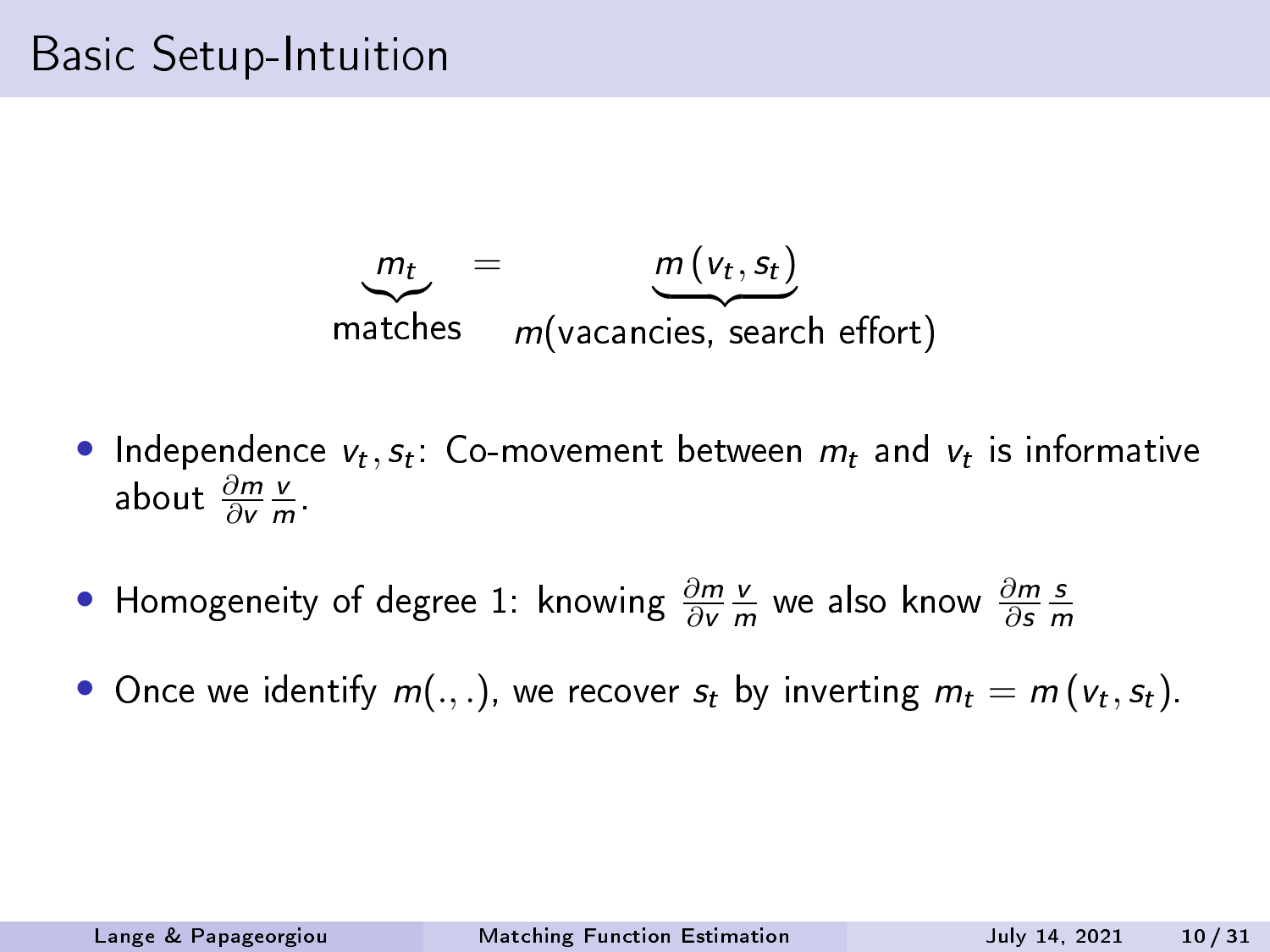$$
m_t = m(v_t, s_t)
$$
  
matches  $m(\text{vacancies, search effort})$ 

• Independence  $v_t, s_t$ : Co-movement between  $m_t$  and  $v_t$  is informative about  $\frac{\partial m}{\partial v}$ v  $\frac{V}{m}$ .

- Homogeneity of degree 1: knowing  $\frac{\partial m}{\partial \mathbf{v}}$ v  $\frac{\nu}{m}$  we also know  $\frac{\partial m}{\partial s}$ s m
- Once we identify  $m(.,.),$  we recover  $s_t$  by inverting  $m_t = m(v_t, s_t)$ .
- We assume, but do not impose independence of  $v_t$  and  $s_t$ !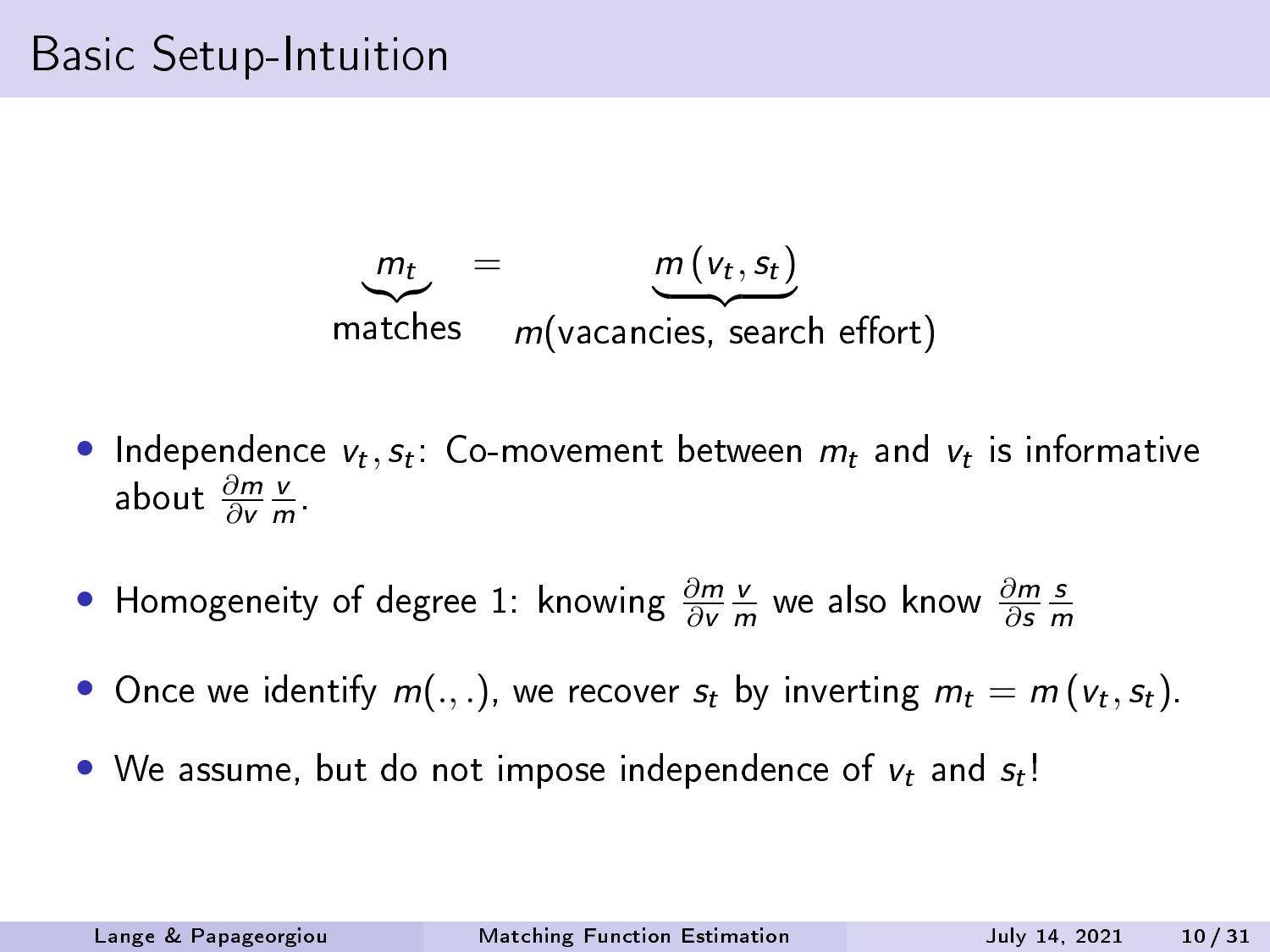Let  $G(m_t|v_t)$  denote observed distribution of M given V at point  $(m_t, v_t)$ :

$$
G(m_t|v_t) = Pr(m(V, S) \le m_t|V = v_t)
$$
  
monotonicity = Pr(S \le m<sup>-1</sup>(V, m\_t)|V = v\_t)  
independence = Pr(S \le m<sup>-1</sup>(v\_t, m\_t))  
= F<sub>s</sub>(m<sup>-1</sup>(v\_t, m\_t))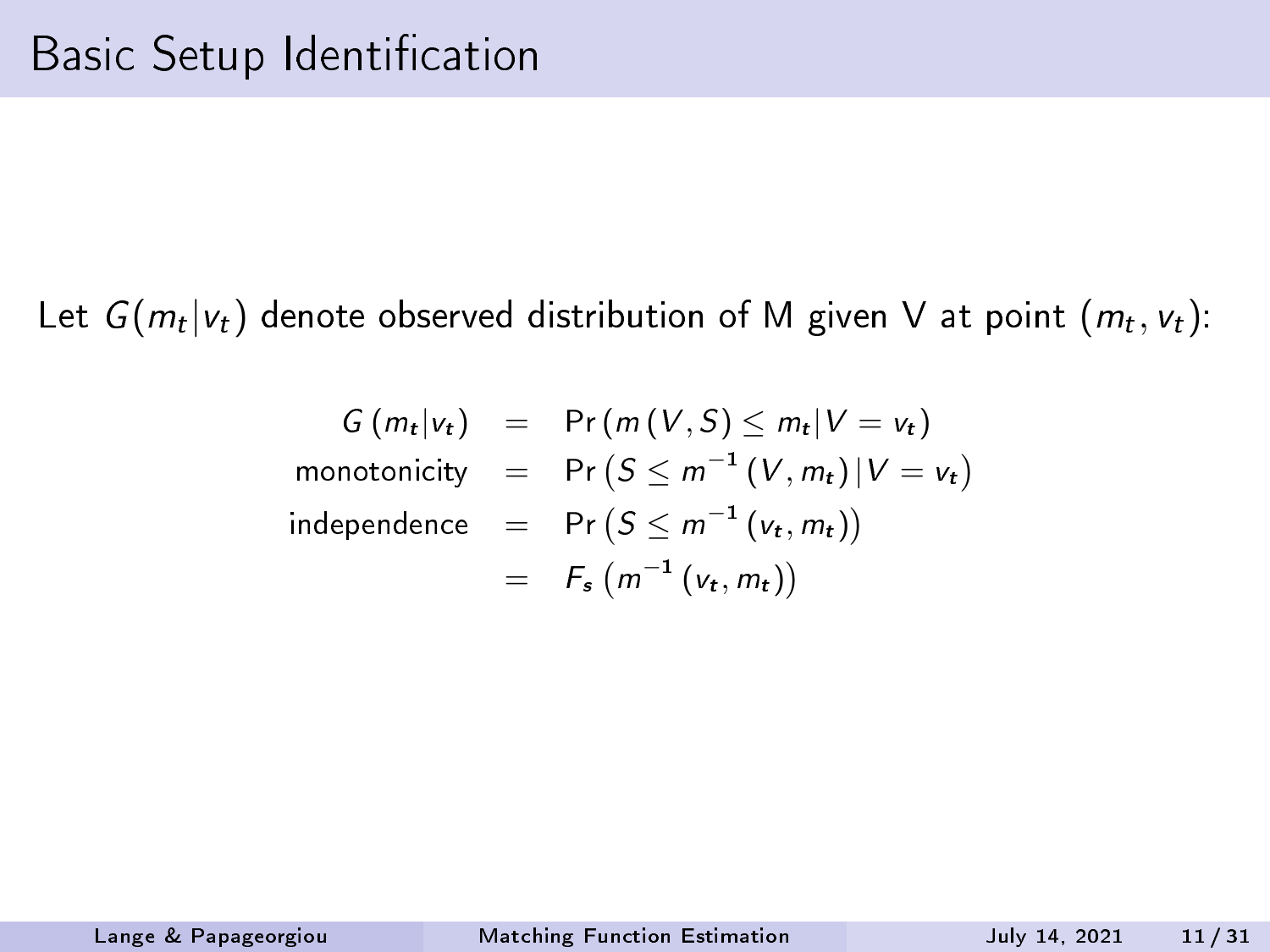#### Recover the Distribution of S:  $F_s$

$$
F_s(s) = \underbrace{G(m|v)}_{\text{data}}
$$

• Pick point 
$$
(m_0, v_0, s_0)
$$
 to normalize  $s_0$ .

• Then 
$$
F(s_0) = G(m_0|v_0)
$$
 is observed.

• Now, because of homogeneity  $m(\lambda v, \lambda s) = \lambda m$ 

$$
F_s(\lambda s_0) = G(\lambda m_0|v = \lambda v_0)
$$

and let  $\lambda$  vary to recover  $F_s(.)$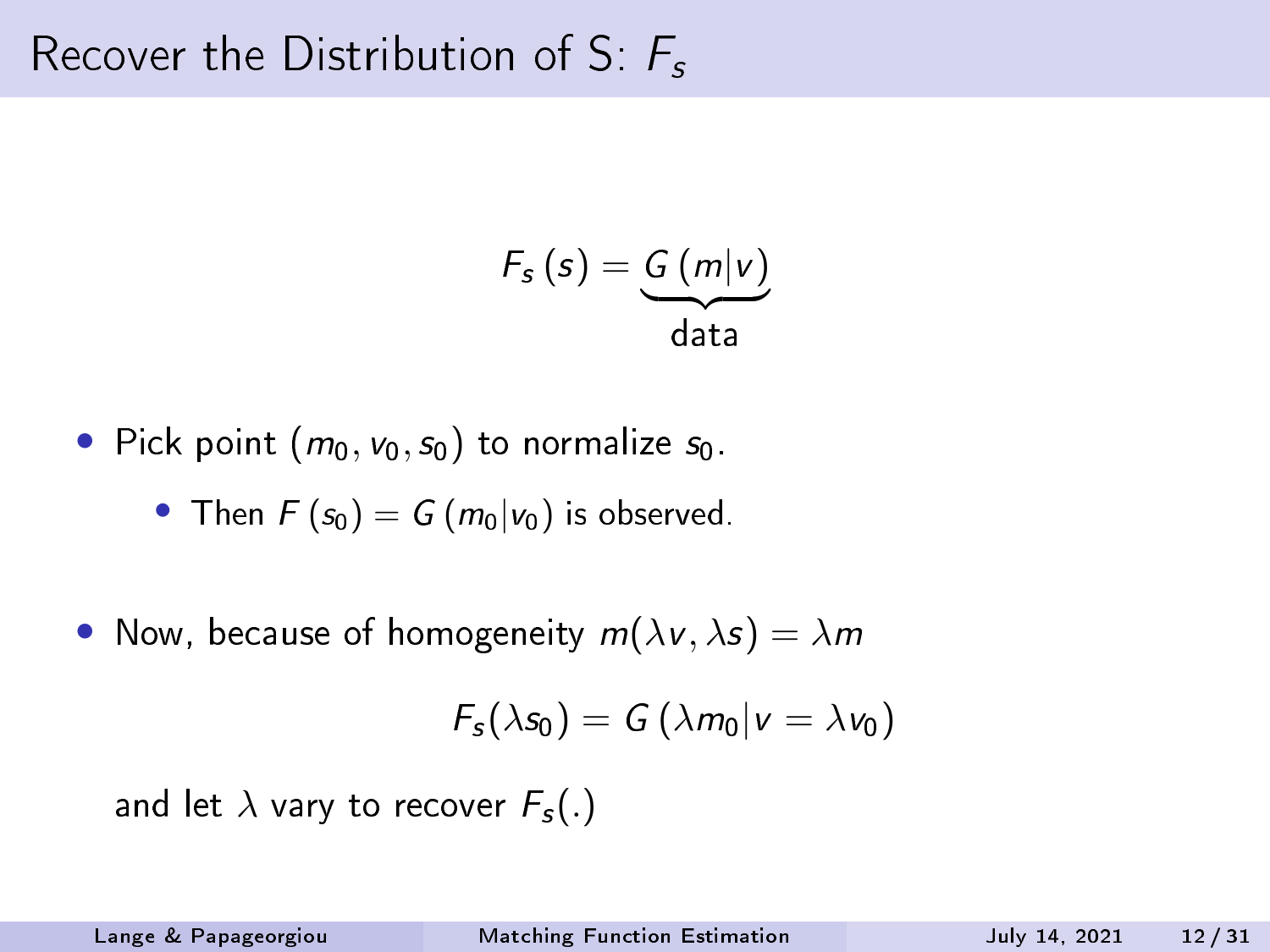

• For a given  $(v, m)$  we can use above equation to back out s

$$
s=F_s^{-1}\left(G_{m|v}(m|v)\right)
$$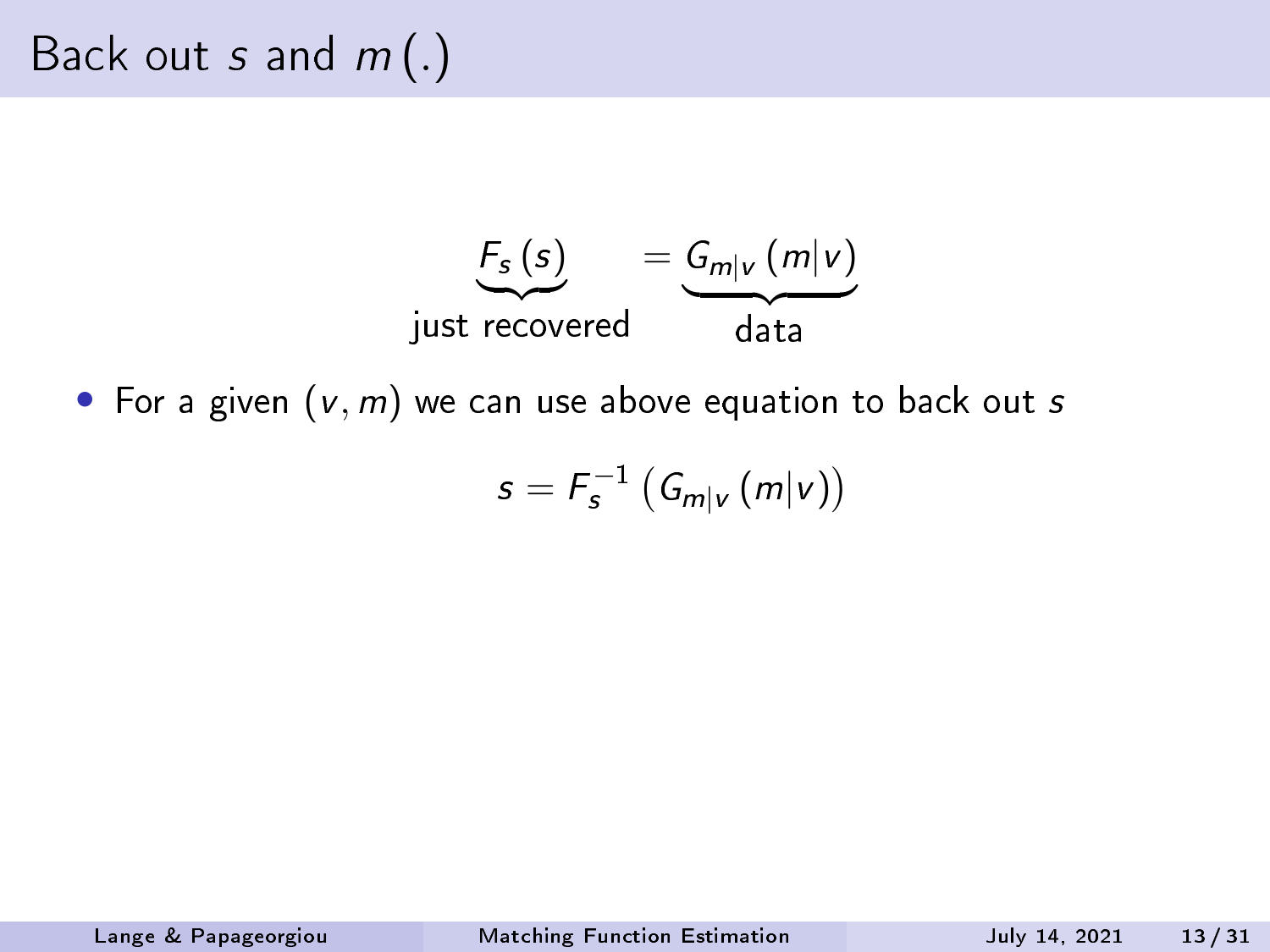

• For a given  $(v, m)$  we can use above equation to back out s

$$
s=F_s^{-1}\left(G_{m|v}(m|v)\right)
$$

• We can also obtain the matching function by inverting:

$$
m(v,s) = G_{m|v}^{-1}(F_s(s)|v)
$$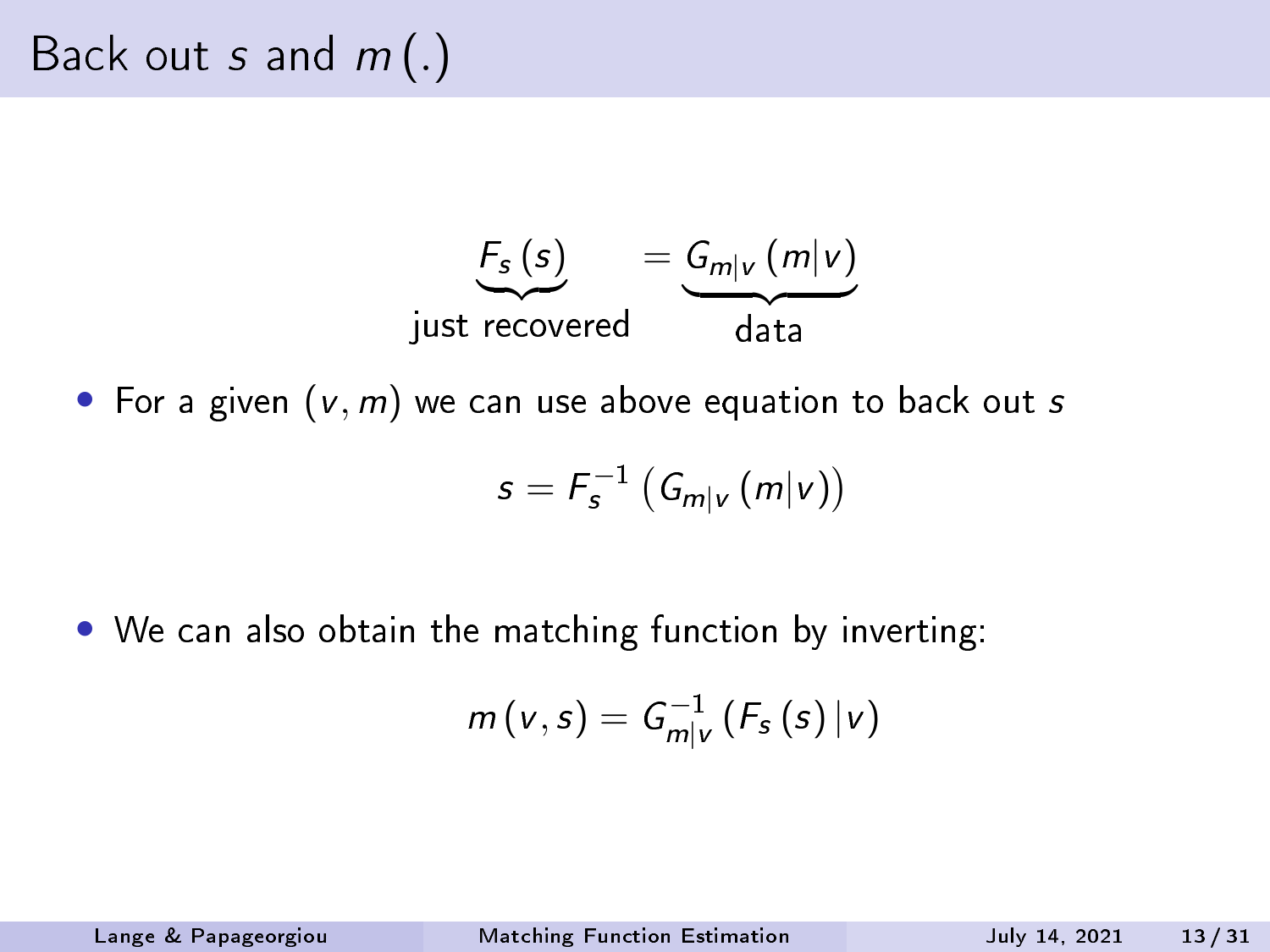## Non-Parametric Identification: Expanded Model (Multiple Types)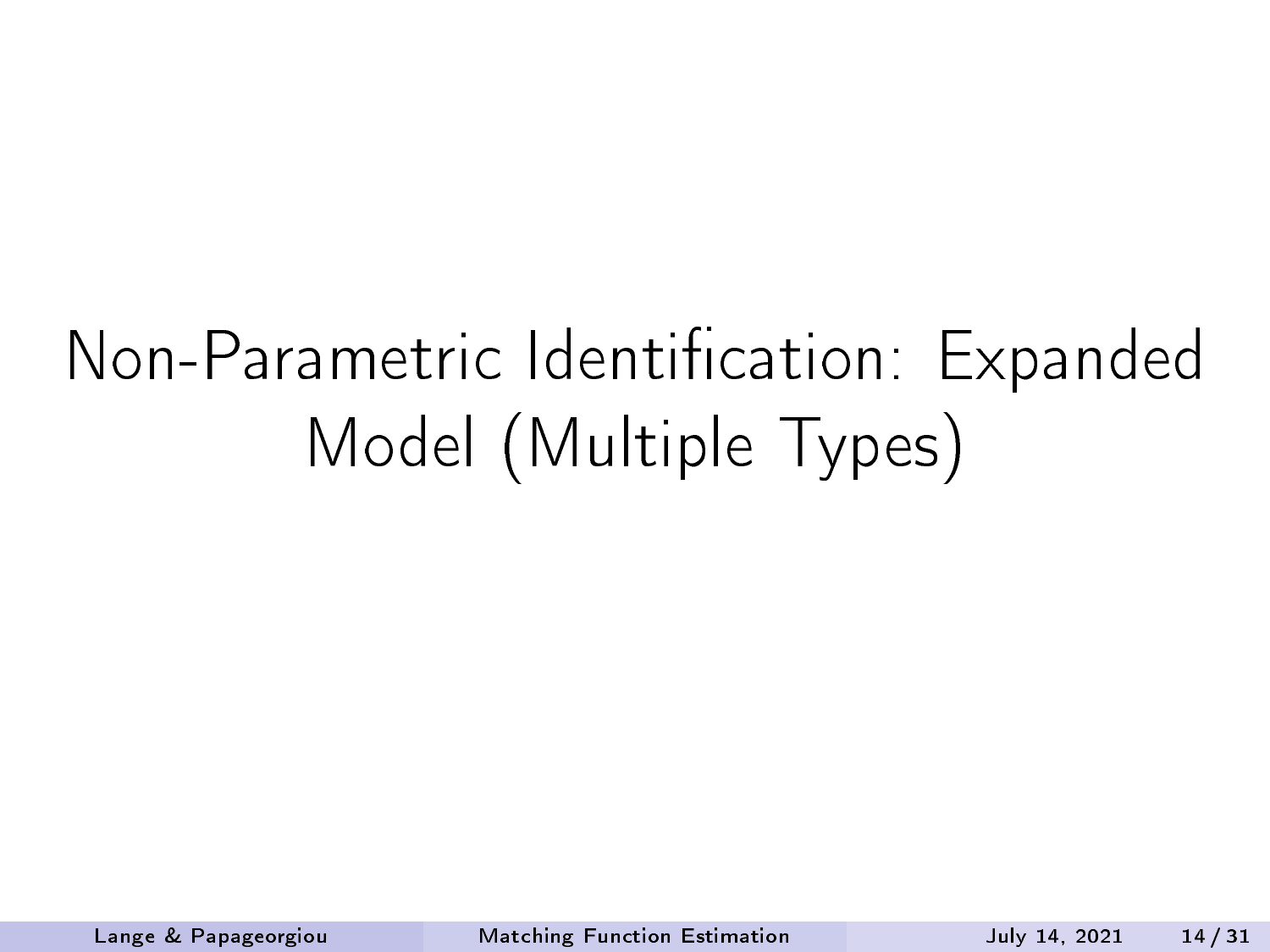• Allow for multiple types of workers, each with their own search efficiency, e.g.

$$
S_t = s_t^u u_t + s_t^n n_t + s_t^e e_t
$$

• Matches given by

$$
m_t = m(V_t, A_t S_t)
$$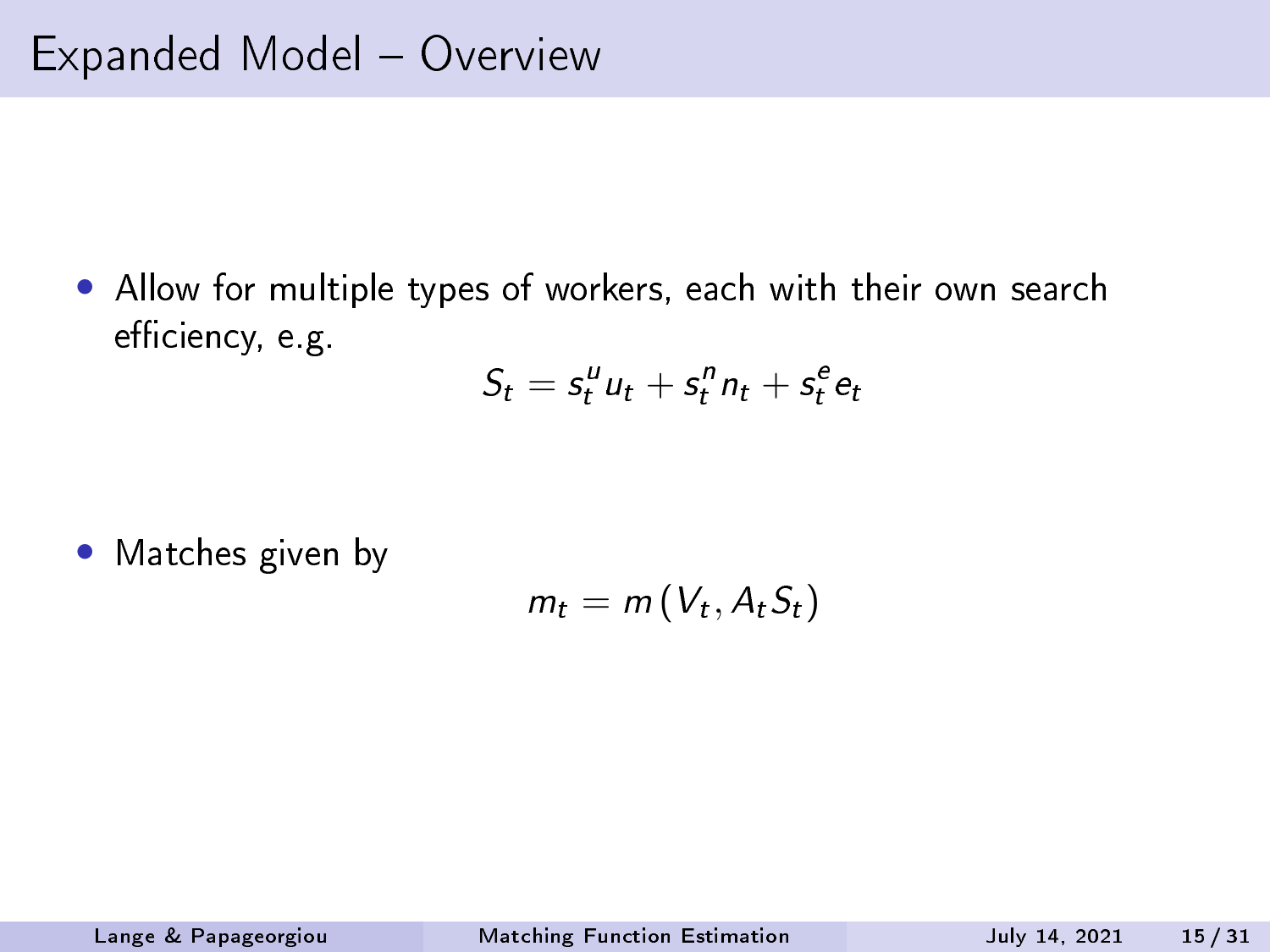Expanded Model - Overview

$$
S_t = s_t^u u_t + s_t^n n_t + s_t^e e_t
$$

• Since

$$
\Pr(E|i,t) = \frac{m_t}{S_t} s_t^i
$$

can recover relative search effort from relative job finding probabilities

$$
\frac{s_t^i}{s_t^u} = \frac{P(E|i,t)}{P(E|u,t)}
$$

 $\bullet$  only need to identify search efficiency of one group of workers, e.g.  $s_t^u$ 

- Assume CRTS and independence of  $V_t$ ,  $A_t$  conditional on  $S_t$  (testable) [Monte Carlo Results for MP model](#page-45-0)
- Can back out matching efficiency,  $A_t$  and matching function,  $m(.)$

Lange & Papageorgiou [Matching Function Estimation](#page-0-0) July 14, 2021 16 / 31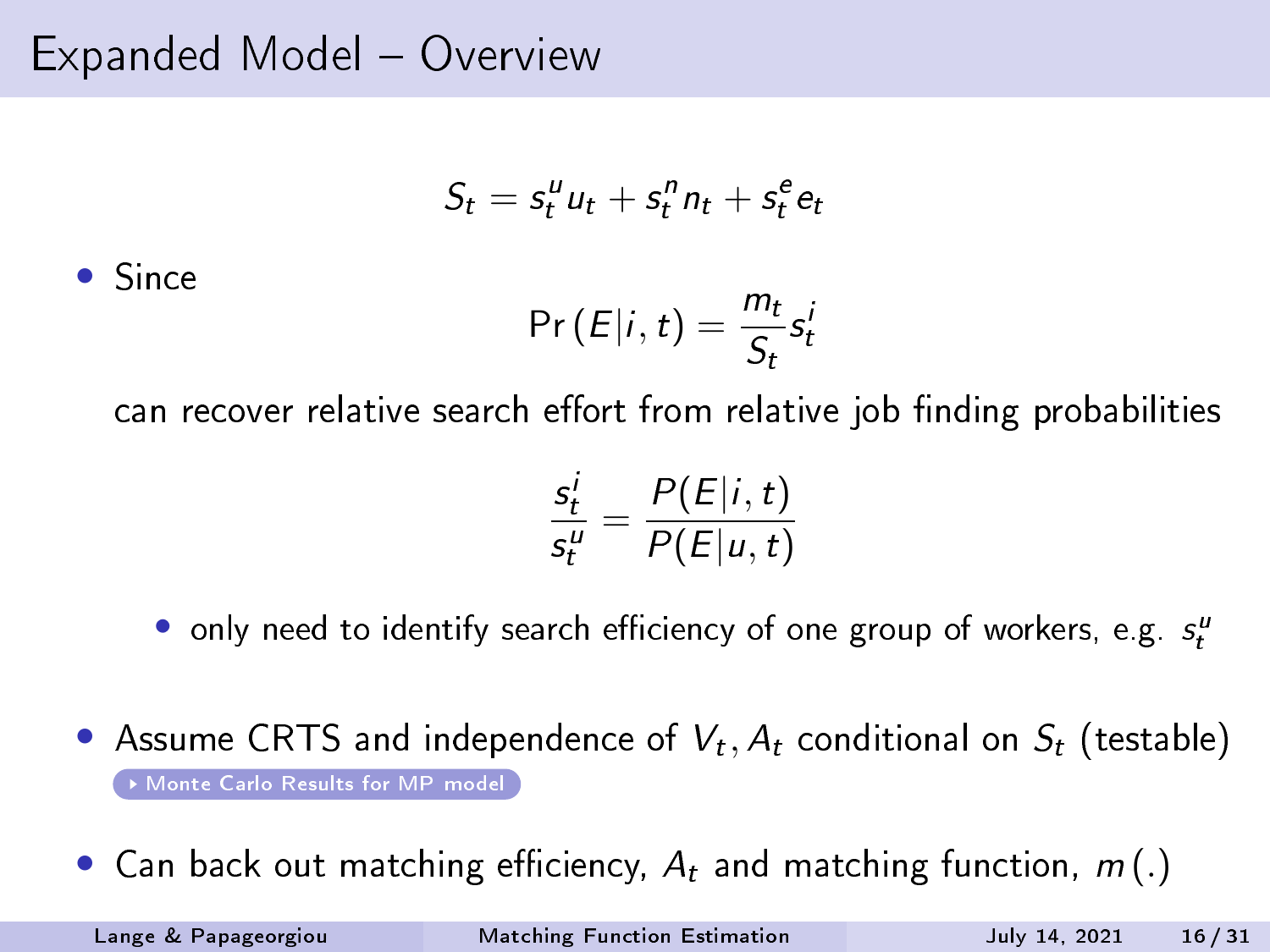### Empirics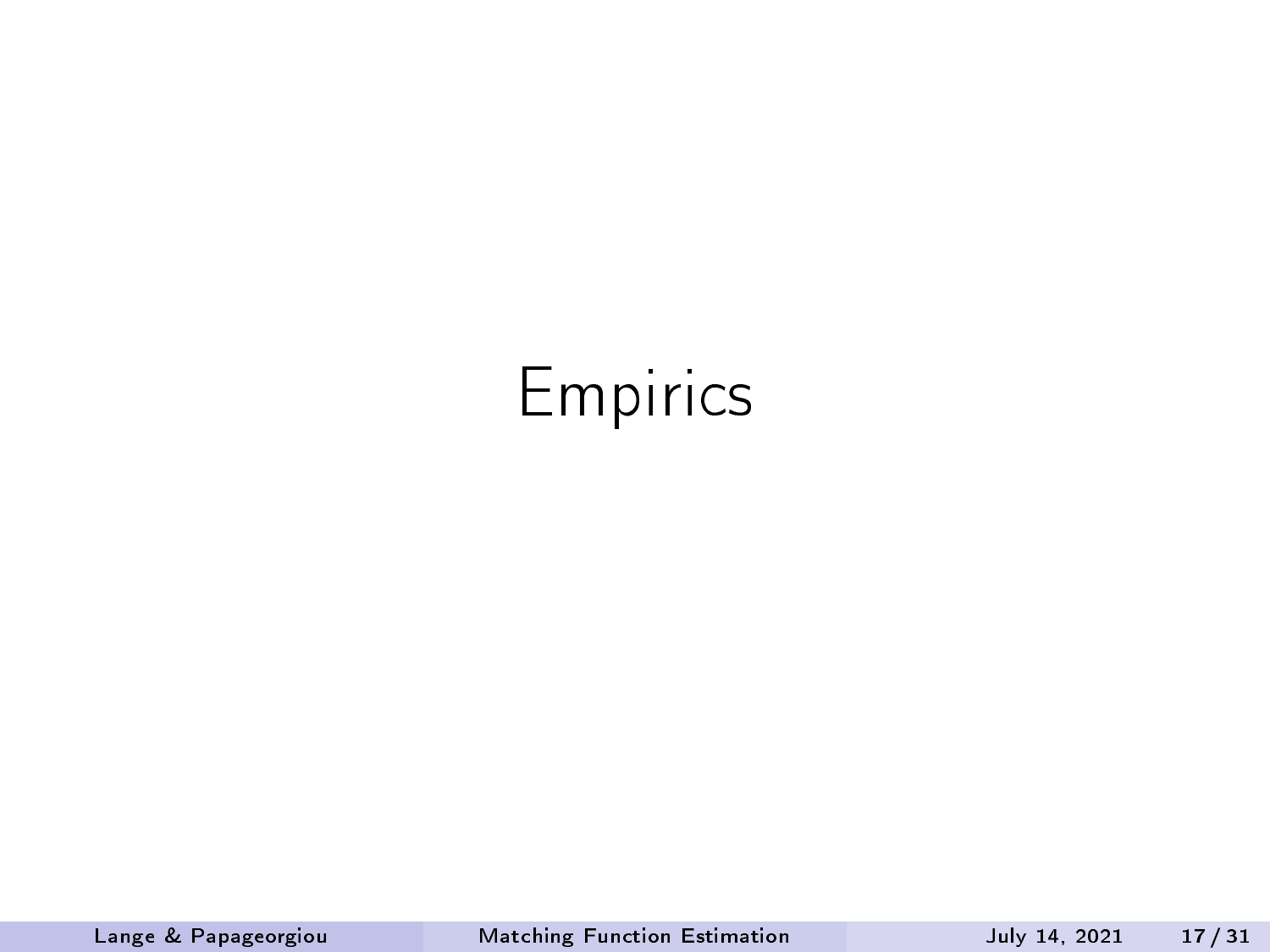#### Overview - Empirics

1. Use measure of Mukoyama et al. (2018) to pin down search of unemployed,  $s_t^{\mu}$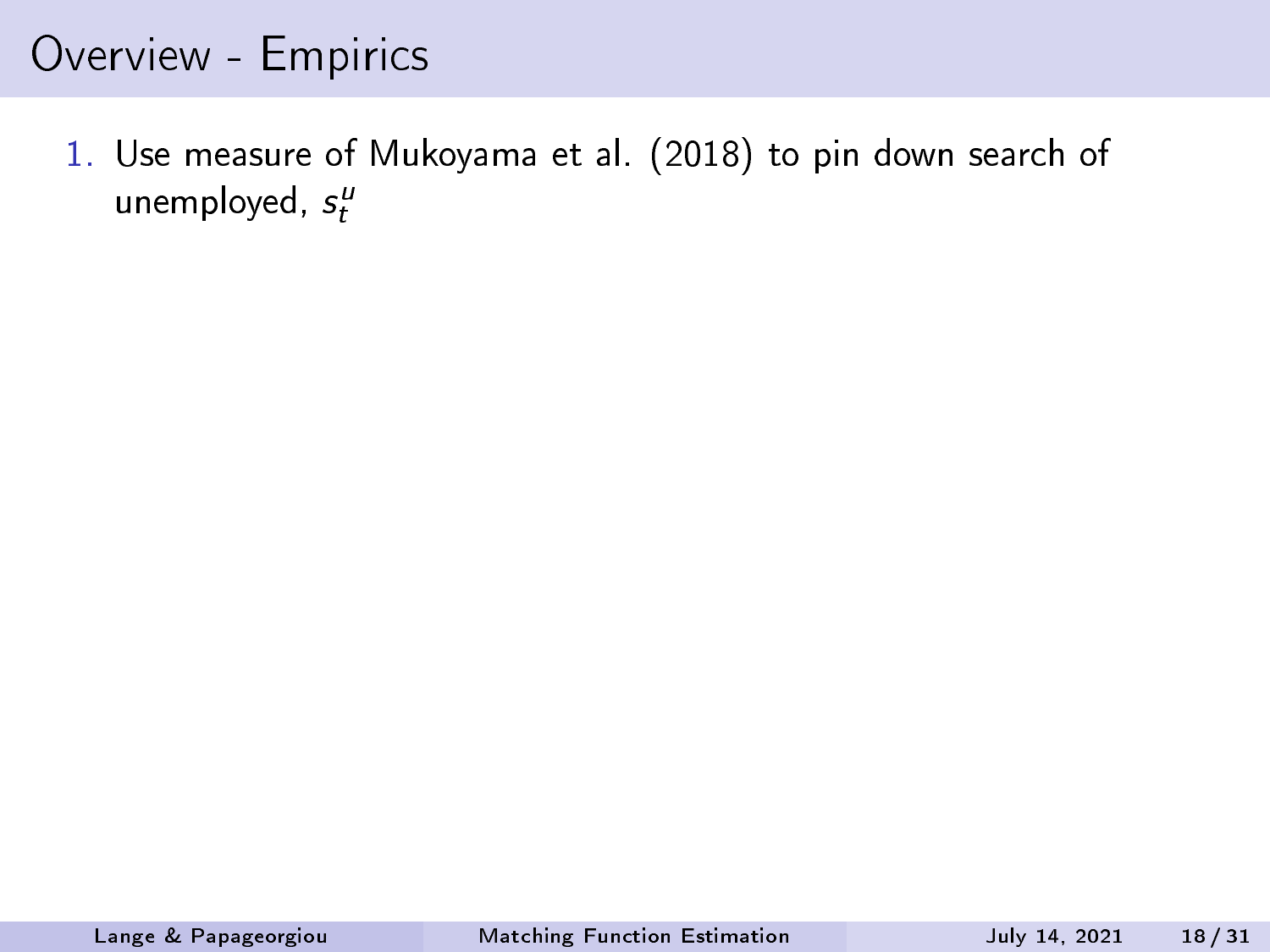#### Overview - Empirics

- 1. Use measure of Mukoyama et al. (2018) to pin down search of unemployed,  $s_t^{\mu}$ 
	- now obtain measure of  $S_t$
	- allow for changes in recruiting effort using Davis et al. (2013) index
- 2. Use CPS / JOLTS to:
	- 2.1 estimate the matching function
	- 2.2 test the identifying independence assumption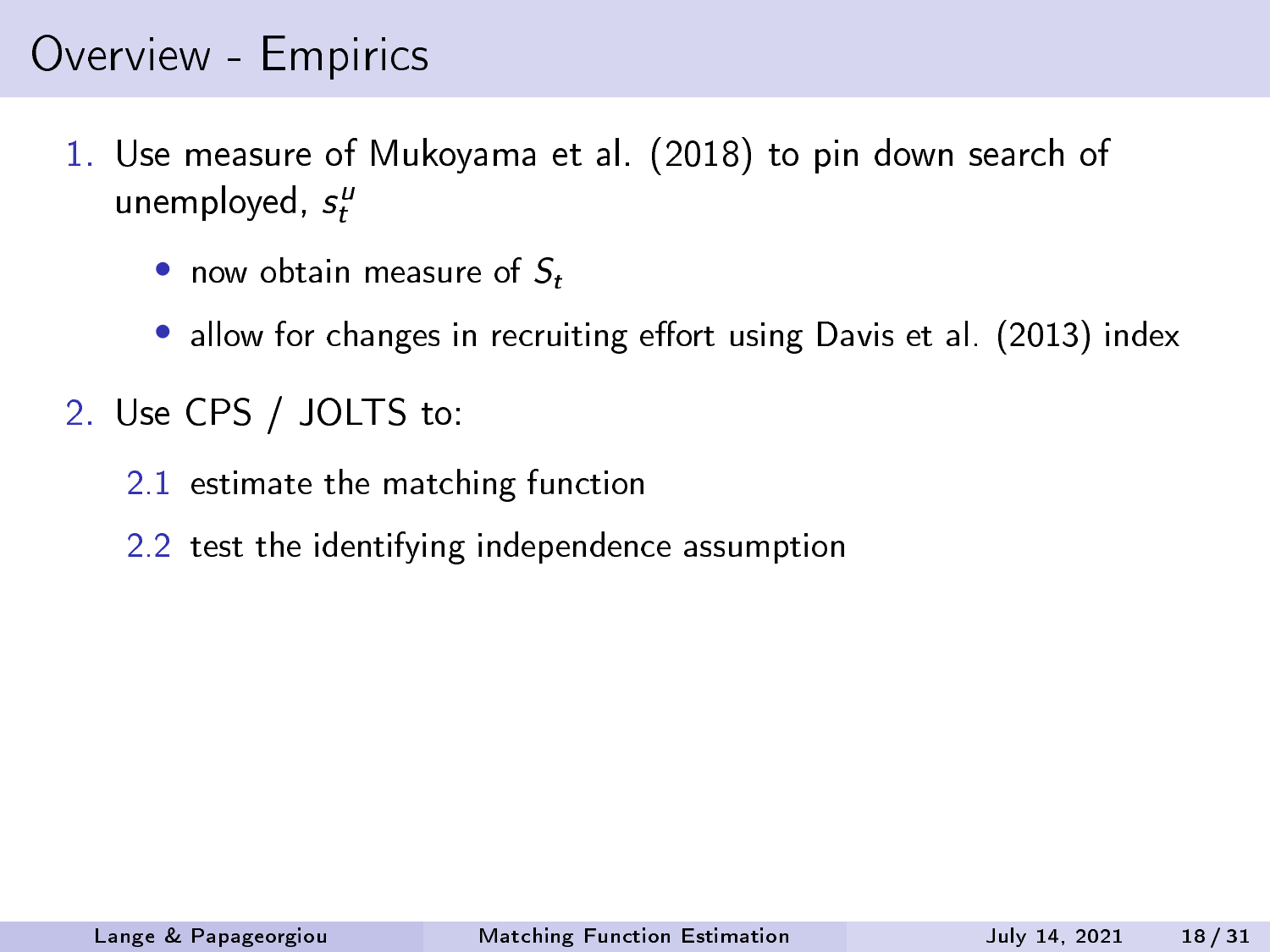#### Overview - Empirics

- 1. Use measure of Mukoyama et al. (2018) to pin down search of unemployed,  $s_t^{\mu}$ 
	- now obtain measure of  $S_t$
	- allow for changes in recruiting effort using Davis et al. (2013) index
- 2. Use CPS / JOLTS to:
	- 2.1 estimate the matching function
	- 2.2 test the identifying independence assumption
- 3. Applications 2001-2017:
	- 3.1 Measure changes in matching efficiency,  $A_t$
	- 3.2 Decompose changes in hiring to different factors
	- 3.3 How did responsiveness of matching function wrt vacancies change?
	- 3.4 Elasticity estimates: non-parametric vs Cobb-Douglas

Lange & Papageorgiou [Matching Function Estimation](#page-0-0) July 14, 2021 18 / 31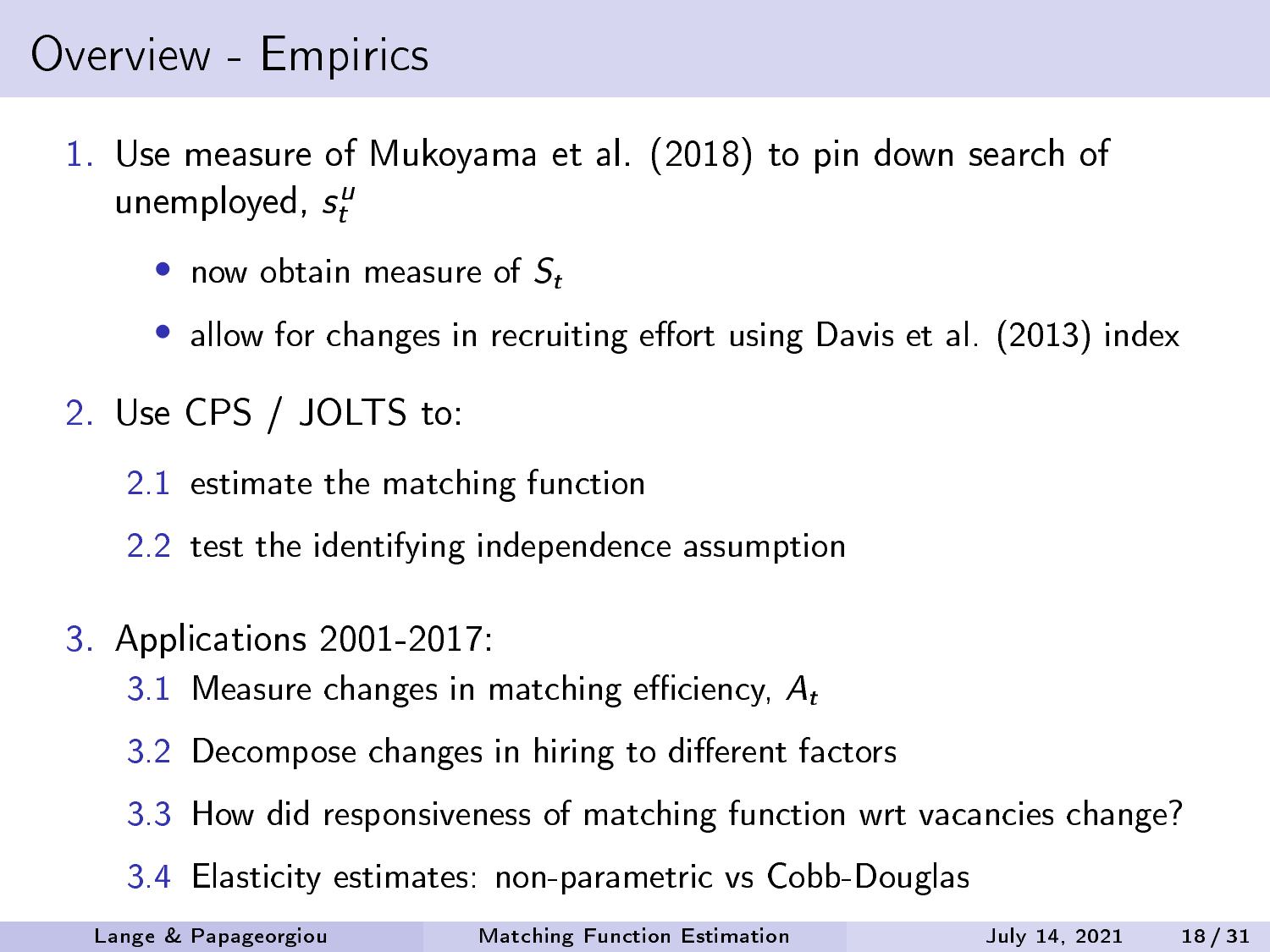- Job Openings and Labor Turnover Survey (JOLTS)
	- monthly matches and vacancies from Dec 2001 through July 2017
- Current Population Survey (CPS)
	- stocks of unemployed, employed, out of the labor force
	- monthly transition probabilities to (new) employment by group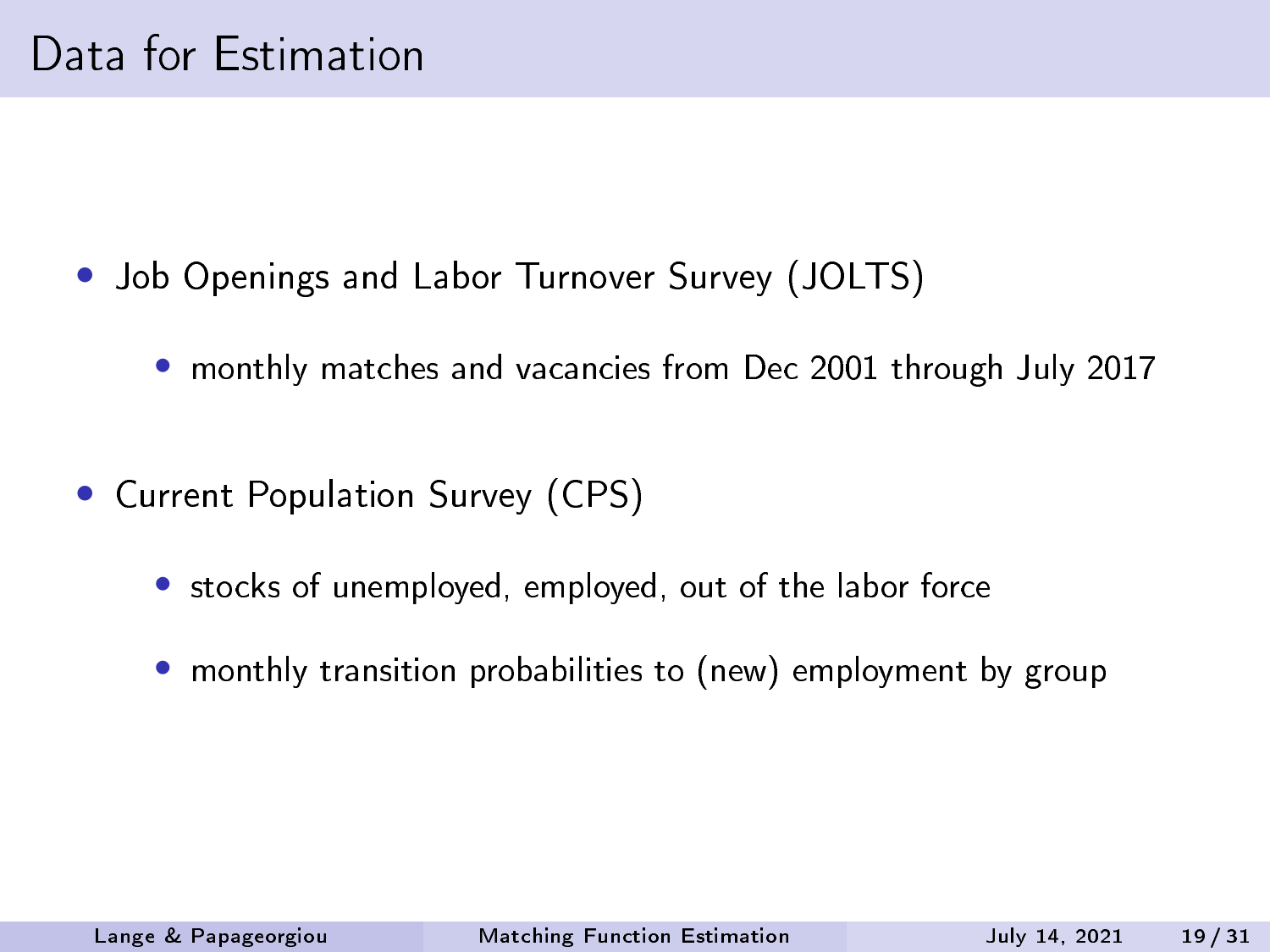#### Matches JOLTS



Lange & Papageorgiou [Matching Function Estimation](#page-0-0) July 14, 2021 20 / 31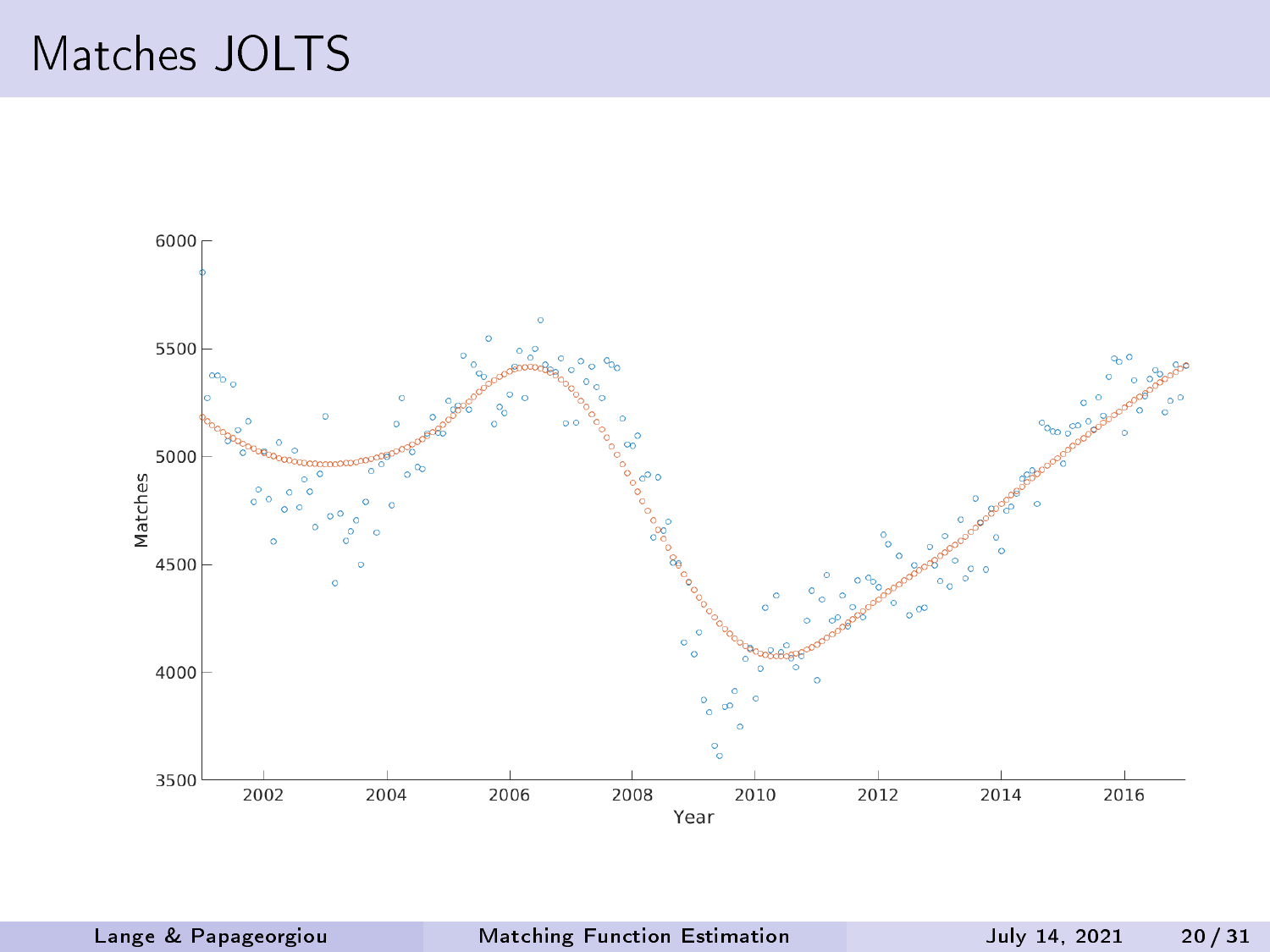#### Mukoyama et al. Unemployed Search

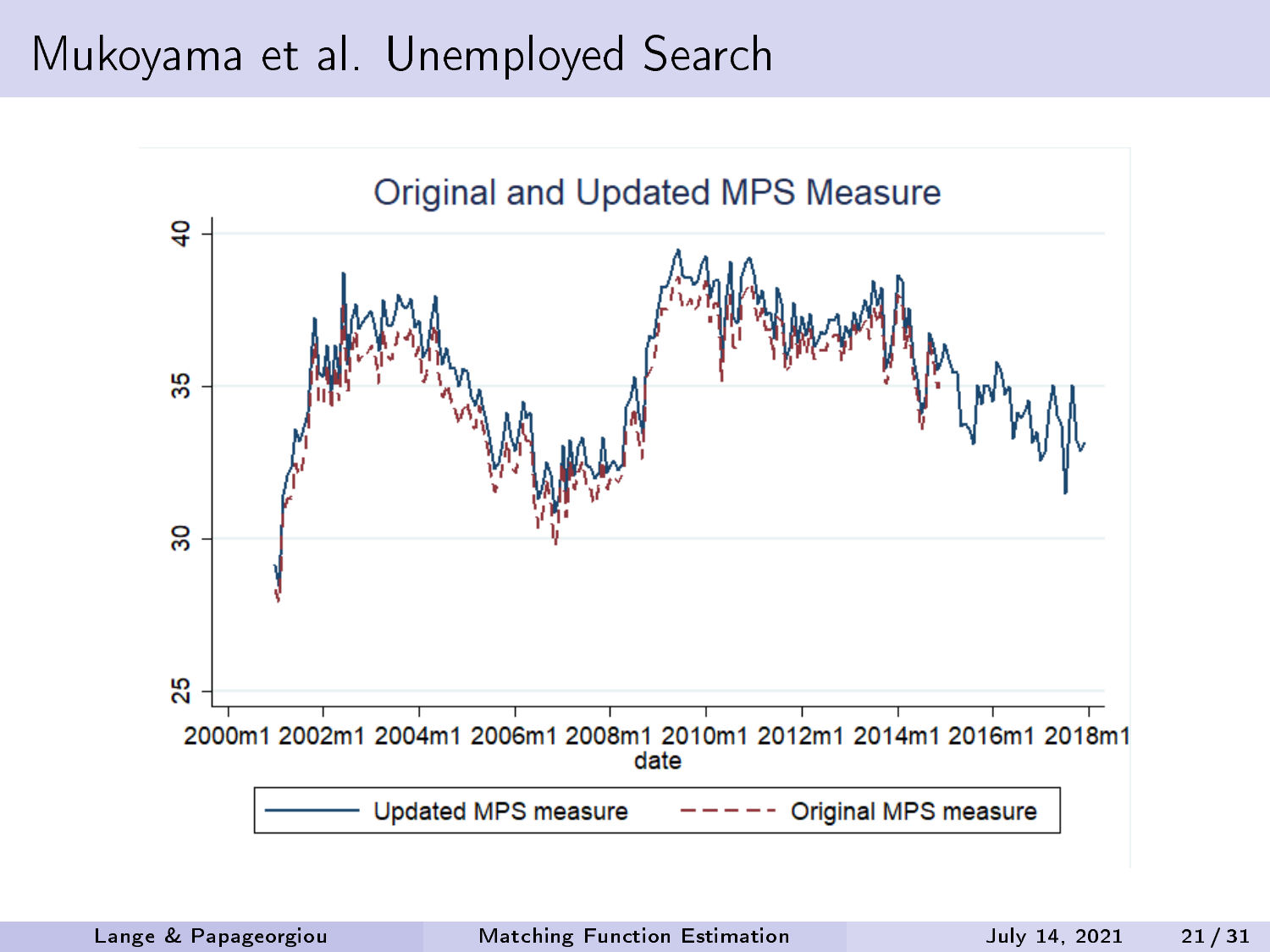#### Vacancy Recruiting Intensity Index (DFH)

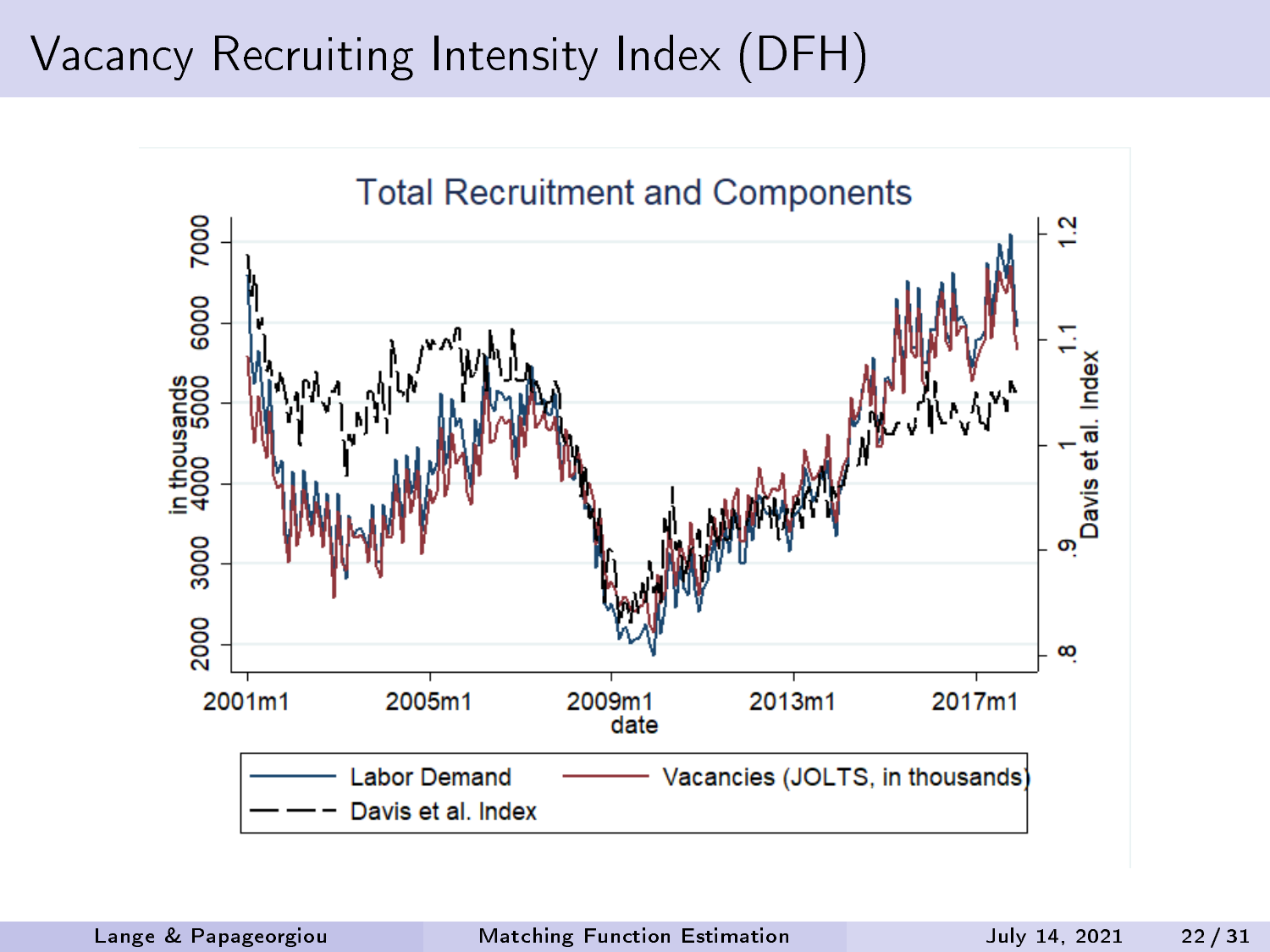#### Augmented Beveridge Curve



Aggregate Search and Recruiting are annual averages measured in thousands of unemployed<br>and vacancy equivalents. These account for composition, for observed recruiting intensity (using the Davis index) and observed search using the MPS index. They also include unobserved search effort imputed using the method outlined in this paper.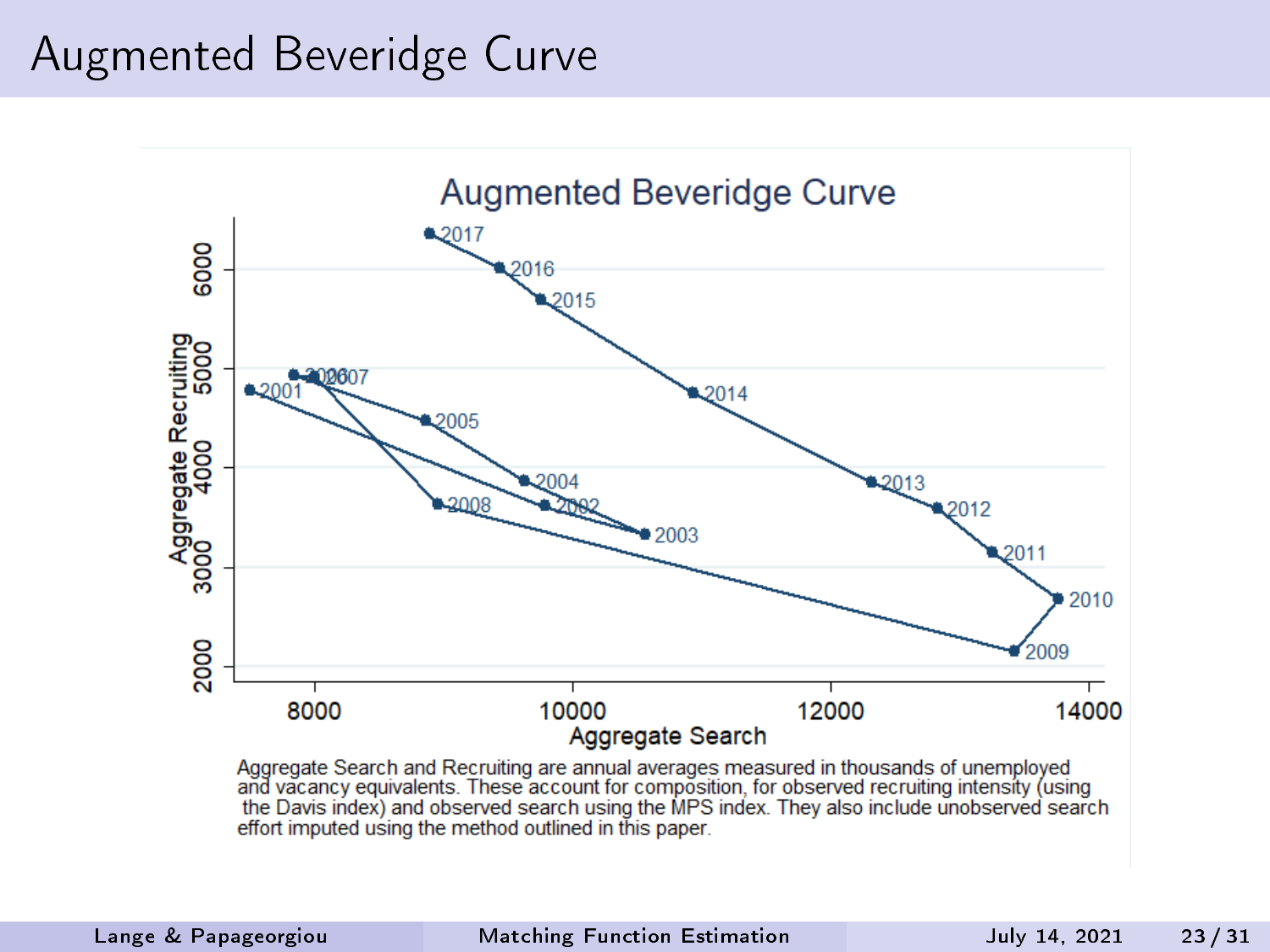## Empirical Implementation: Main Results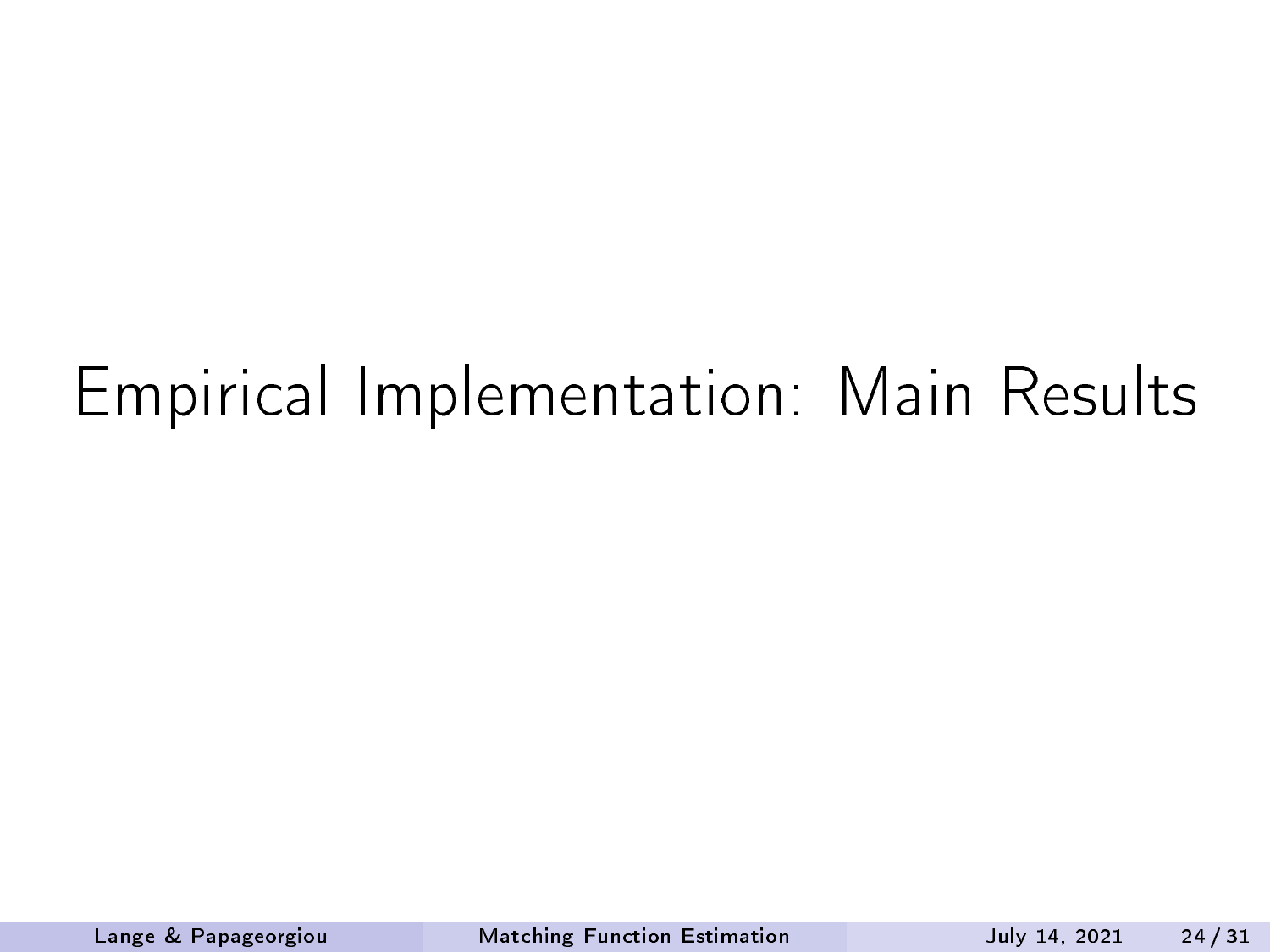#### Model Fit

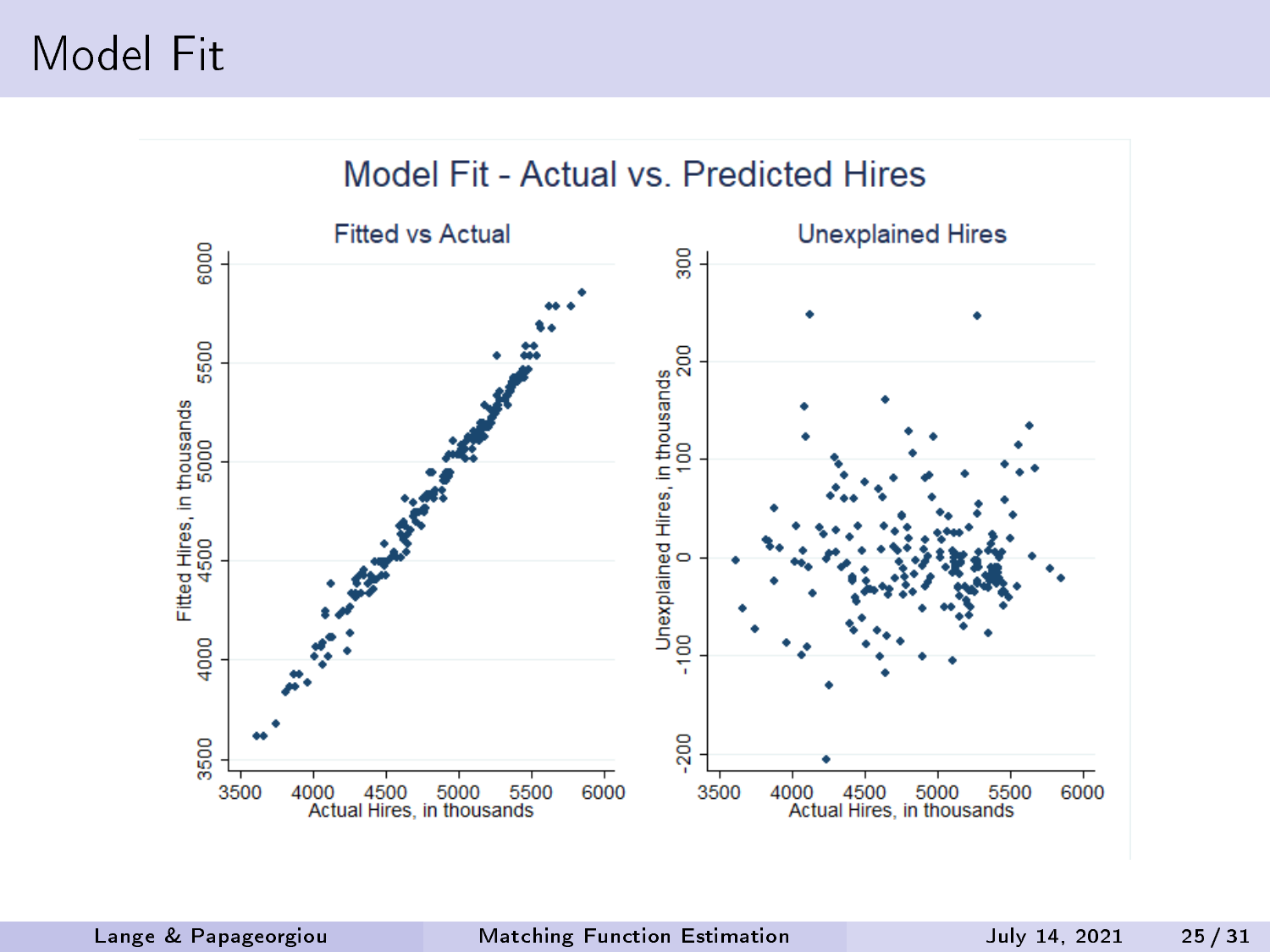#### Independence of  $V_t$  and  $A_t$  conditional on  $S_t$



correlation  $= 0.16$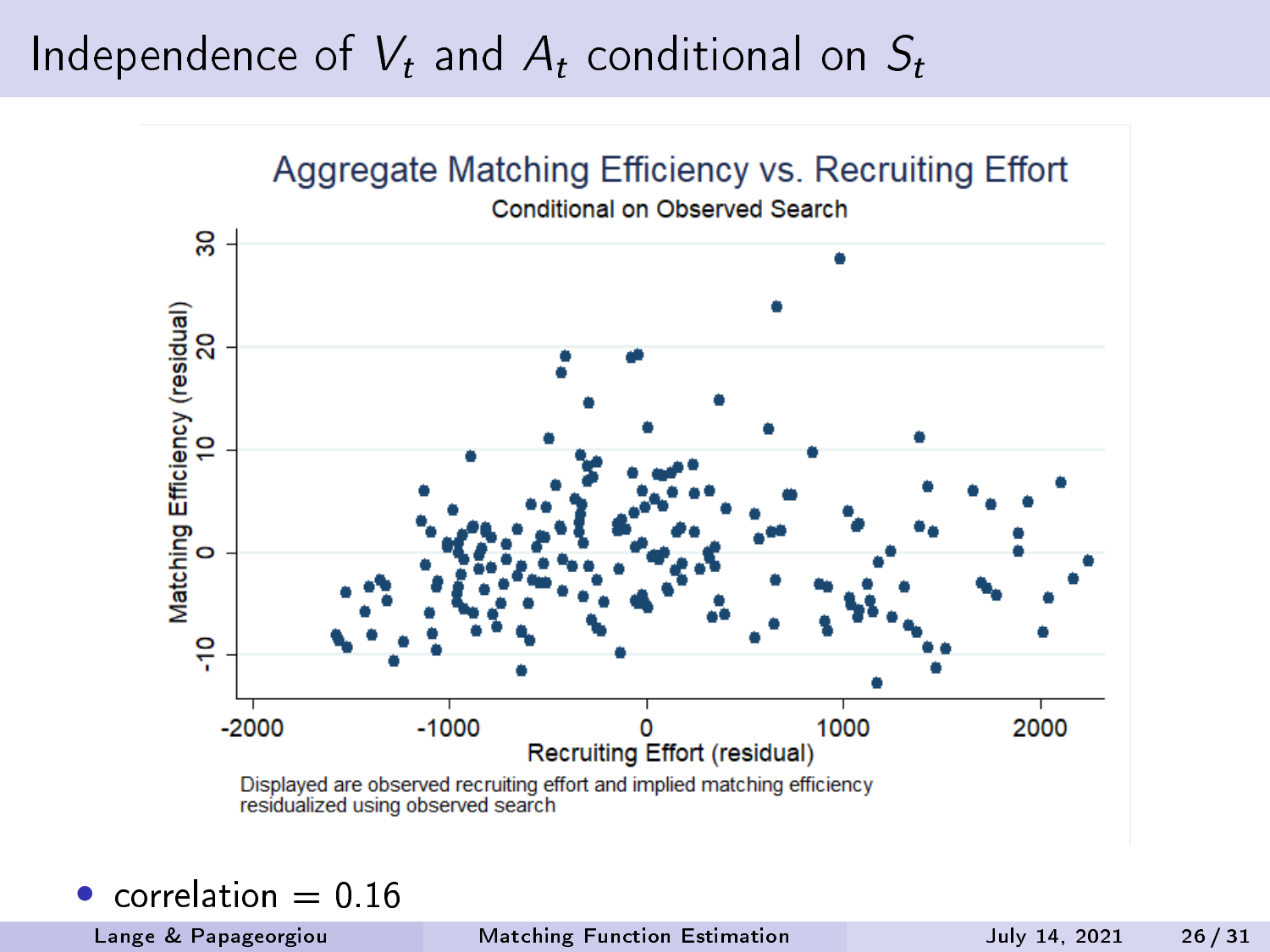#### Matching Efficiency

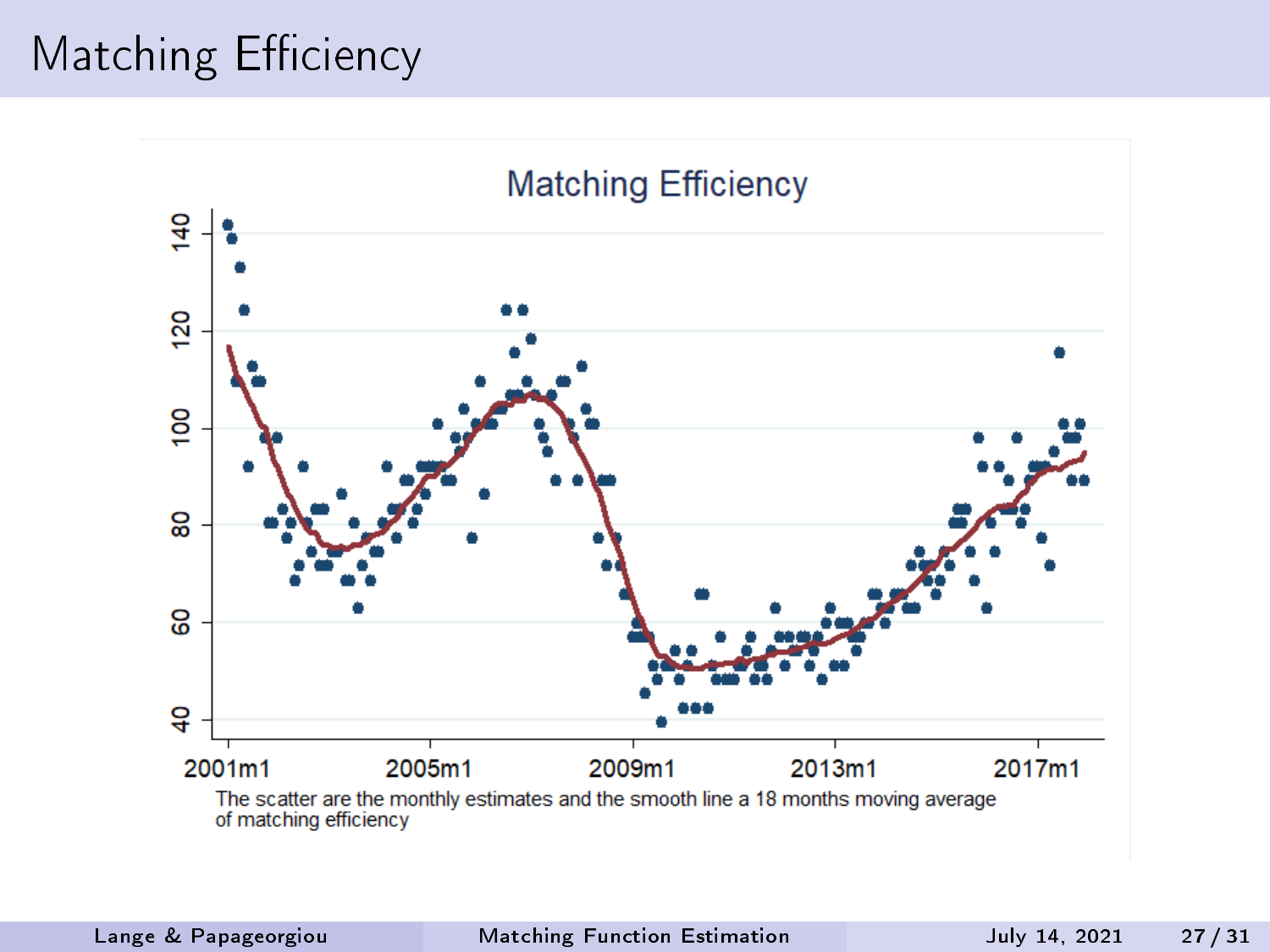#### Decomposition of Hires

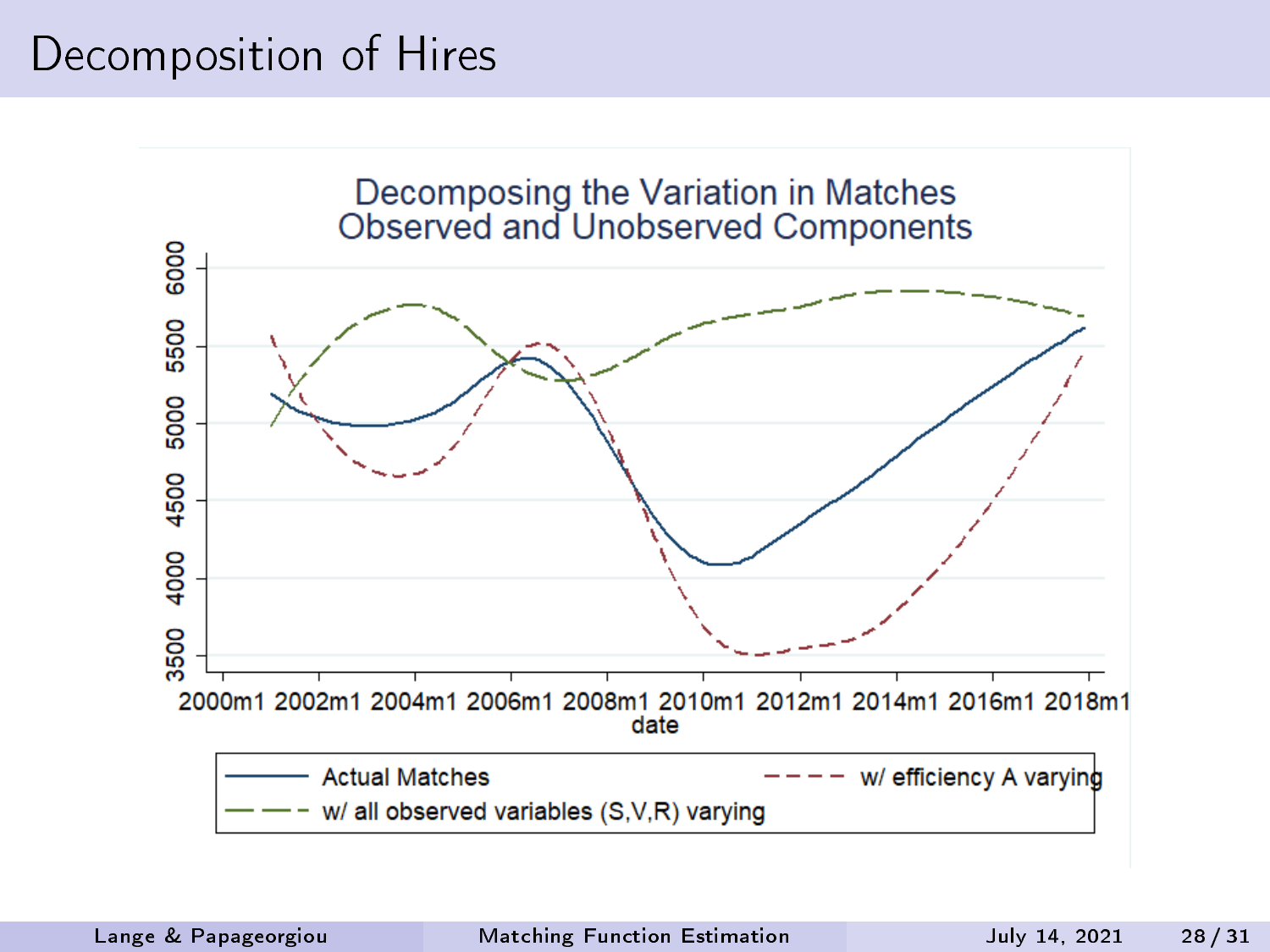#### Elasticity of Matching Function wrt Vacancies

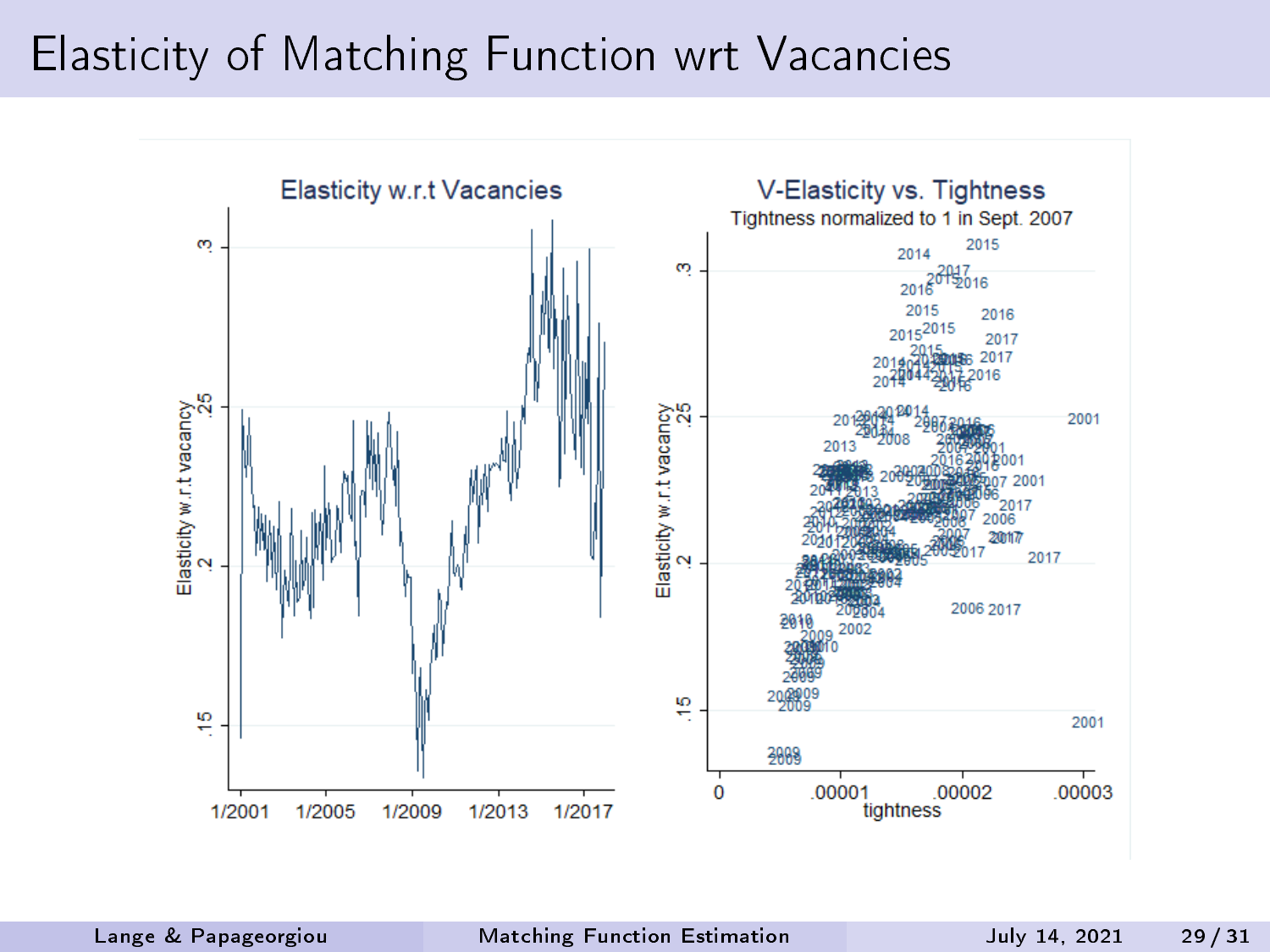#### Elasticity with respect to Vacancies - Comparison

| rapic 1. Copp Douglas opeenications |                         |              |
|-------------------------------------|-------------------------|--------------|
|                                     | Using Observed Search S |              |
| Log(Obs Recruiting                  | 0 6 1 7                 | 0.195        |
| $Effort)$ $(V)$                     | $(0.015)$ **            | $(0.005)$ ** |
| Log(Obs. Search) (S)                | 0.384                   |              |
|                                     | $(0.015)$ **            |              |
| Log(Matching Efficiency*Search)     |                         | 0.805        |
| $(A*S)$                             |                         | $(0.005)$ ** |
| Constant                            | $-4.189$                | $-12.474$    |
|                                     | $(0.174)$ **            | $(0.085)$ ** |
| Ν                                   | 204                     | 204          |

Table 1: Cobb-Douglas Specications

 $*$  p < 0.05;  $**$  p < 0.01

The table reports linear regressions of log hiring (JOLTS) on log search and recruiting effort. Recruitment effort equals the number of vacancies adjusted using the Davis et al. index. Both specifications impose that the coefficients sum to  $1$ .<br>Lange & Papageorgiou Matching Function Estimation In column 1, observed search equals the total number of job seekers expressed in [Matching Function Estimation](#page-0-0) **Matching Function** Estimation July 14, 2021 30 / 31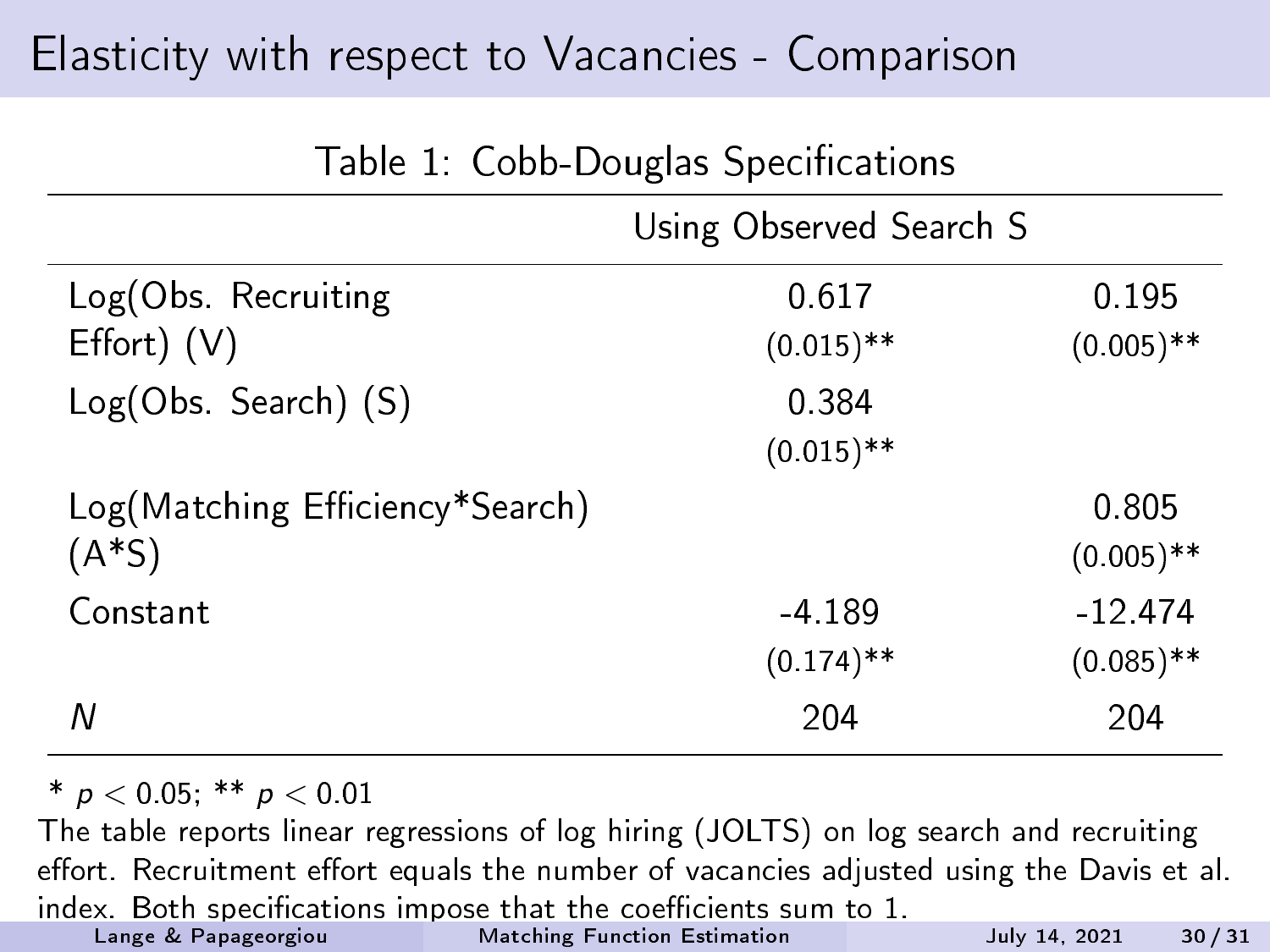- Matching function estimation
	- relax strong parametric restrictions
	- allow for multiple job seekers
	- back out matching efficiency that responds to market conditions
- Estimated elasticity wrt vacancies around 0.25, well below lit estimates
	- increases when markets are tight
- Matching efficiency is strongly procyclical
	- accounts for most of the decline in hires during Great Recession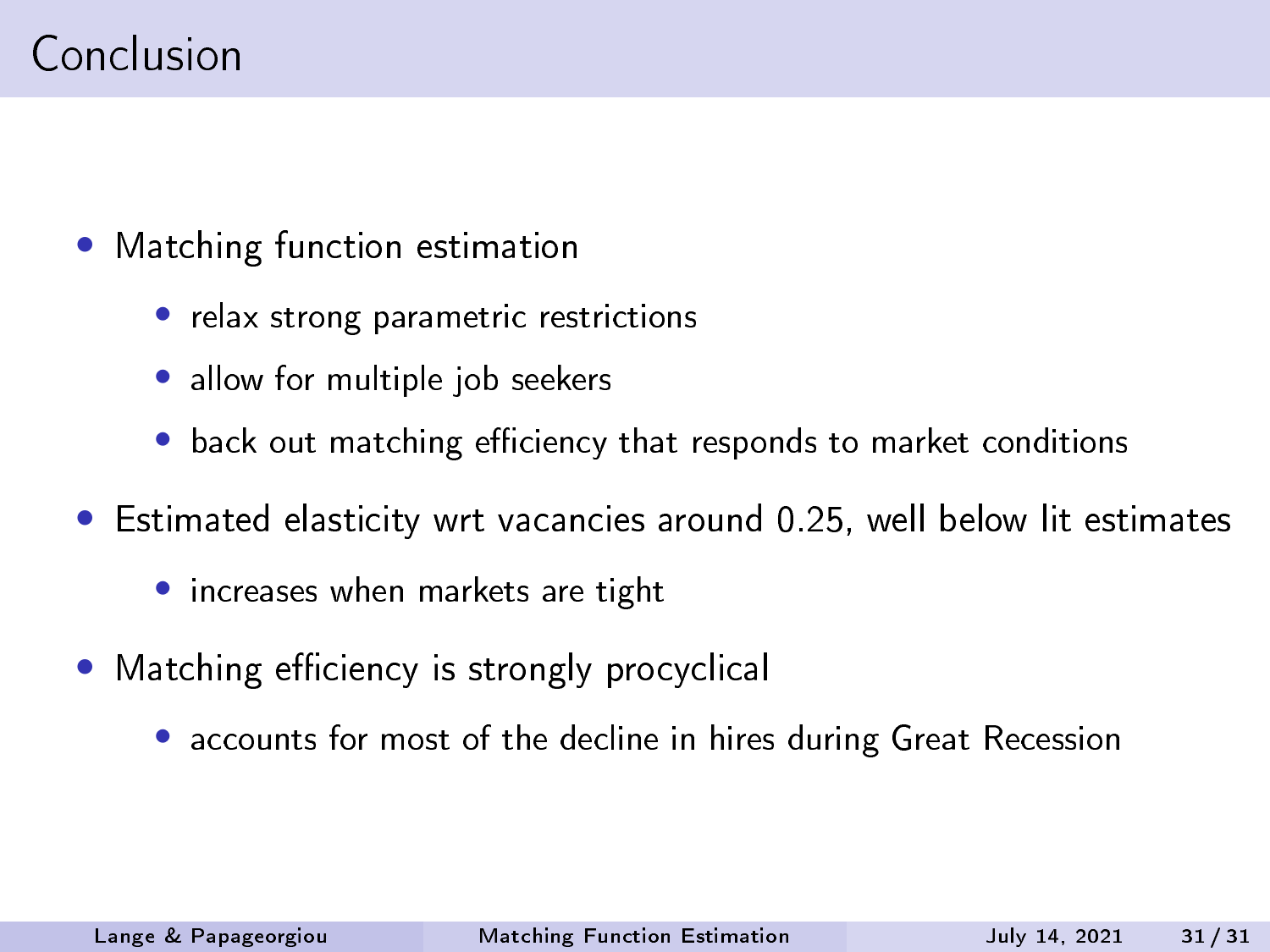#### Components of Search

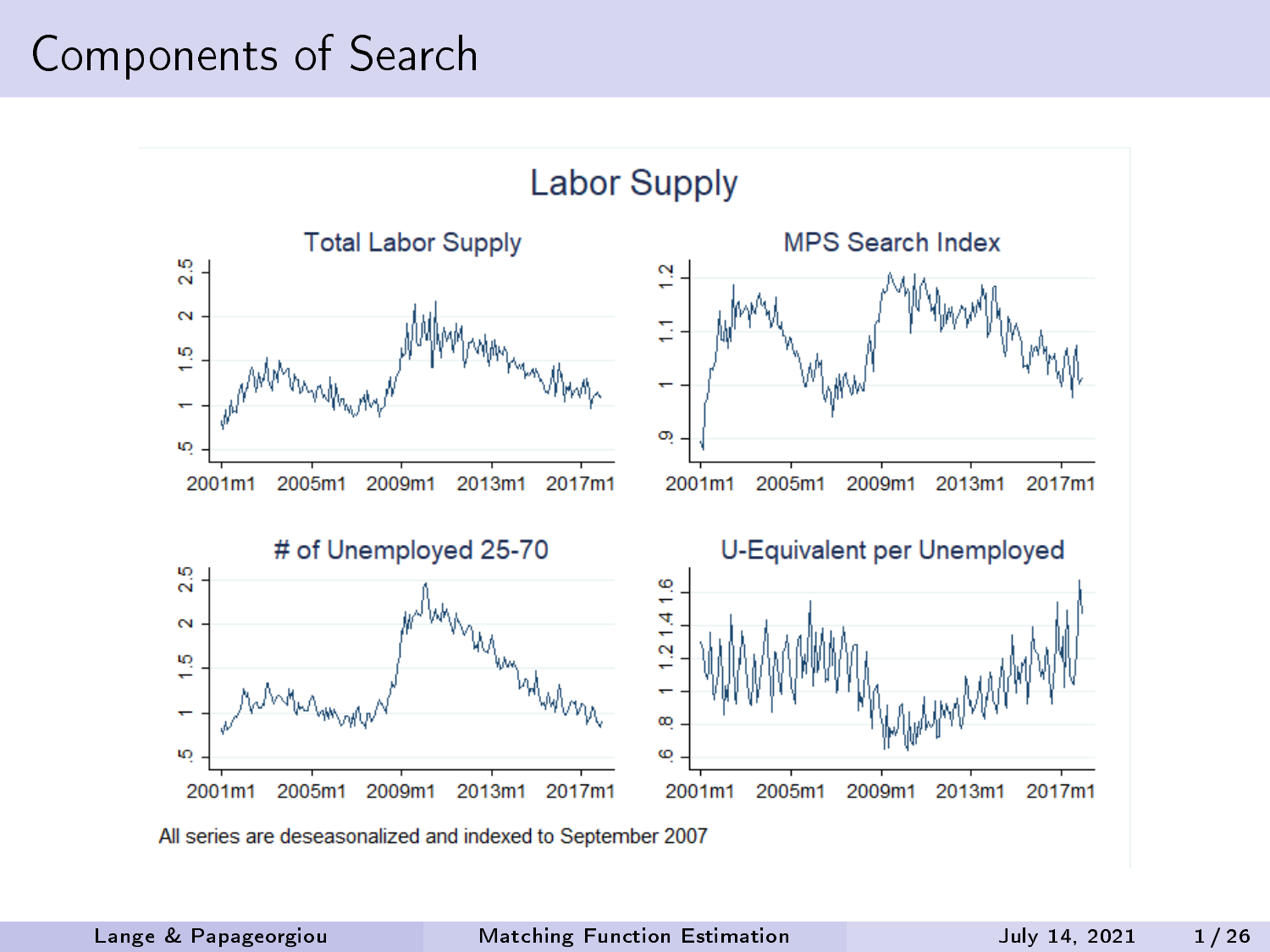- Follow Shimer's (2005) approach but now allow matching efficiency,  $A_t$ , to vary
	- use Shimer's (2005) calibration
	- calibrate to match implied volatility of  $A_t$  in Cobb-Douglas specification in Shimer (2005)
- Simulate MP model under two scenarios:
	- $A_t$  and  $p_t$  are independently distributed
	- $A_t$  and  $p_t$  are perfectly positively correlated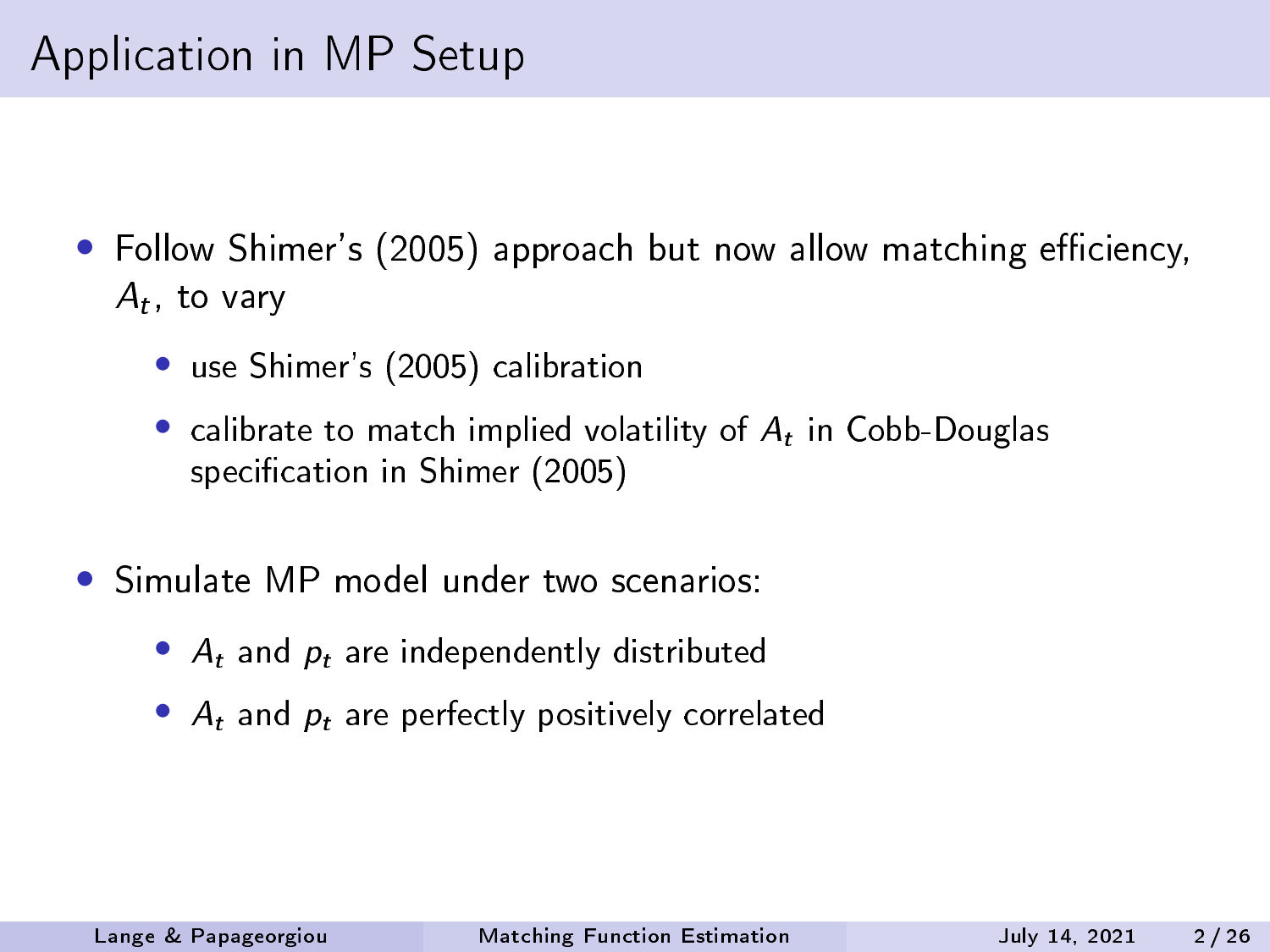#### A and p are independent

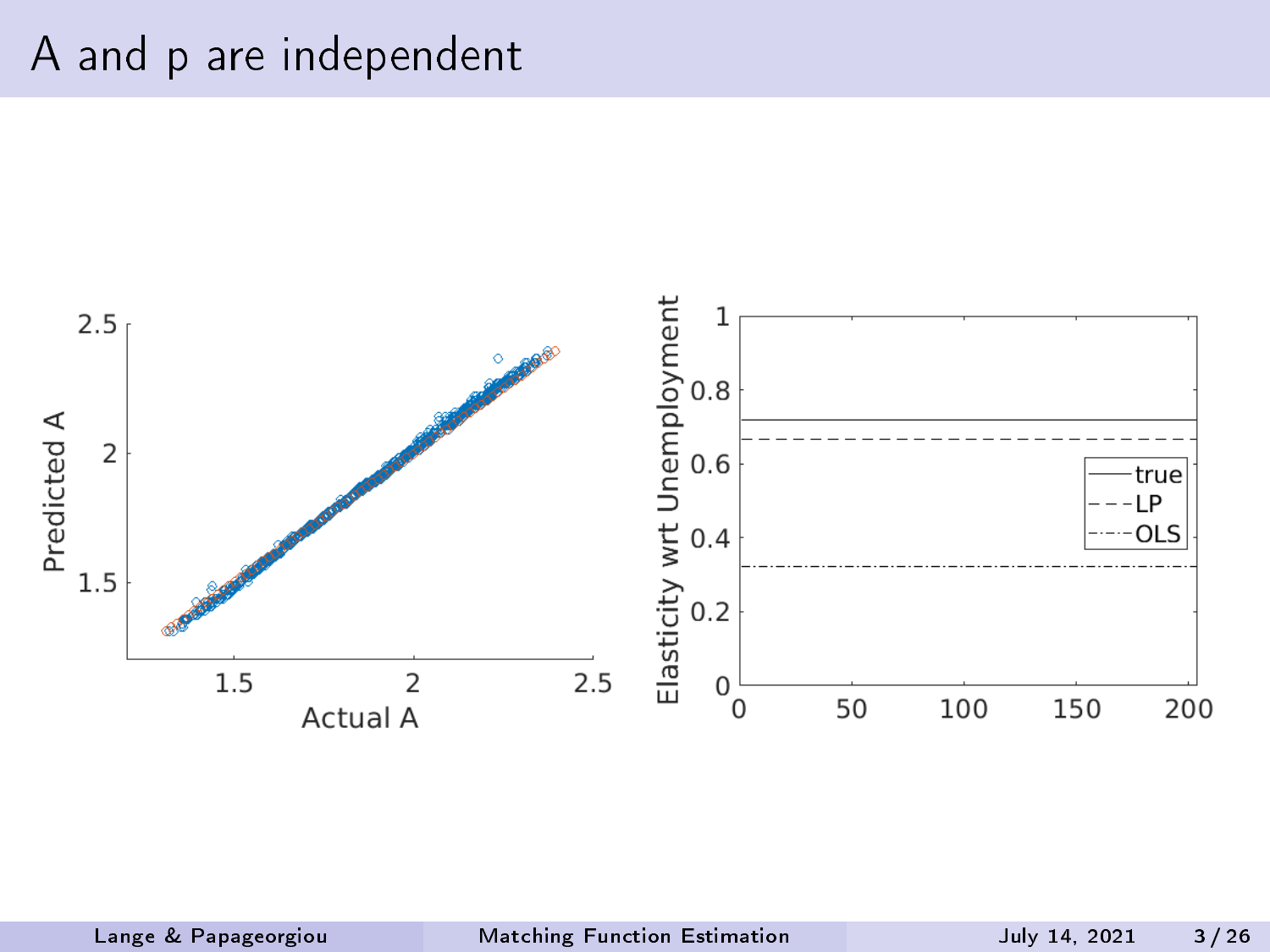#### A and p are perfectly positively correlated

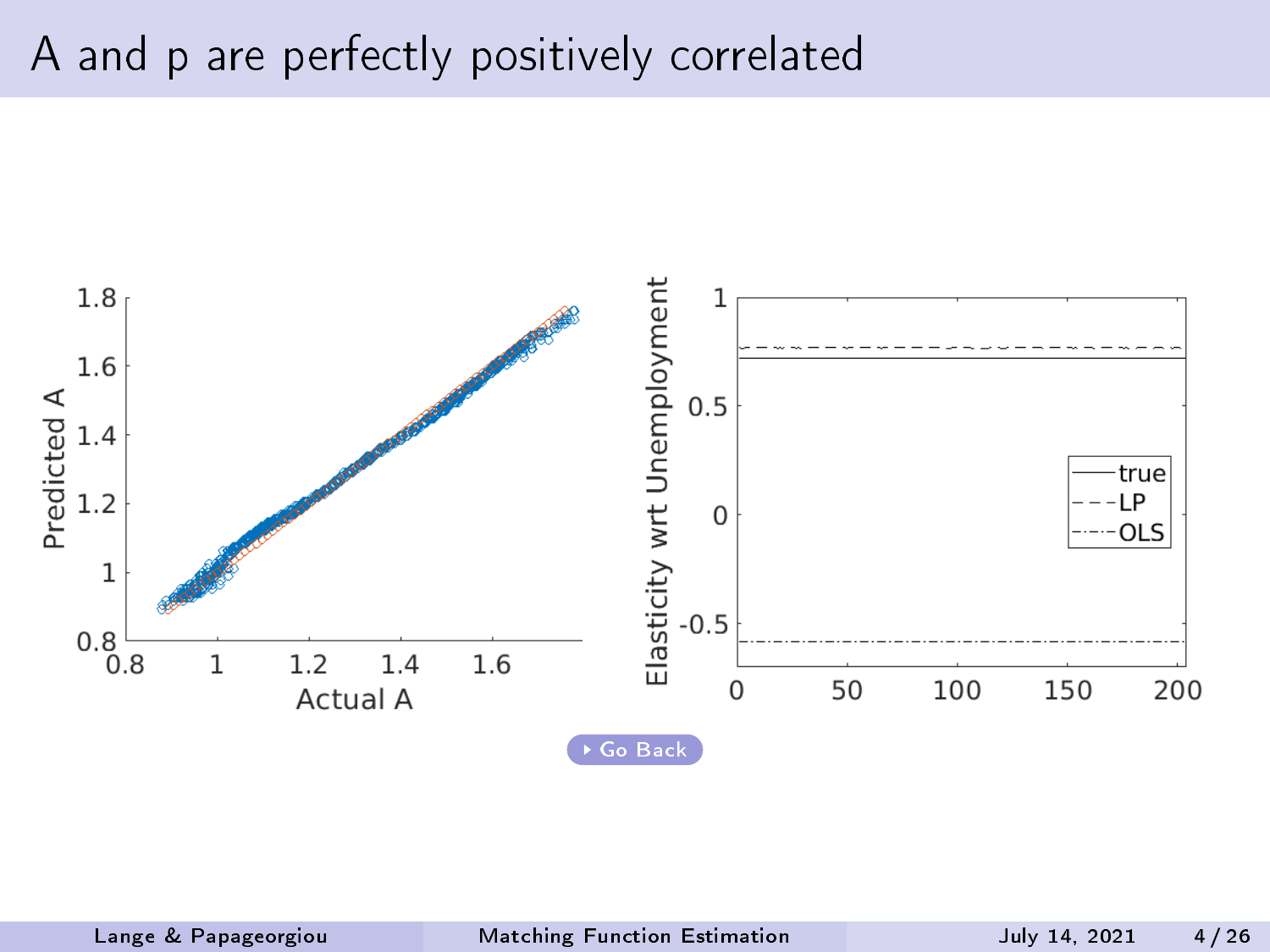$$
v_t = h(z_t, \eta_t)
$$

where  $z_t$  is independent from  $s_t$  and  $\eta_t$  . E.g.

$$
v_t = \beta_0 + \beta_1 z_t + \eta_t
$$

- Now  $v_t$  and  $s_t$  are independent, conditional on  $\eta_t$ :
	- $v_t$  now only depends on  $z_t$  which is independent of  $s_t$ .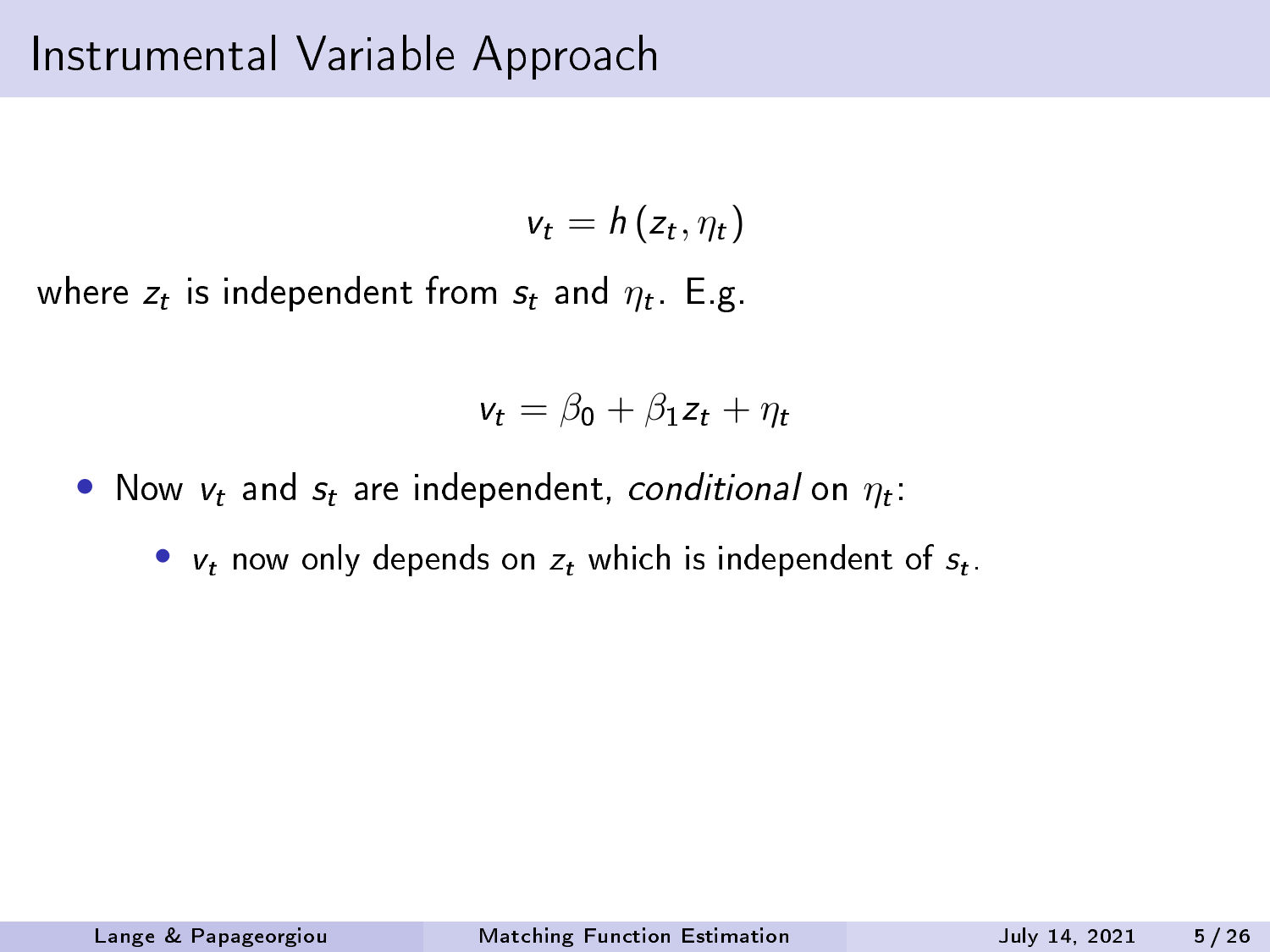$$
v_t = h(z_t, \eta_t)
$$

where  $z_t$  is independent from  $s_t$  and  $\eta_t$  . E.g.

$$
v_t = \beta_0 + \beta_1 z_t + \eta_t
$$

• Now  $v_t$  and  $s_t$  are independent, conditional on  $\eta_t$ :

•  $v_t$  now only depends on  $z_t$  which is independent of  $s_t$ .

• Following same steps as before leads to

$$
G_{m|v,\eta}(m_t|v_t,\eta_t)=F_{s|\eta}(s_t|\eta_t)
$$

and can back out  $s_t$  and the matching function.

Lange & Papageorgiou [Matching Function Estimation](#page-0-0) July 14, 2021 5 / 26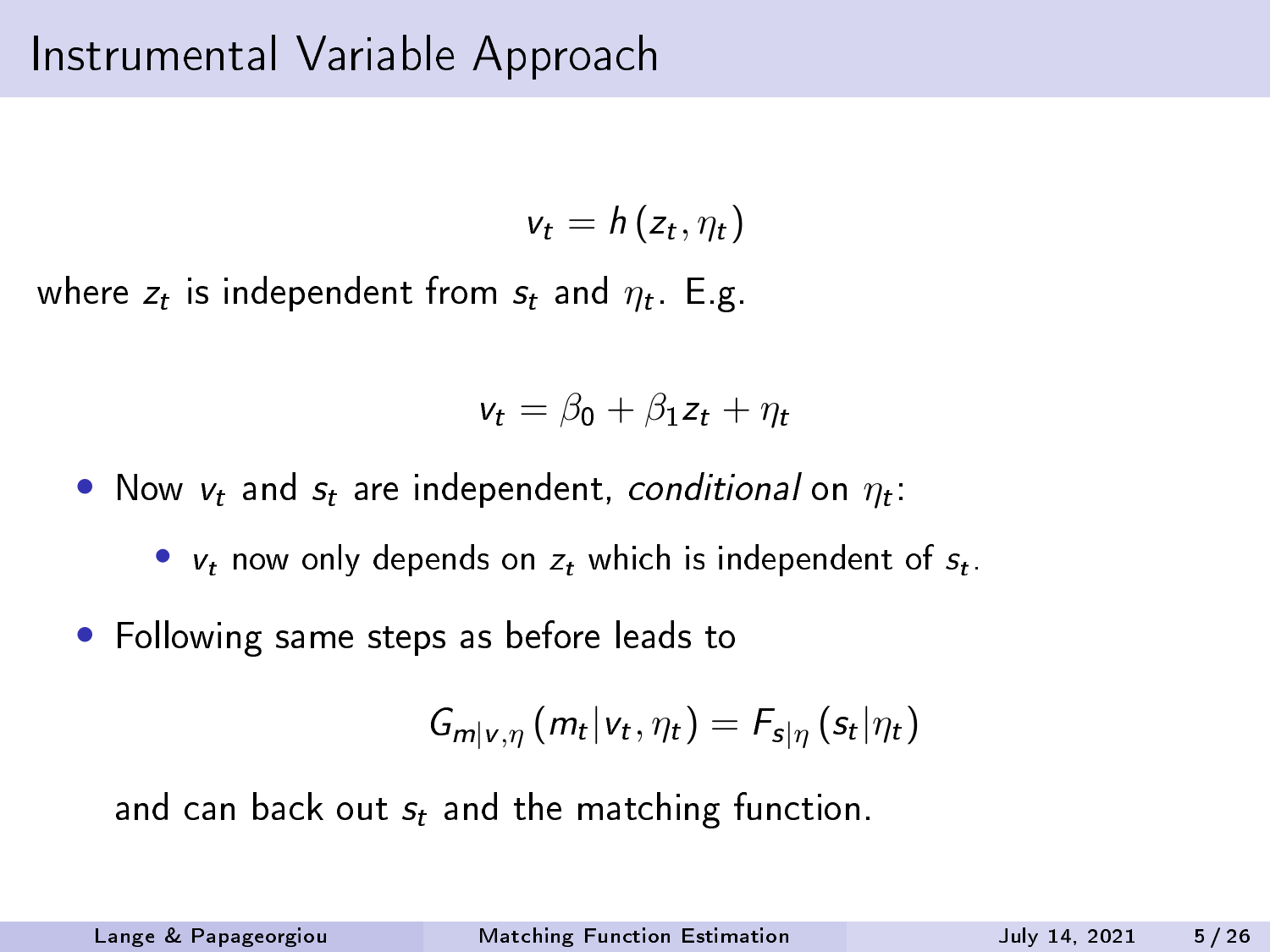#### Instrumental Variable Approach

$$
v_t = h(z_t, \eta_t)
$$

Can now test

 $\hat{s}_t \perp z_t$ 

- Carries through in the case of multiple worker types.
	- now need instrument independent of search effort of one group of workers, not all.
- Potential instrument: innovation in vacancies (conditional on observed search). **[Back](#page-25-0)**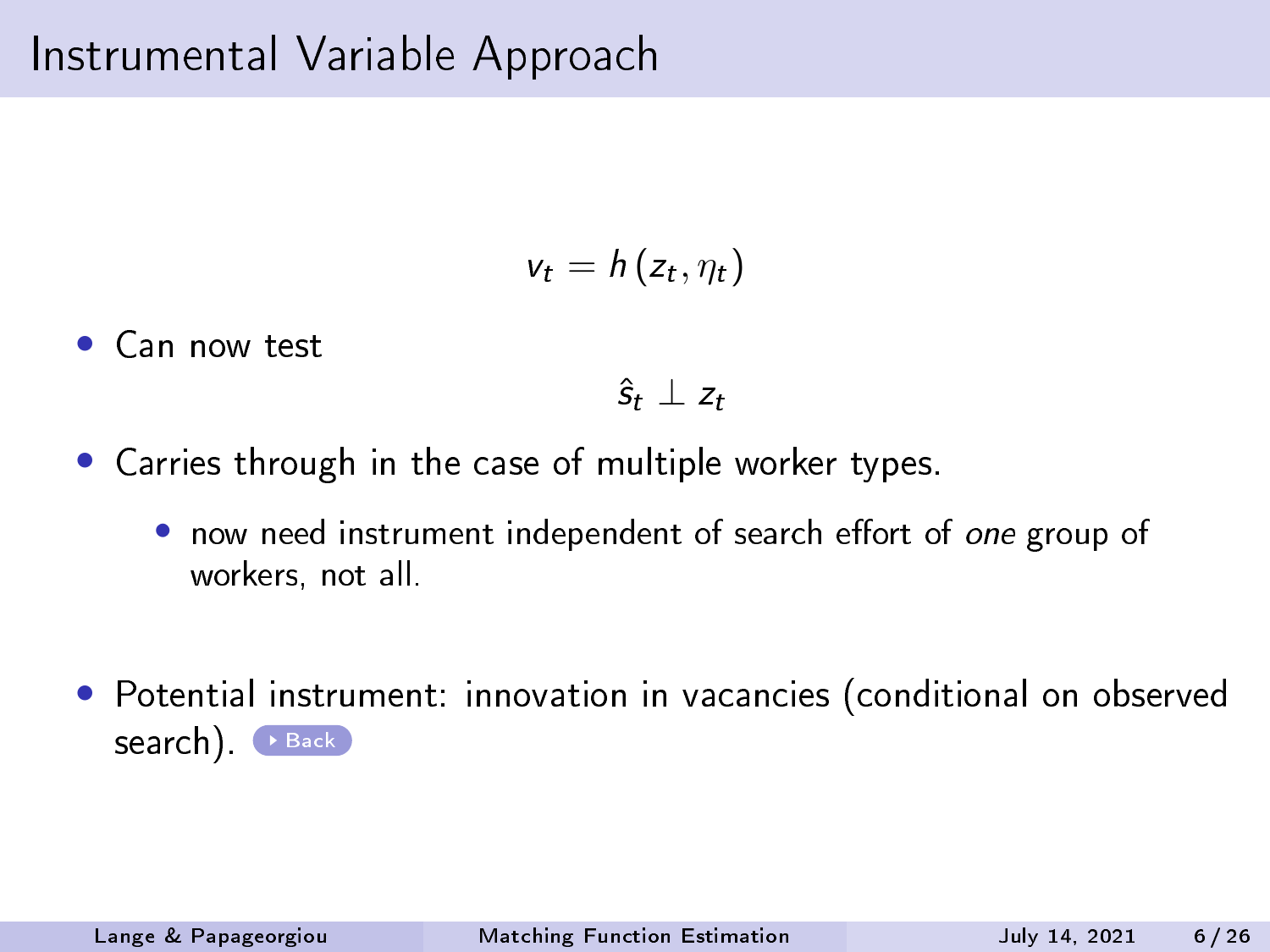# Cobb-Douglas: Exploiting the Functional Form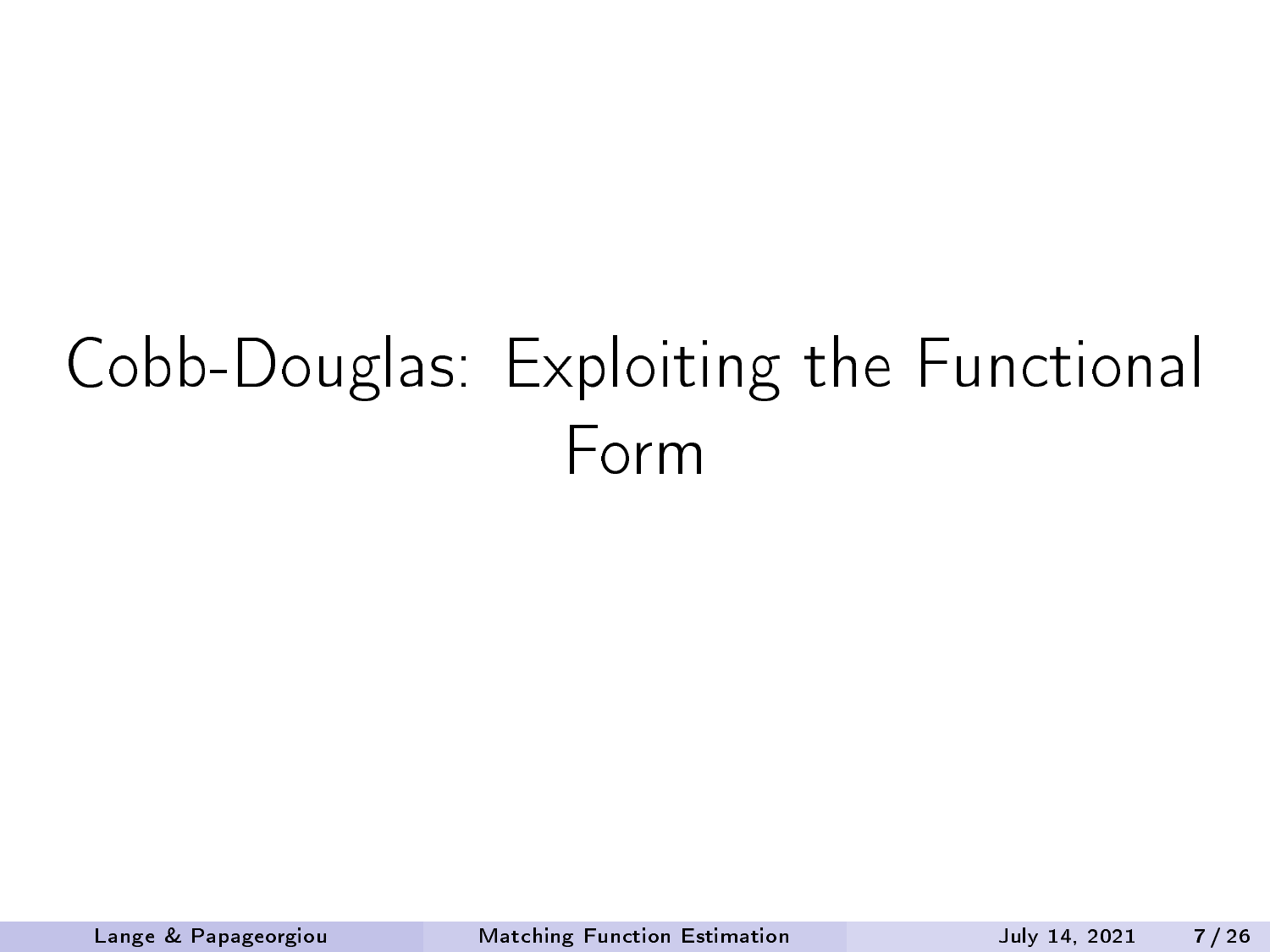$$
M_t = AV_t^{\gamma} S_t^{1-\gamma}
$$

$$
m_t = a + \gamma v_t + (1-\gamma) s_t
$$

- $\bullet$  In a regression framework, identify  $\left\{\gamma,\left\{s_t\right\}_t\right\}$  by
	- assuming  $S_t \perp V_t$
	- imposing a normalization (say  $S_0 = 1$ ).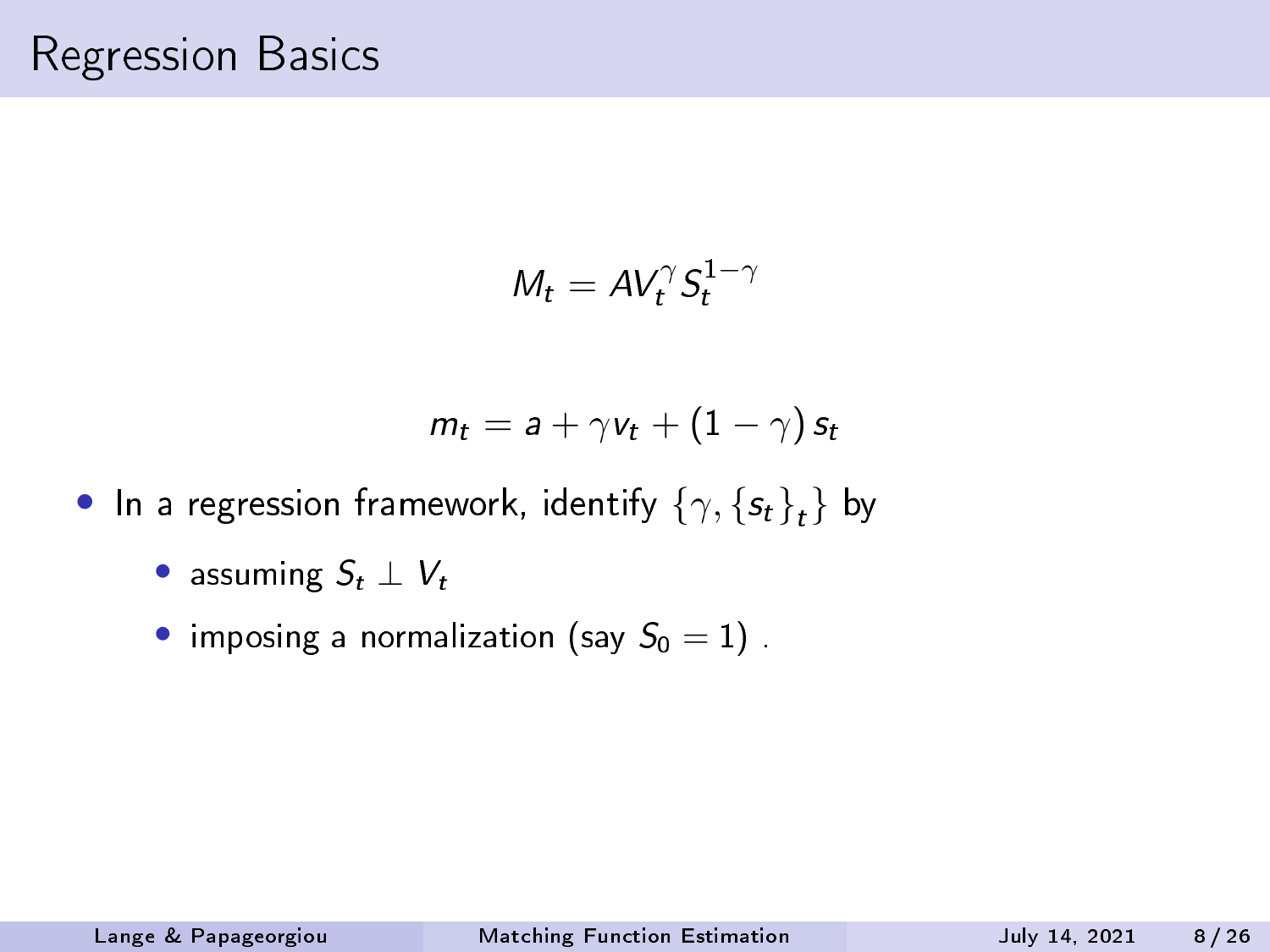$$
M_t = AV_t^{\gamma} S_t^{1-\gamma}
$$

$$
m_t = a + \gamma v_t + (1 - \gamma) s_t
$$

- $\bullet$  In a regression framework, identify  $\left\{\gamma,\left\{s_t\right\}_t\right\}$  by
	- assuming  $S_t \perp V_t$
	- imposing a normalization (say  $S_0 = 1$ ).
- Do we really need this much?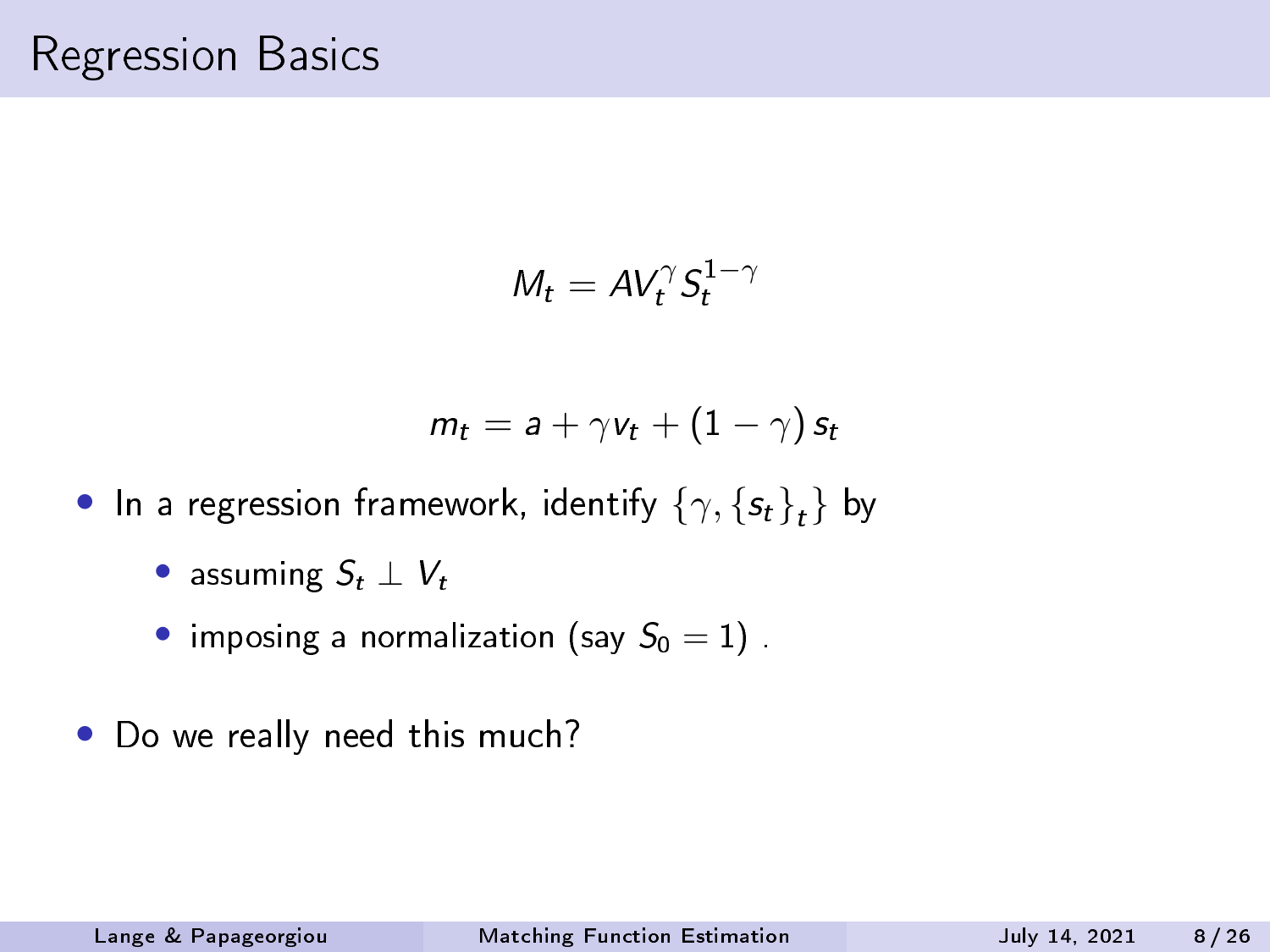$$
M_t = AV_t^{\gamma} S_t^{1-\gamma}
$$

• Normalize at some point  $(V_0, M_0)$ :

$$
M_0 = AV_0^\gamma S_0^{1-\gamma}
$$

• Given observed  $V_0$  solve for

$$
Prob(S
$$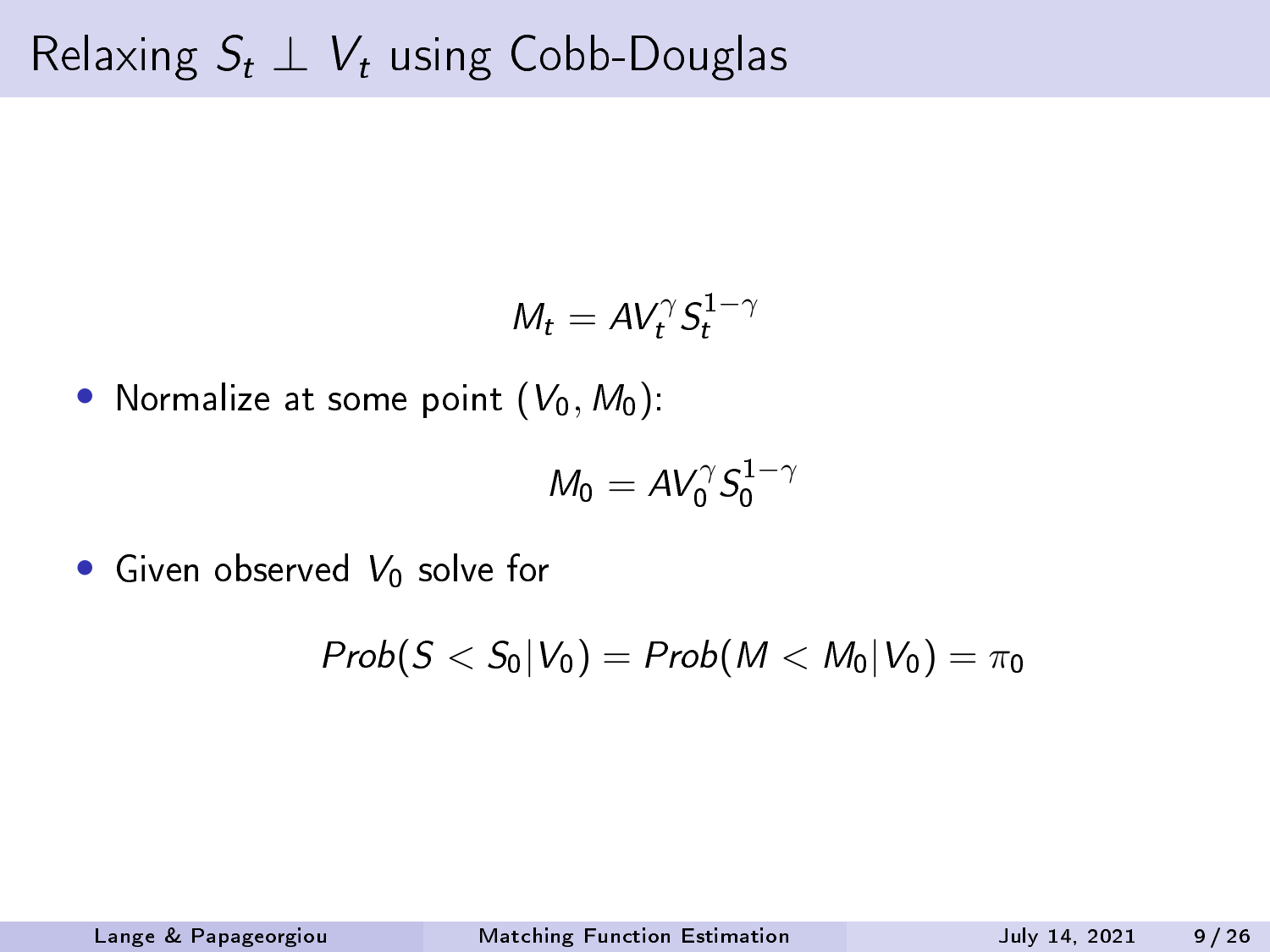Take some other point  $V_1 = \lambda V_0$ . At this point:

$$
M(S, V_1) = A(\lambda V_0)^{\gamma} S^{1-\gamma} = \lambda^{\gamma} A V_0^{\gamma} S^{1-\gamma}
$$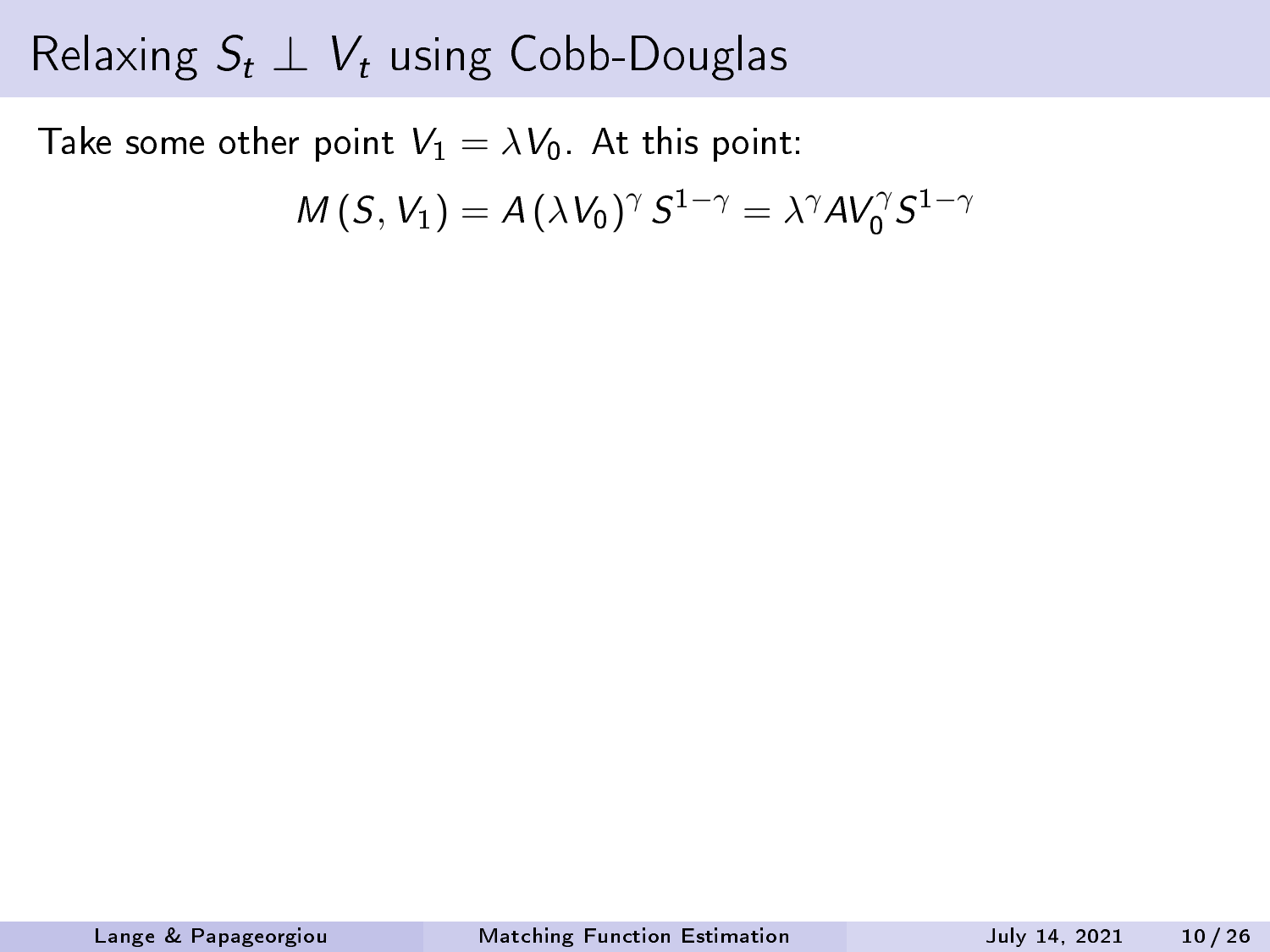Take some other point  $V_1 = \lambda V_0$ . At this point:

$$
M(S, V_1) = A(\lambda V_0)^{\gamma} S^{1-\gamma} = \lambda^{\gamma} A V_0^{\gamma} S^{1-\gamma}
$$

Assume that

$$
\pi_0 = Pr(S < S_0 | V_0) = Pr(S < S_0 | V_1)
$$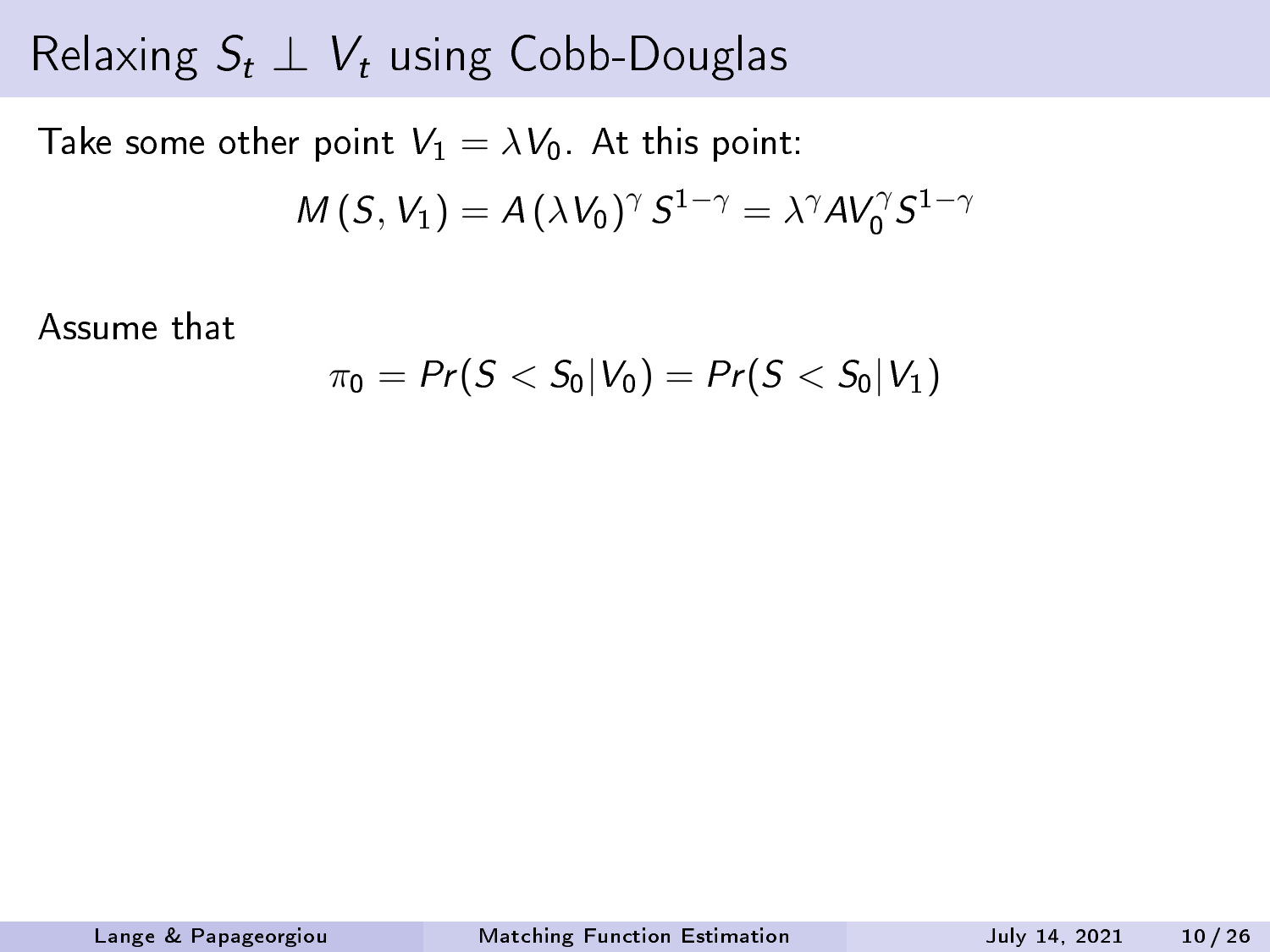Take some other point  $V_1 = \lambda V_0$ . At this point:

$$
M(S, V_1) = A(\lambda V_0)^{\gamma} S^{1-\gamma} = \lambda^{\gamma} A V_0^{\gamma} S^{1-\gamma}
$$

Assume that

$$
\pi_0 = Pr(S < S_0 | V_0) = Pr(S < S_0 | V_1)
$$

Then

$$
Pr(M < \lambda^{\gamma} M_0 | V_1) = Pr\left(V_1^{\gamma} S^{1-\gamma} < \lambda^{\gamma} V_0^{\gamma} S_0^{1-\gamma} | V_1\right)
$$
  
= 
$$
Pr\left(\lambda^{\gamma} V_0^{\gamma} S^{1-\gamma} < \lambda^{\gamma} V_0^{\gamma} S_0^{1-\gamma} | V_1\right)
$$
  
= 
$$
Pr\left(S^{1-\gamma} < S_0^{1-\gamma} | V_1\right) = \pi_0
$$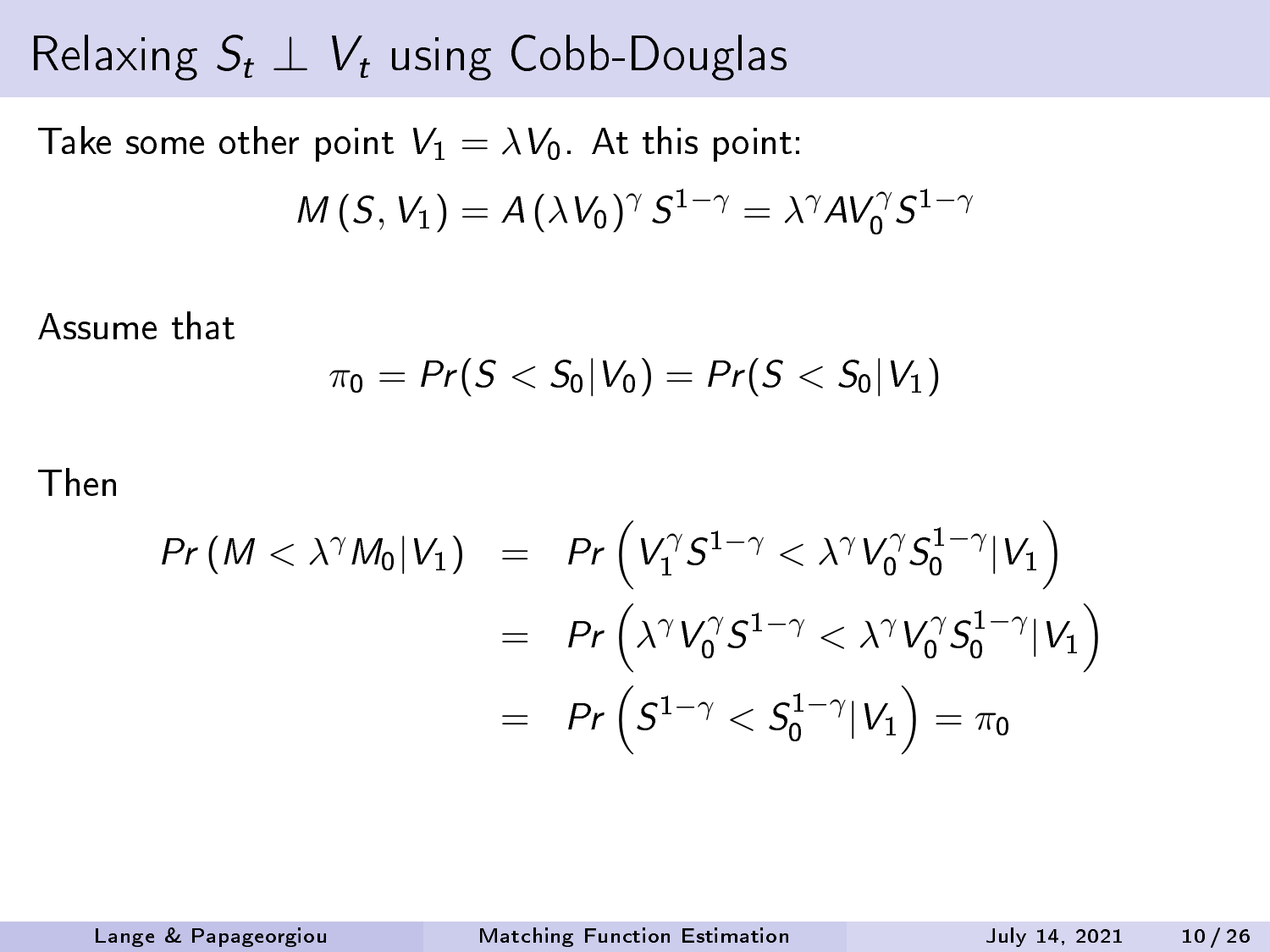Take some other point  $V_1 = \lambda V_0$ . At this point:

$$
M(S, V_1) = A(\lambda V_0)^{\gamma} S^{1-\gamma} = \lambda^{\gamma} A V_0^{\gamma} S^{1-\gamma}
$$

Assume that

$$
\pi_0 = Pr(S < S_0 | V_0) = Pr(S < S_0 | V_1)
$$

Then

$$
Pr(M < \lambda^{\gamma} M_0 | V_1) = Pr \left( V_1^{\gamma} S^{1-\gamma} < \lambda^{\gamma} V_0^{\gamma} S_0^{1-\gamma} | V_1 \right)
$$
  
= 
$$
Pr \left( \lambda^{\gamma} V_0^{\gamma} S^{1-\gamma} < \lambda^{\gamma} V_0^{\gamma} S_0^{1-\gamma} | V_1 \right)
$$
  
= 
$$
Pr \left( S^{1-\gamma} < S_0^{1-\gamma} | V_1 \right) = \pi_0
$$

Thus,  $\gamma$  is identified from

$$
\mathit{Pr}\left(\left.M<\lambda^{\gamma}M_0\right|V_1\right)\equiv\pi_0
$$

Lange & Papageorgiou [Matching Function Estimation](#page-0-0) July 14, 2021 10 / 26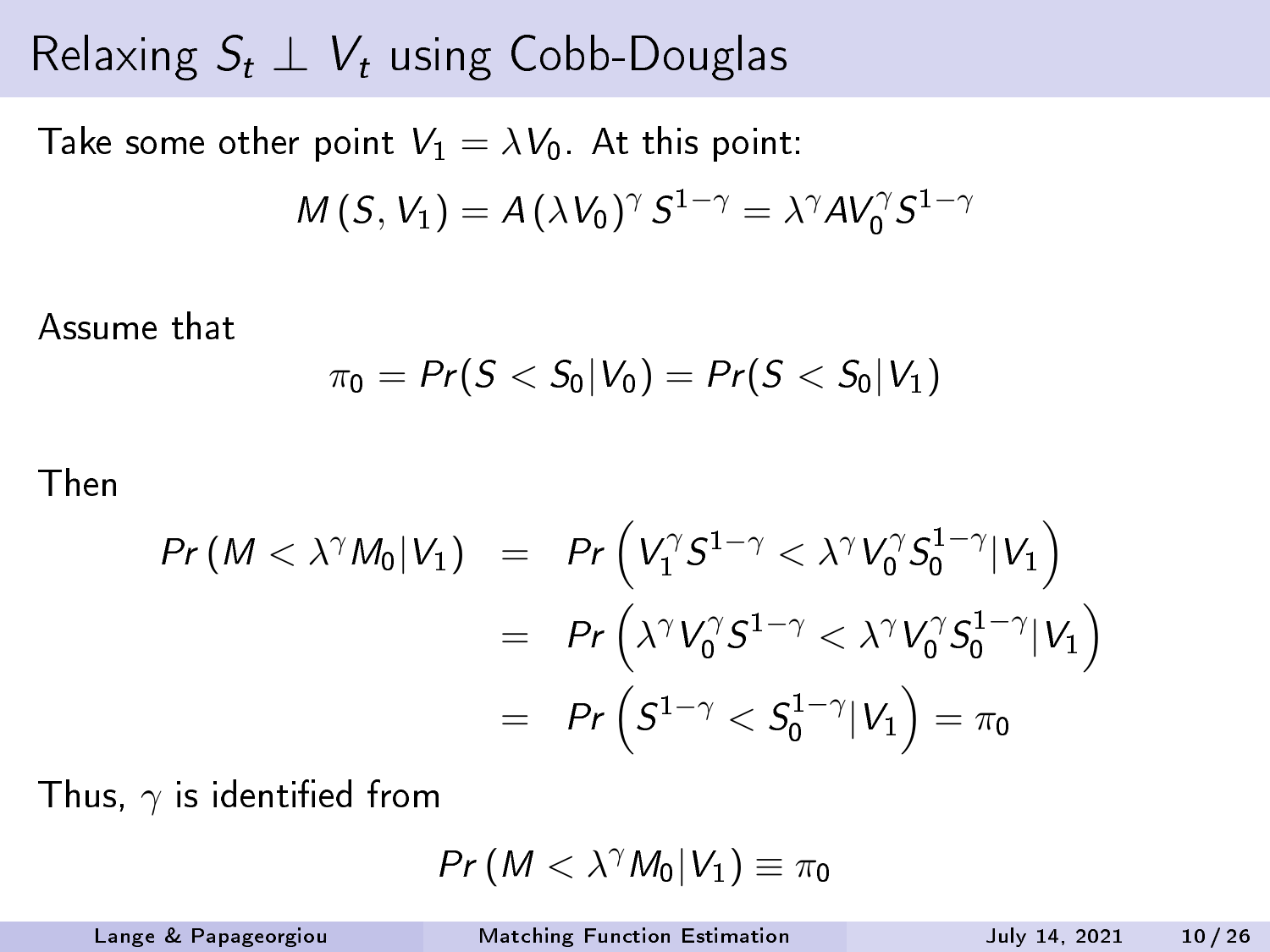1. Identification requires that  $\exists (V_0, V_1)$  and  $S_0$  s.t:

$$
Pr(S < S_0 | V_0) = Pr(S < S_0 | V_1)
$$

1.1 Much weaker than  $V \perp S$ .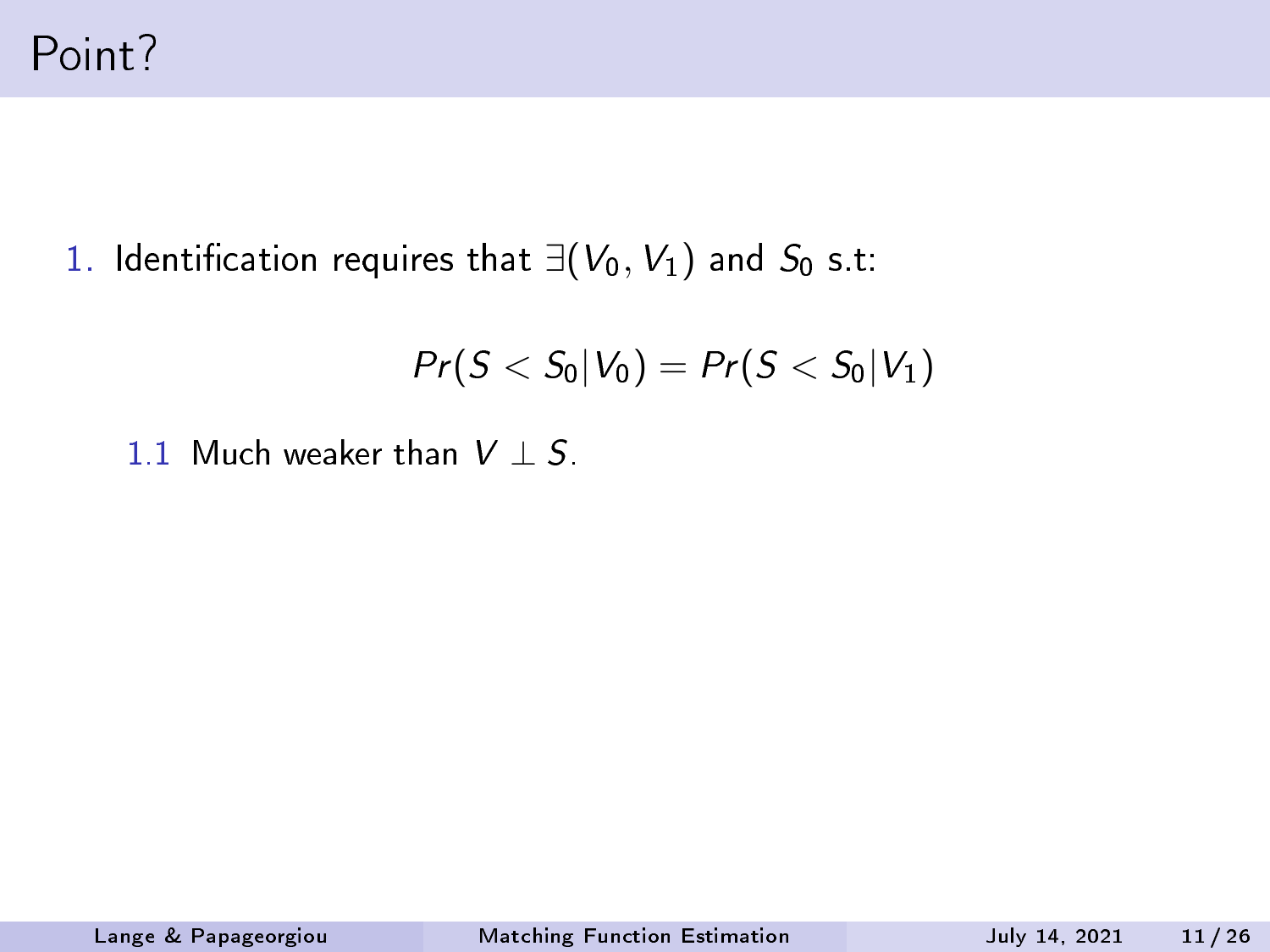1. Identification requires that  $∃(V_0, V_1)$  and  $S_0$  s.t:

$$
Pr(S < S_0 | V_0) = Pr(S < S_0 | V_1)
$$

- 1.1 Much weaker than  $V \perp S$ .
- 2. With this assumption:
	- 2.1 back out  $\gamma$  and  $S_t$  for all observations  $({V}_t, {M}_t)$
	- 2.2 and test  $S \perp V$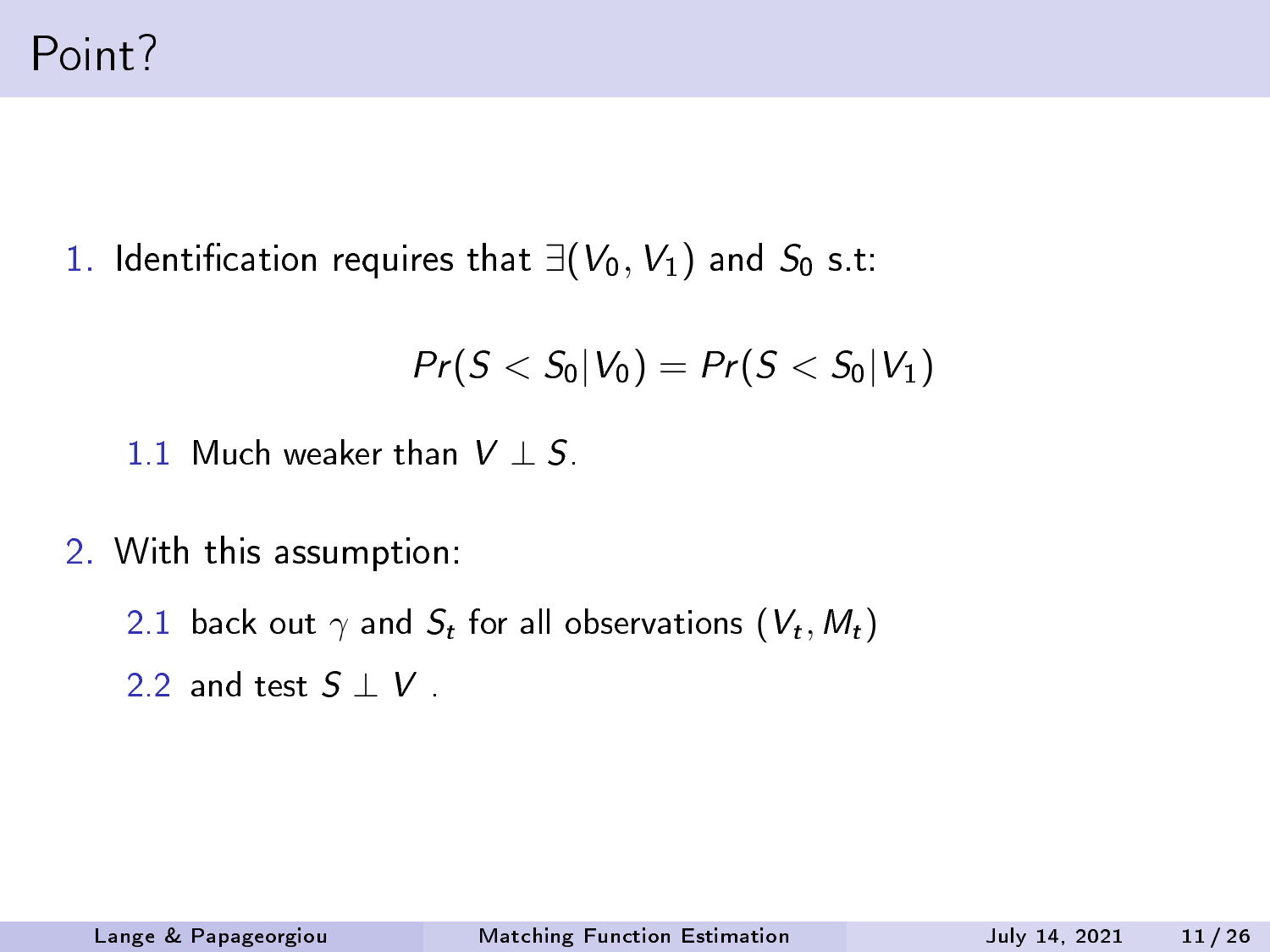#### Expanded Model Identification

• Following same steps as in baseline case can obtain

$$
F_{s^u|\widetilde{u}}(s^u|\widetilde{u})=G_{m|\widetilde{u},v}(m|\widetilde{u},v)
$$

where

- $F_{s^u|\tilde{u}}(.)$  is the distribution of  $s^u$  conditional on  $\tilde{u}$  and<br>•  $G_{\tilde{u}}(.)$  is the distribution of m conditional on  $\tilde{u}$  and
- $G_{m|\widetilde{u},\nu}$  (.) is the distribution of m conditional on  $\widetilde{u}$  and v
- Details:

$$
G_{m|\widetilde{u},v} (m(s\widetilde{u},v)|\widetilde{u},v) = Pr(M < m (s^u \widetilde{u},v)|\widetilde{u},v)
$$
  
monotonicity 
$$
= Pr\left(s^u < \frac{m^{-1}(M,v)}{\widetilde{u}}|\widetilde{u},v\right)
$$
  
independence 
$$
= Pr\left(s^u < \frac{m^{-1}(M,v)}{\widetilde{u}}|\widetilde{u}\right)
$$

$$
= F_{s^u|\widetilde{u}}(s^u|\widetilde{u})
$$

[Back](#page-75-0)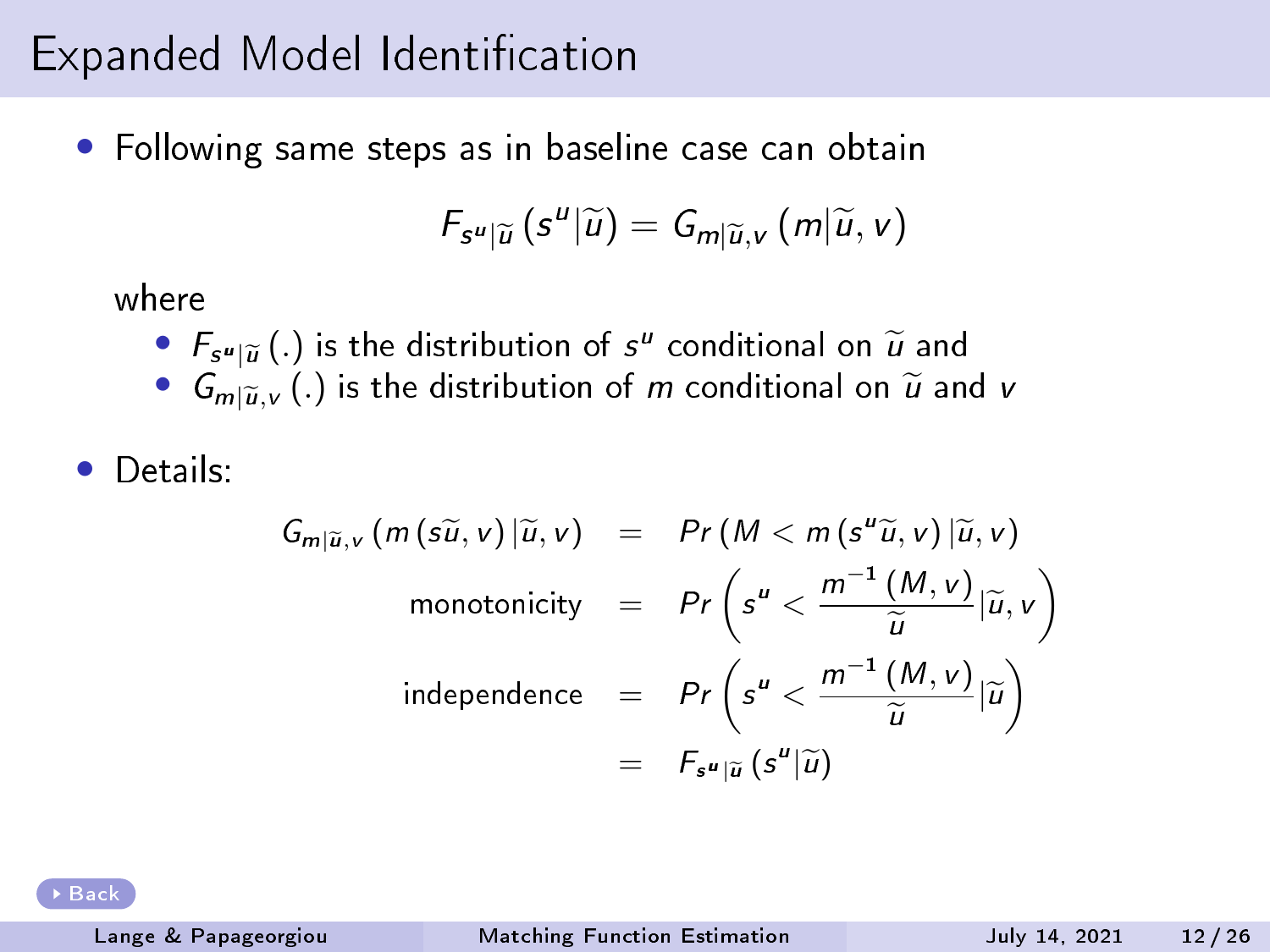$$
F_{s^u|\widetilde{u}}(s^u|\widetilde{u})=\underbrace{G_{m|\widetilde{u},v}(m|\widetilde{u},v)}_{\text{data}}
$$

• As before, normalize

$$
m_0=m\left(s_0^u\widetilde{u}_0,v_0\right)
$$

for some  $(m_0, s_0^u, \widetilde{u}_0, v_0)$ 

• Multiply through by  $\lambda$  to obtain

$$
F_{s^u|\lambda \widetilde{u}_0}(s_0^u|\lambda \widetilde{u}_0)=G_{m|\lambda \widetilde{u}_0,\lambda v_0}(\lambda m_0|\lambda \widetilde{u}_0,\lambda v_0)
$$

Thus for every  $\lambda \widetilde{u}_0$  can back out one point in distribution of  $F_{s''|\lambda \widetilde{u}_0} \left( . \right)$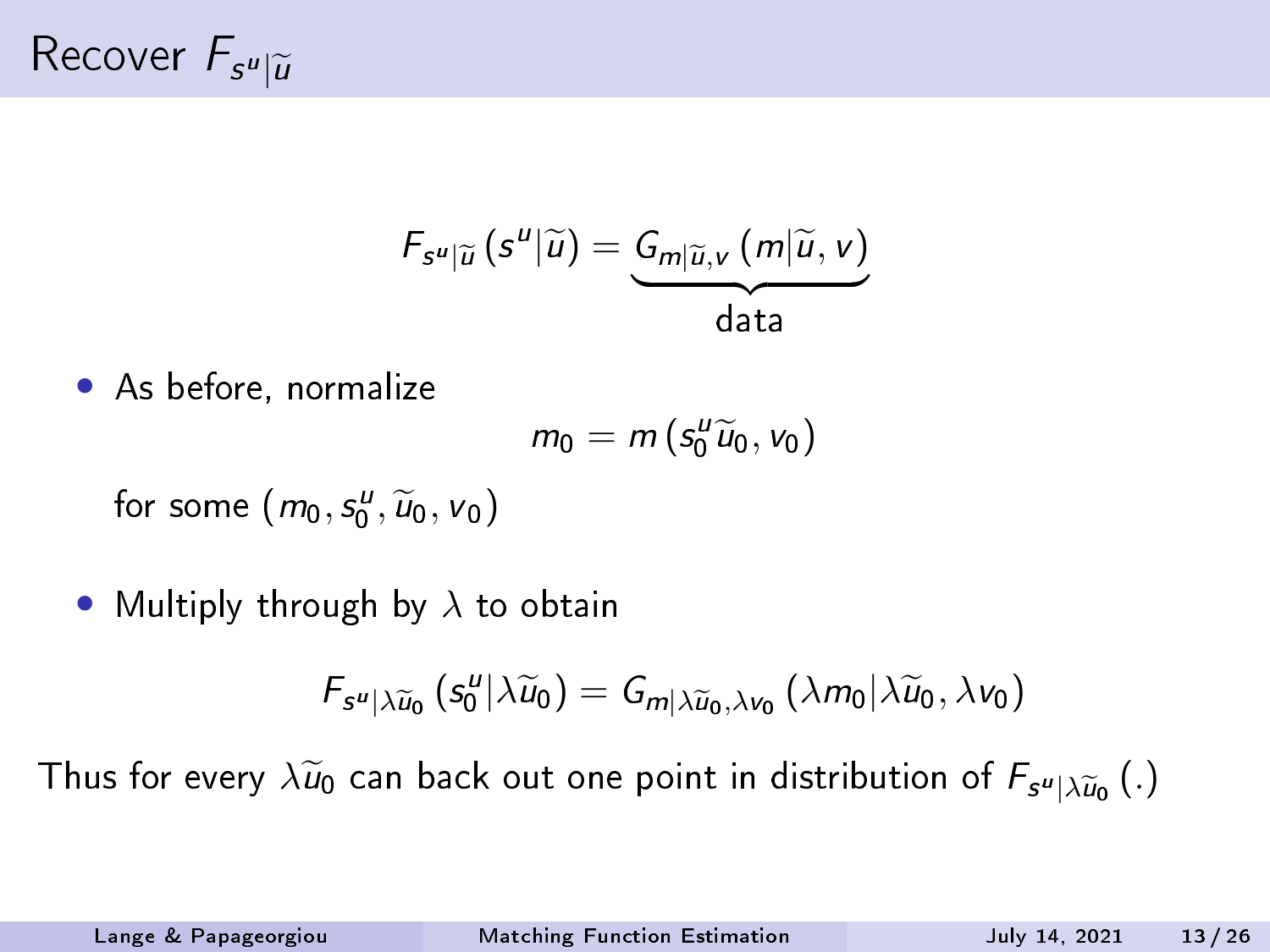Recover  $F_{s^u|\widetilde{u}}$ 

$$
F_{s^u|\lambda \widetilde{u}_0}(s_0^u|\lambda \widetilde{u}_0)=\underbrace{G_{m|\lambda \widetilde{u}_0,\lambda v_0}(\lambda m_0|\lambda \widetilde{u}_0,\lambda v_0)}_{\text{data}}
$$
\n\n- Let\n 
$$
\widetilde{u}_1 = \lambda \widetilde{u}_0
$$
\n
$$
v_1 = \lambda v_0
$$
\n
\n- From before
\n

$$
F_{s^u|\widetilde{u}_1}(s_0^u|\widetilde{u}_1)=G_{m|\widetilde{u}_1,v_1}(m_1|\widetilde{u}_1,v_1)
$$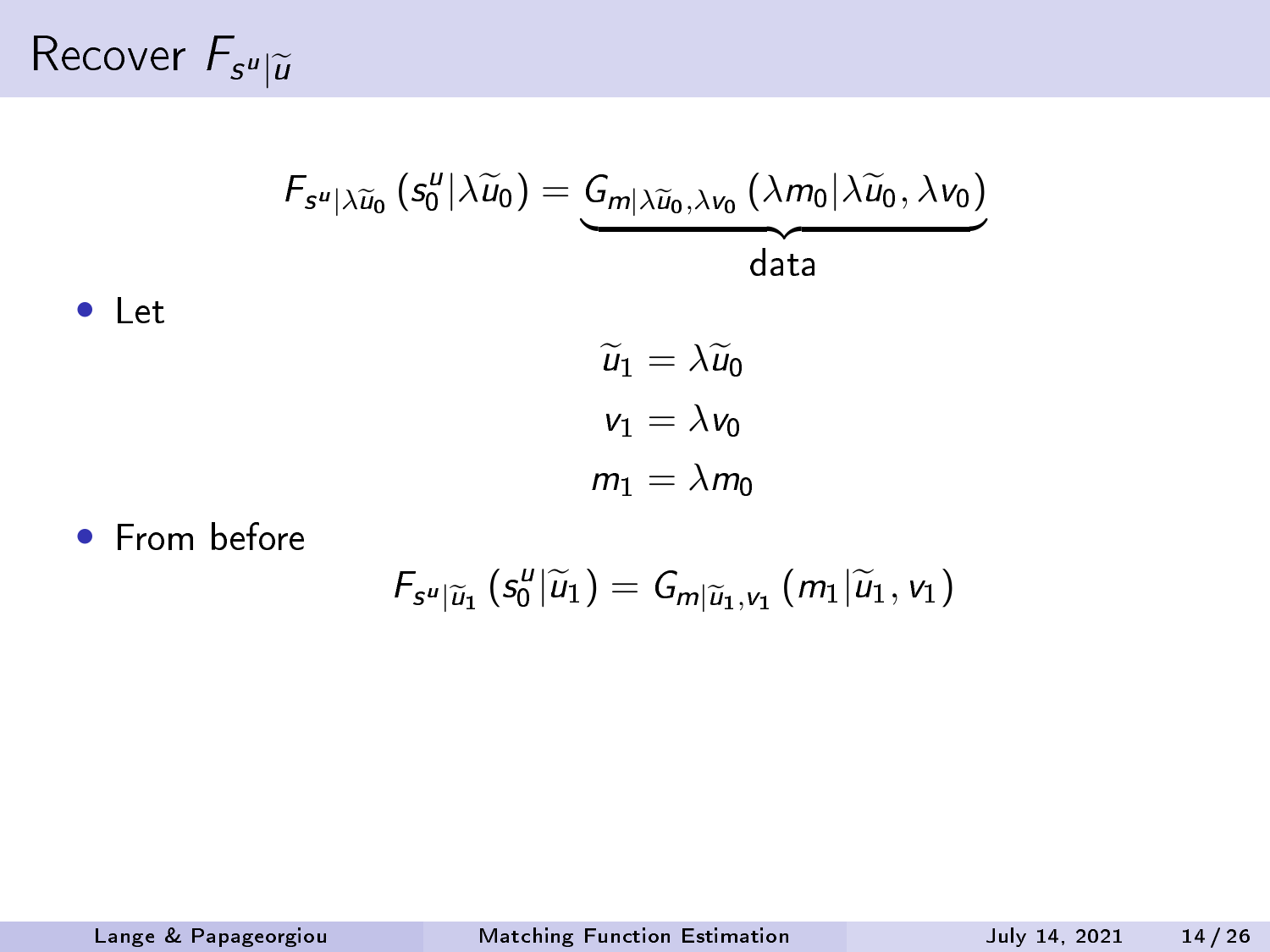Recover  $F_{s^u|\widetilde{u}}$ 

• Let

$$
\begin{aligned} \mathit{F}_{s^u|\lambda \widetilde{u}_0}\left(s_0^u|\lambda \widetilde{u}_0\right)= \underbrace{G_{m|\lambda \widetilde{u}_0,\lambda \nu_0}\left(\lambda m_0|\lambda \widetilde{u}_0,\lambda \nu_0\right)}_{\text{data}} \\ \widetilde{u}_1=\lambda \widetilde{u}_0 \\ \nu_1=\lambda \nu_0 \\ m_1=\lambda m_0 \end{aligned}
$$

• From before

$$
F_{s^u|\widetilde{u}_1}(s^u_0|\widetilde{u}_1)=G_{m|\widetilde{u}_1,v_1}(m_1|\widetilde{u}_1,v_1)
$$

• Multiply through by  $\theta$  (this time multiplying s rather than  $\tilde{u}$ ) to obtain  $F_{s^u|\widetilde{u}_1}(\theta s_0^u|\widetilde{u}_1)=G_{m|\widetilde{u}_1,\theta v_1}(\theta m_1|\widetilde{u}_1,\theta v_1)$ 

Now for every  $\widetilde u_1$  can trace out distribution of  $F_{\mathsf{s}^{\bm{u}}|\widetilde u_1}$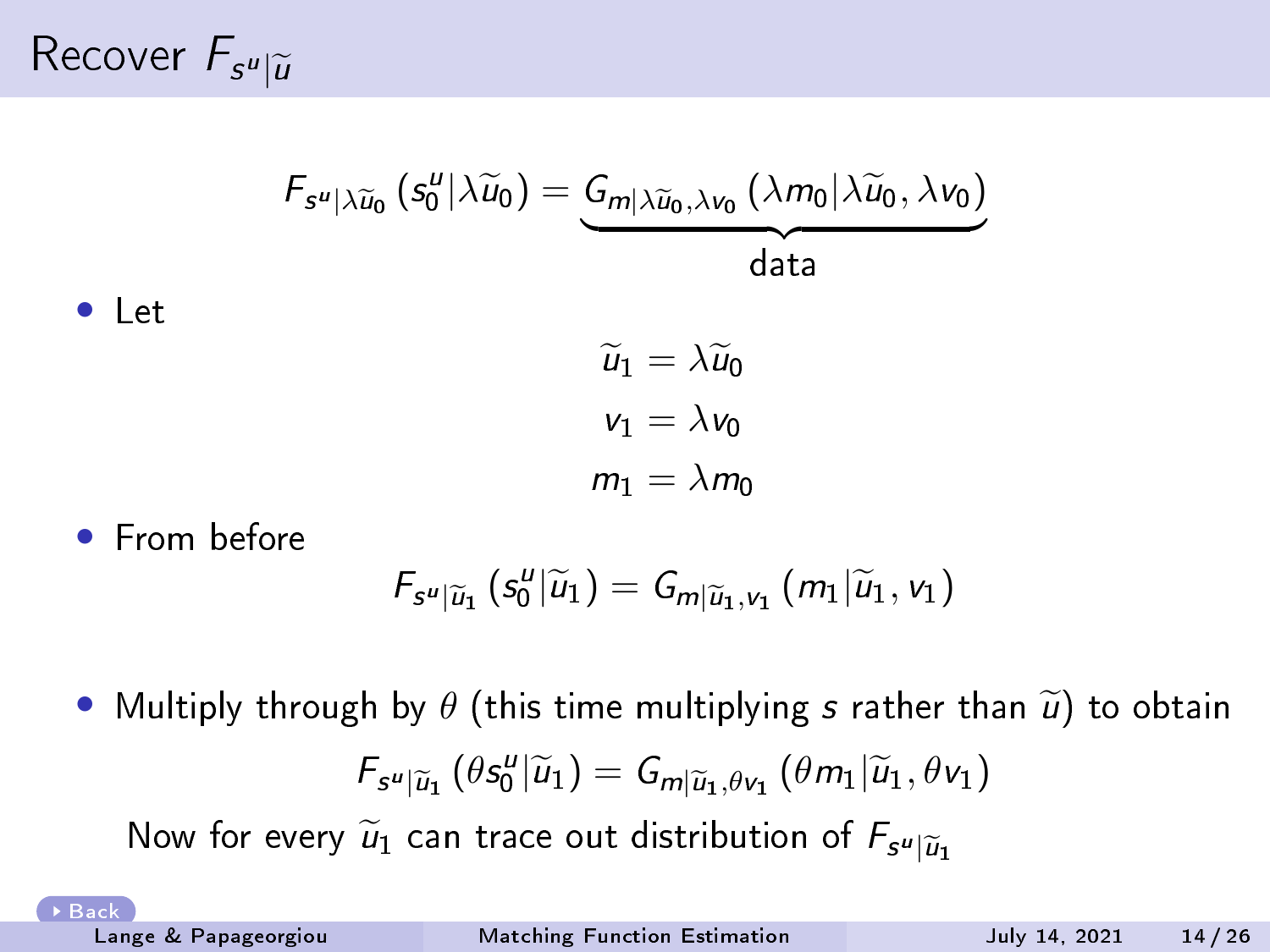### Back out  $s^u$  and  $m(.)$

Go back to our key equation

$$
\underbrace{F_{s^u|\widetilde{u}}(s^u|\widetilde{u})}_{\text{just recovered}} = \underbrace{G_{m|\widetilde{u},v}(m|\widetilde{u},v)}_{\text{data}}
$$

• For a given  $\widetilde{u}$ , v, m, we can use above equation to back out ss

$$
s^{u} = F_{s^{u}|\widetilde{u}}^{-1} \left( G_{m|\widetilde{u},v} \left( m|\widetilde{u},v \right) |\widetilde{u} \right)
$$

- Similarly we can obtain the matching function,  $m(.)$ :
	- the number of matches,  $m$  for any  $(s'', \widetilde{u}, v)$  is given by

$$
m\left(s^u\widetilde{u},v\right)=G_{m|\widetilde{u},v}^{-1}\left(F_{s^u|\widetilde{u}}\left(s^u|\widetilde{u}\right)|\widetilde{u},v\right)
$$

[Back](#page-75-0)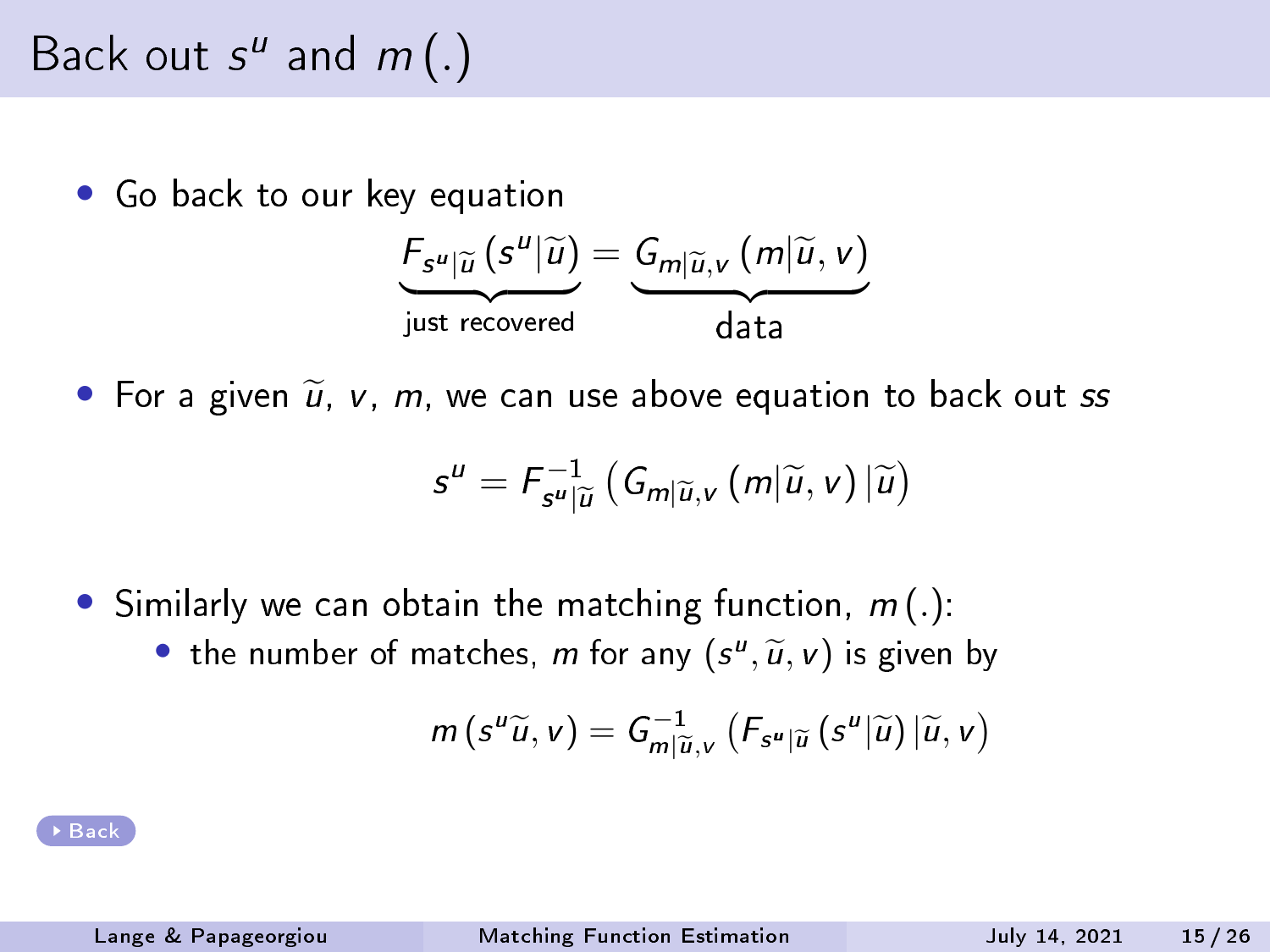#### Allow for Vacancy Recruiting Intensity

- Use Index of Recruiting Intensity per Vacancy
	- Davis, Faberman and Haltiwanger (2013)
- Assume elasticity of job-filling rate wrt hires rate is the same in the aggregate as in the micro data
	- no assumptions on matching function/labor supply
- Now effective labor demand is

Recruiting Intensity per Vacancy  $\times v$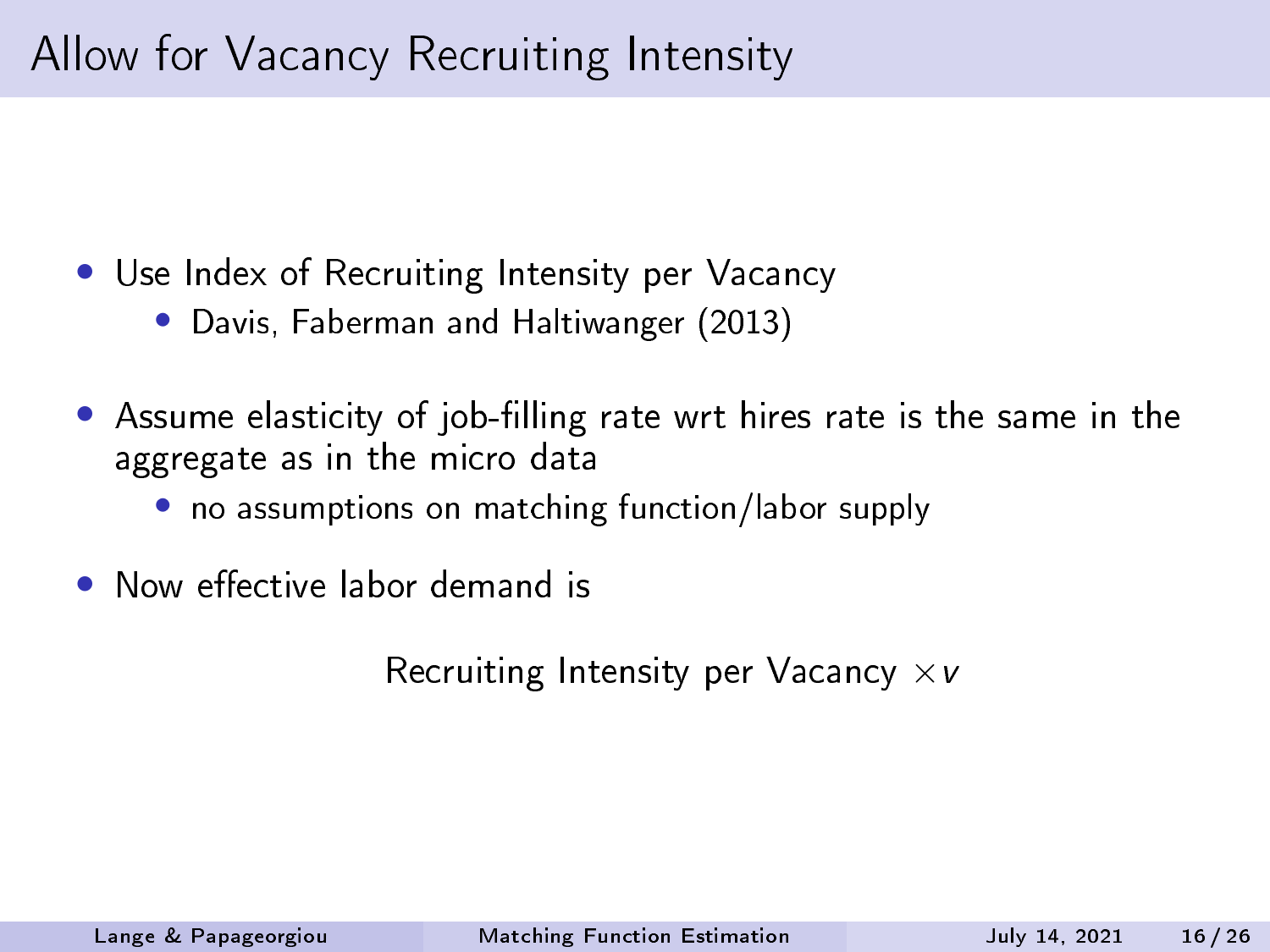#### Vacancy Recruiting Intensity Index (DFH)

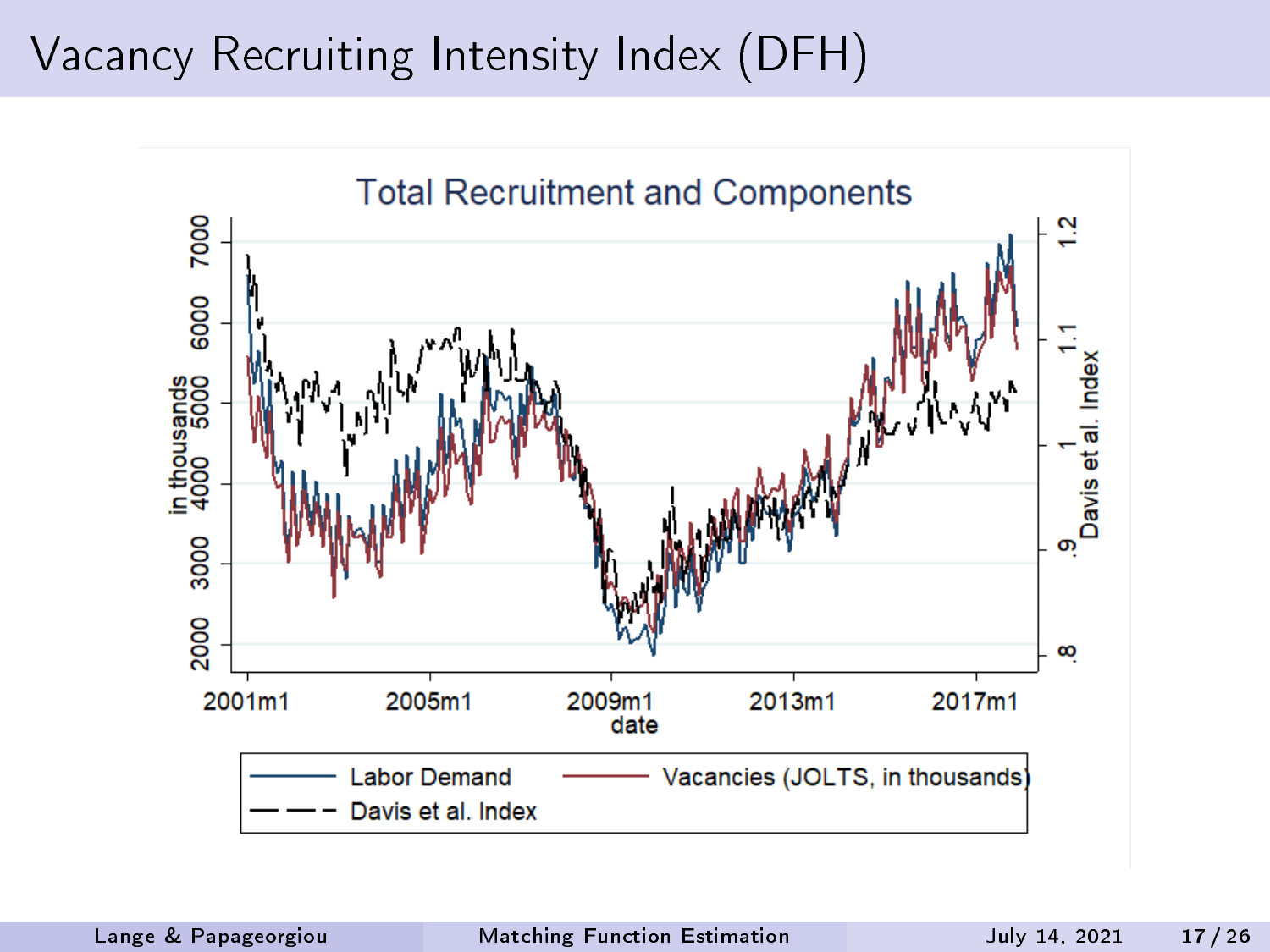#### Expanded Model Setup

- Labor Demand: vacancies, v
- Labor Supply:
	- 3 types of job seekers:
		- unemployed  $(u)$ ,
		- out of the labor force  $(n)$
		- $\bullet$  employed  $(e)$
	- Each job seeker of type *i* exerts search effort  $s_t^i$ ,  $i \in \{u, n, e\}$
	- Economy wide search effort is

$$
S_t = s_t^u u_t + s_t^n n_t + s_t^e e_t
$$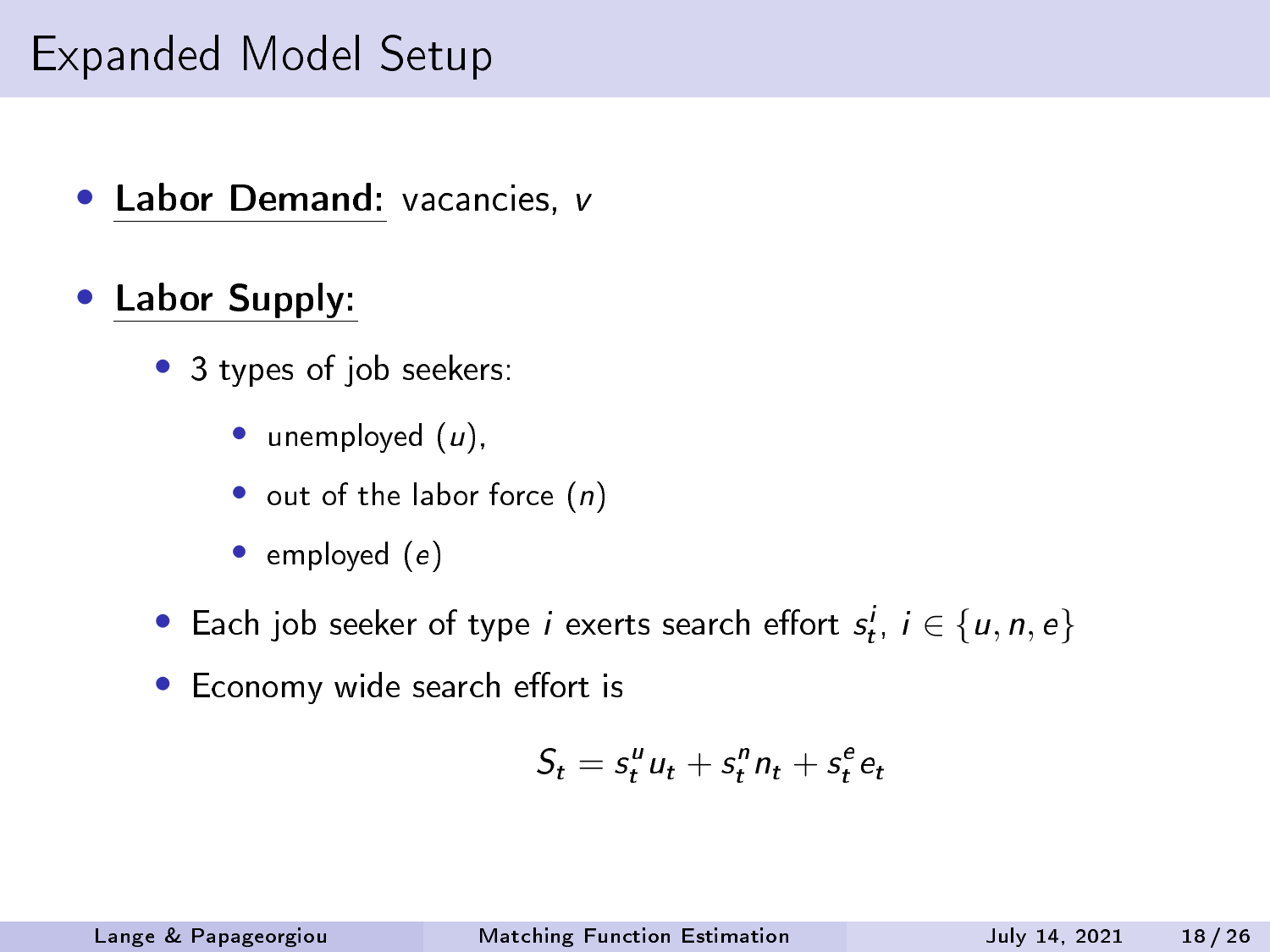#### Expanded Model Setup

$$
S_t = s_t^u u_t + s_t^n n_t + s_t^e e_t
$$

• Matching Function:

 $m_t = m(v_t, S_t)$ 

and for type  $i$  probability of finding (new) job is given by

$$
\Pr(E|i,t) = \frac{m_t}{S_t} s_t^i
$$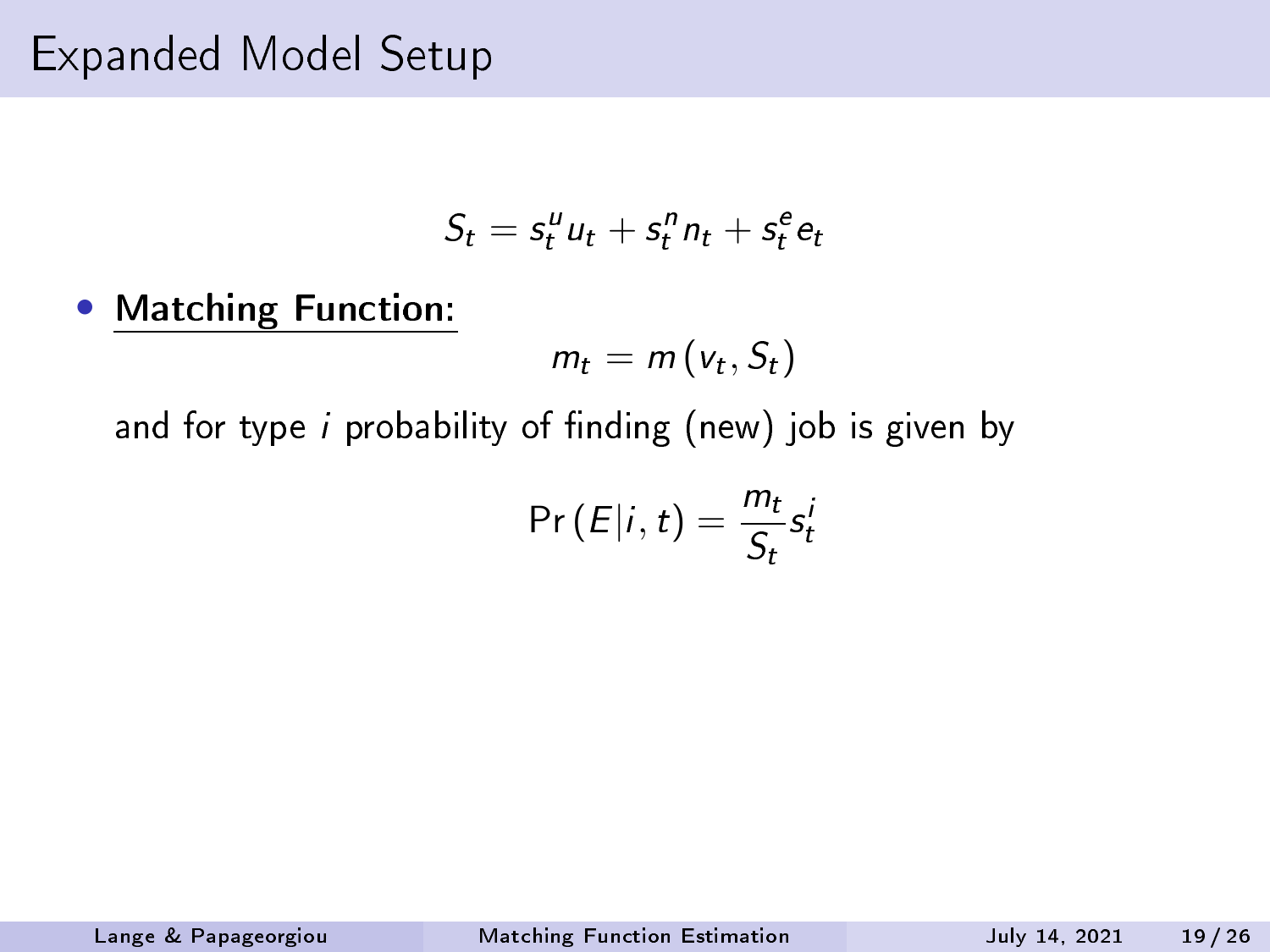#### Expanded Model Setup

$$
S_t = s_t^u u_t + s_t^n n_t + s_t^e e_t
$$

• Matching Function:

 $m_t = m(v_t, S_t)$ 

and for type  $i$  probability of finding (new) job is given by

$$
\Pr(E|i,t) = \frac{m_t}{S_t} s_t^i
$$

- Goal: Using data on  $m_t$ ,  $v_t$ ,  $u_t$ ,  $n_t$ ,  $e_t$  and Pr  $(E|i)$ , recover:
	- $m(.)$  non-parametrically and
	- $s_t^i \ \forall i \in \{u, n, e\}$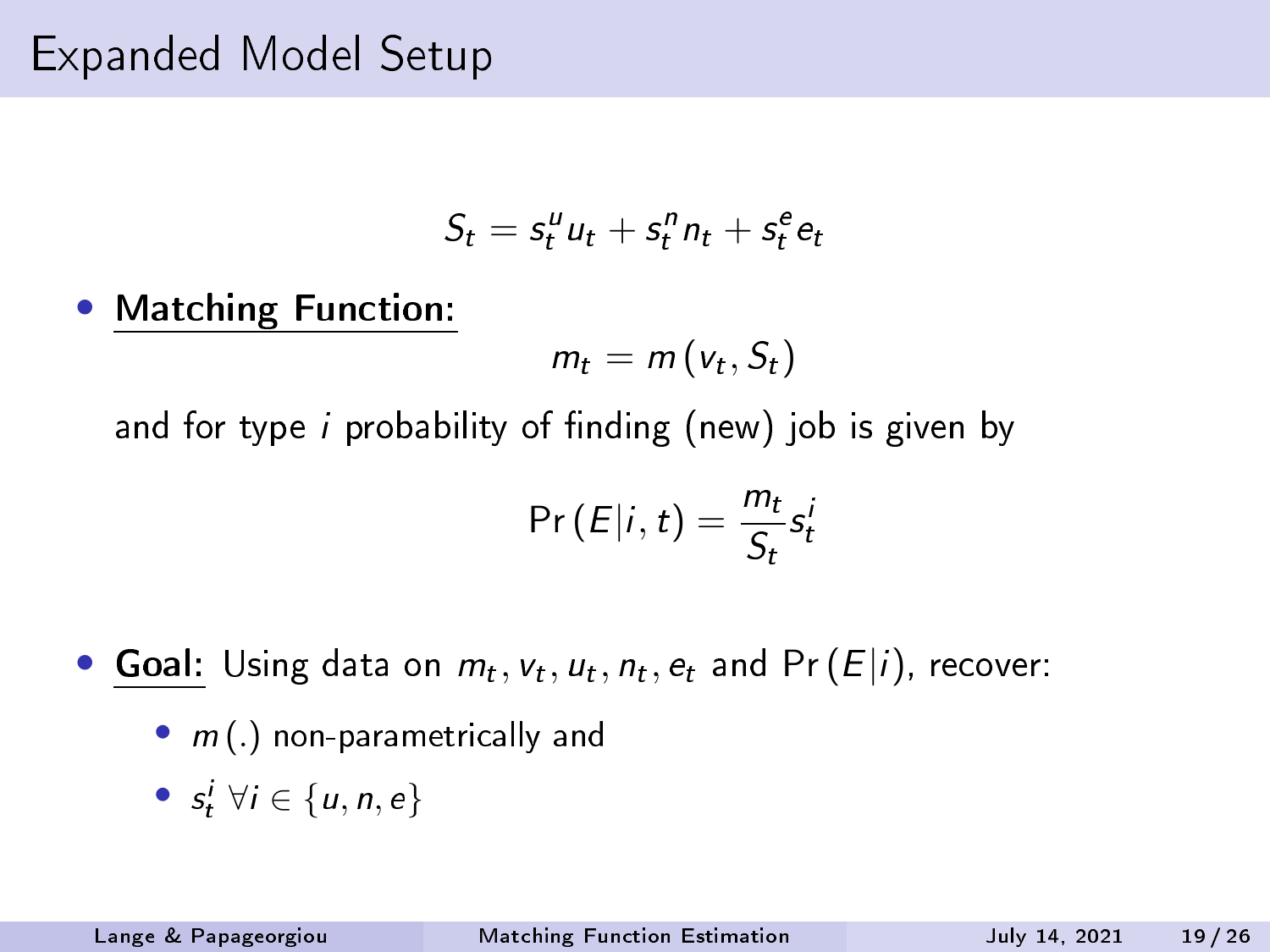$$
S_t = s_t^u u_t + s_t^n n_t + s_t^e e_t
$$

• We can allow for arbitrary  $#$  of different types of job seekers.

- $\bullet$   $s_t^i$  summarizes search efficiency which can be due to
	- $\bullet$  variation in search effort
	- type-specific time-varying match efficiency

$$
s^i_t = A^i_t \times \text{search effort}^i_t
$$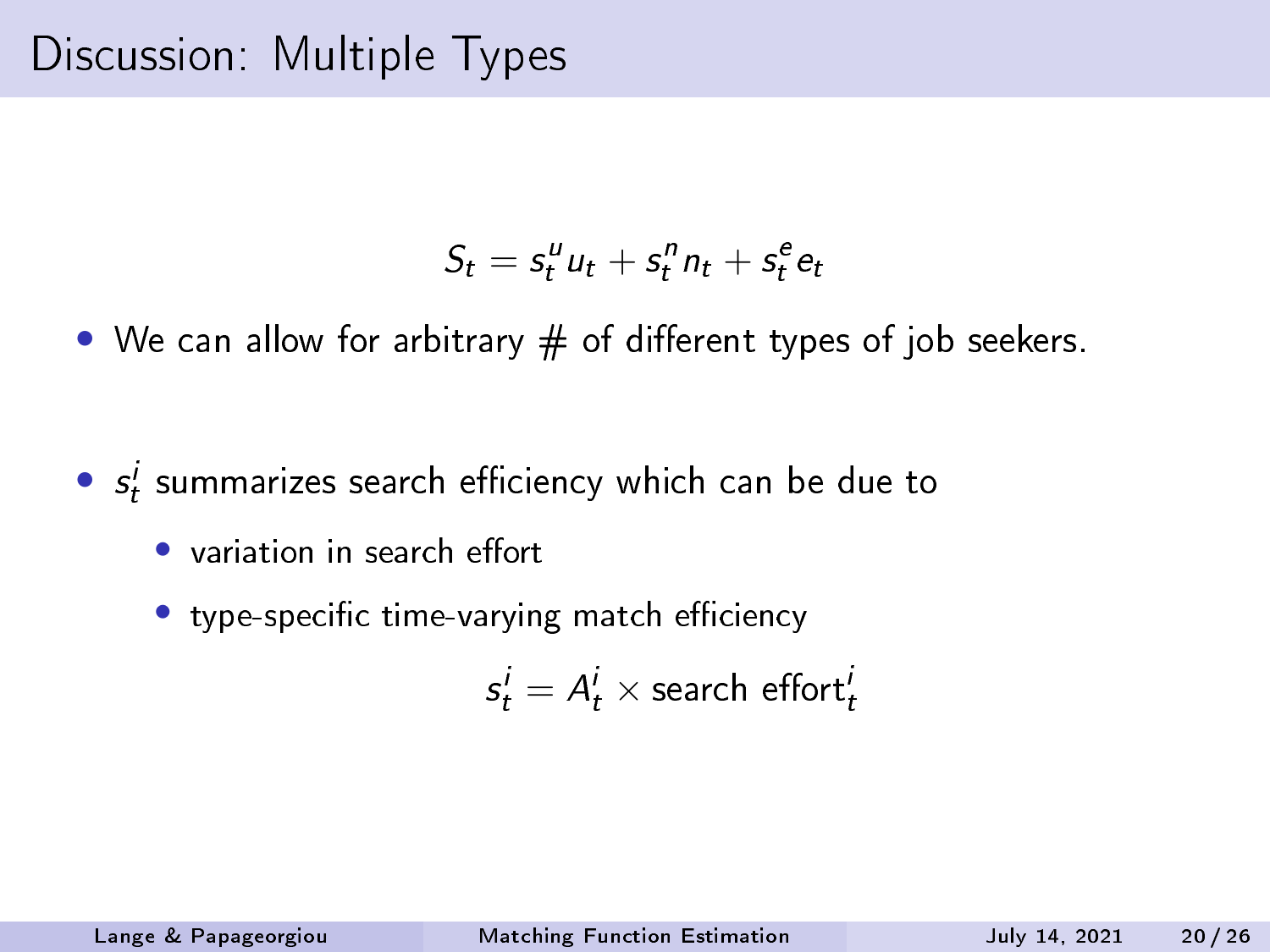### Expanded Model Identification

• Since

$$
\Pr(E|i,t) = \frac{m_t}{S_t} s_t^i
$$

can recover relative search effort from relative job finding probabilities

$$
\frac{s_t^i}{s_t^u} = \frac{P(E|i,t)}{P(E|u,t)}
$$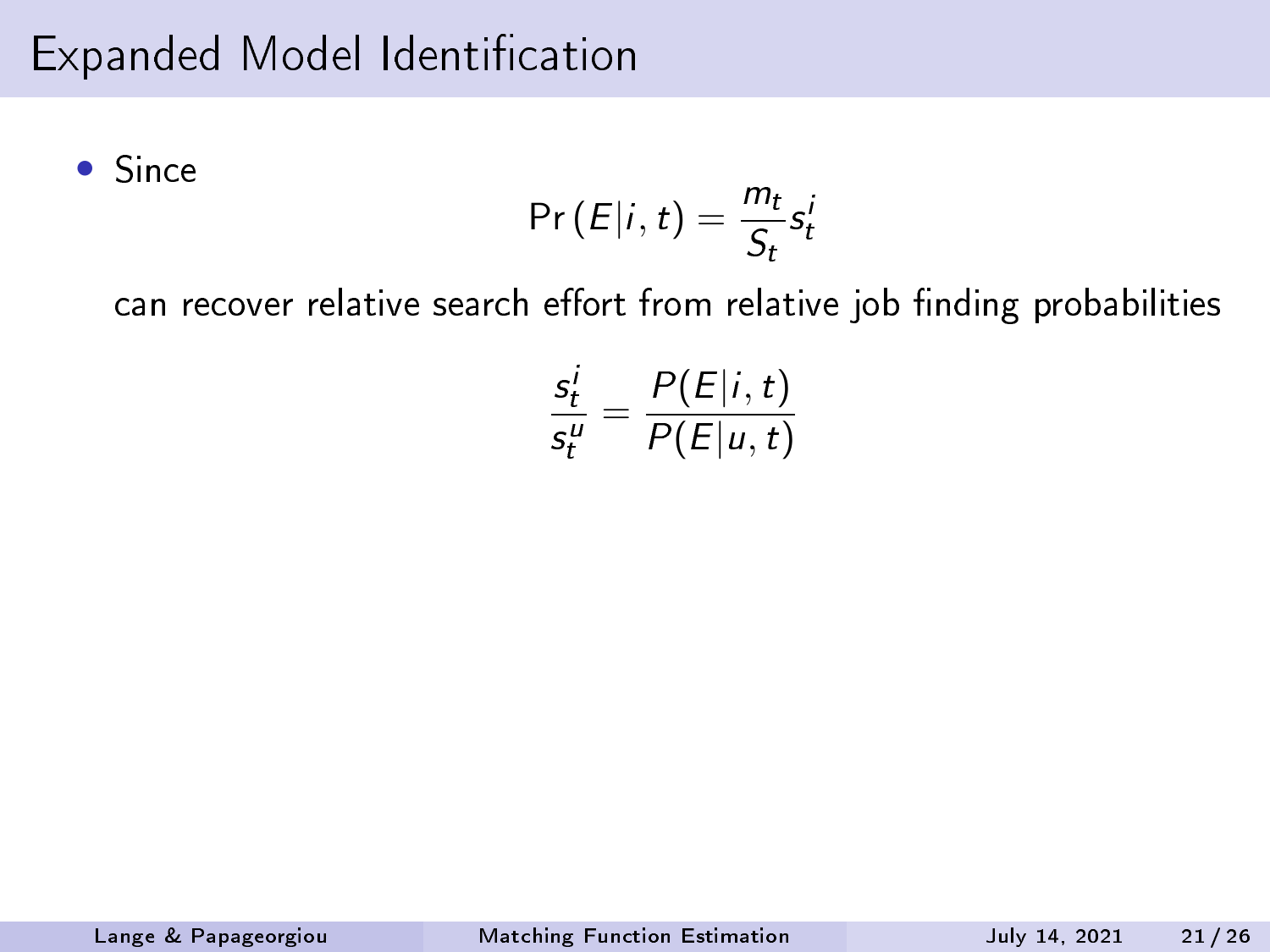### Expanded Model Identification

• Since

$$
\Pr(E|i,t) = \frac{m_t}{S_t} s_t^i
$$

can recover relative search effort from relative job finding probabilities

$$
\frac{s_t^i}{s_t^u} = \frac{P(E|i,t)}{P(E|u,t)}
$$

Rewrite  
\n
$$
S_t = s_t^u \underbrace{\left(u_t + \frac{s_t^n}{s_t^u} n_t + \frac{s_t^e}{s_t^u} e_t\right)}_{\widetilde{u}_t \text{ (data)}} = s_t^u \widetilde{u}_t
$$
\n
$$
m_t = m \left(v_t, s_t^u \widetilde{u}_t\right)
$$

where  $\widetilde{u}_t$  is measurable. Need to recover  $s_t^u$  and  $m(.)$ 

Lange & Papageorgiou [Matching Function Estimation](#page-0-0) July 14, 2021 21 / 26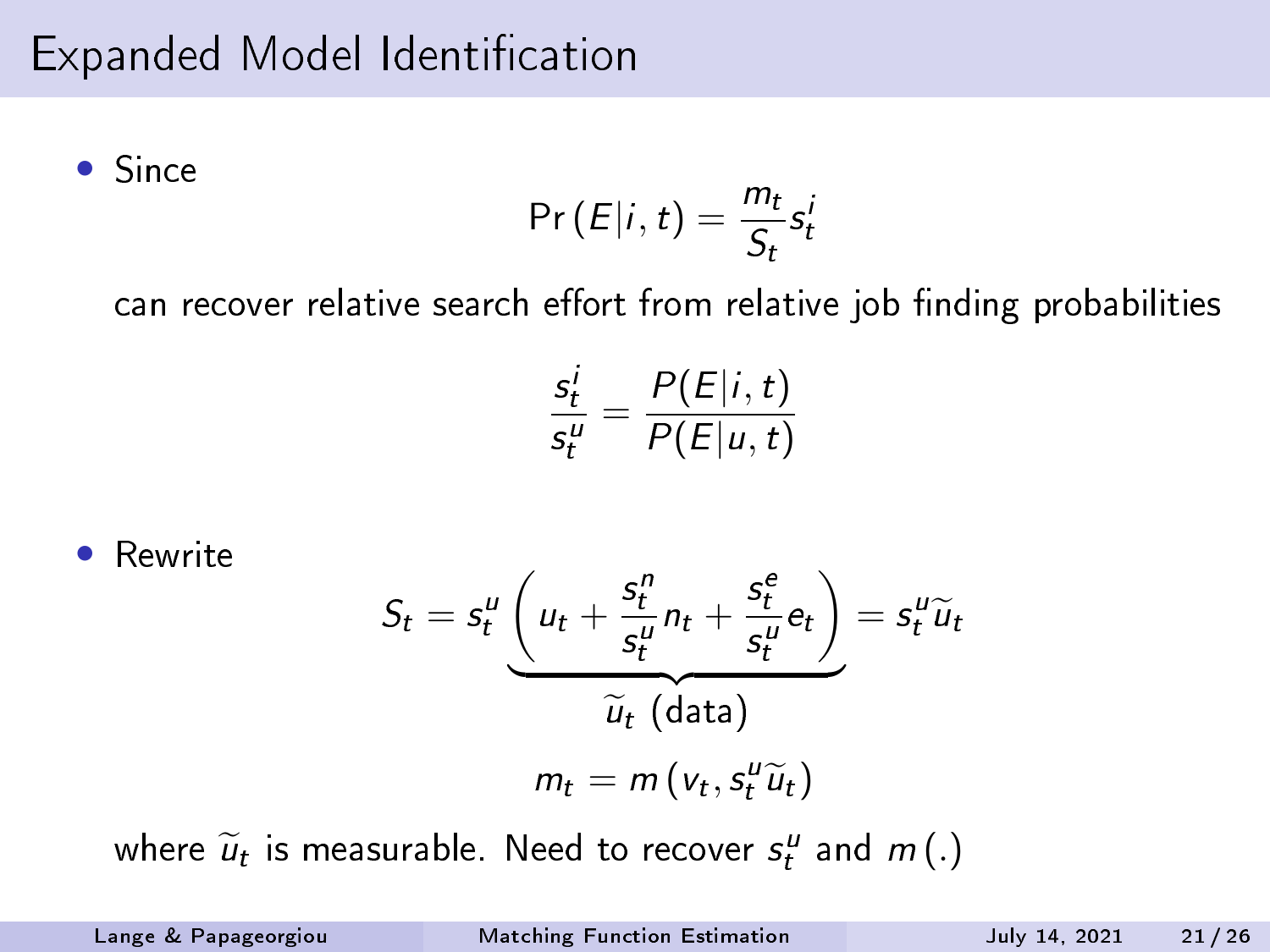$$
m=m(v,s^u\widetilde{u})
$$

- $m(.)$  strictly increasing in  $s^u$
- $m(.)$  is homogeneous of degree one
- $s^u \perp v \vert \widetilde{u}$
- <u>Note</u>: We require  $s^u \perp v | \widetilde{u}$  for only one type of job seeker, not all!
- could also use an instrument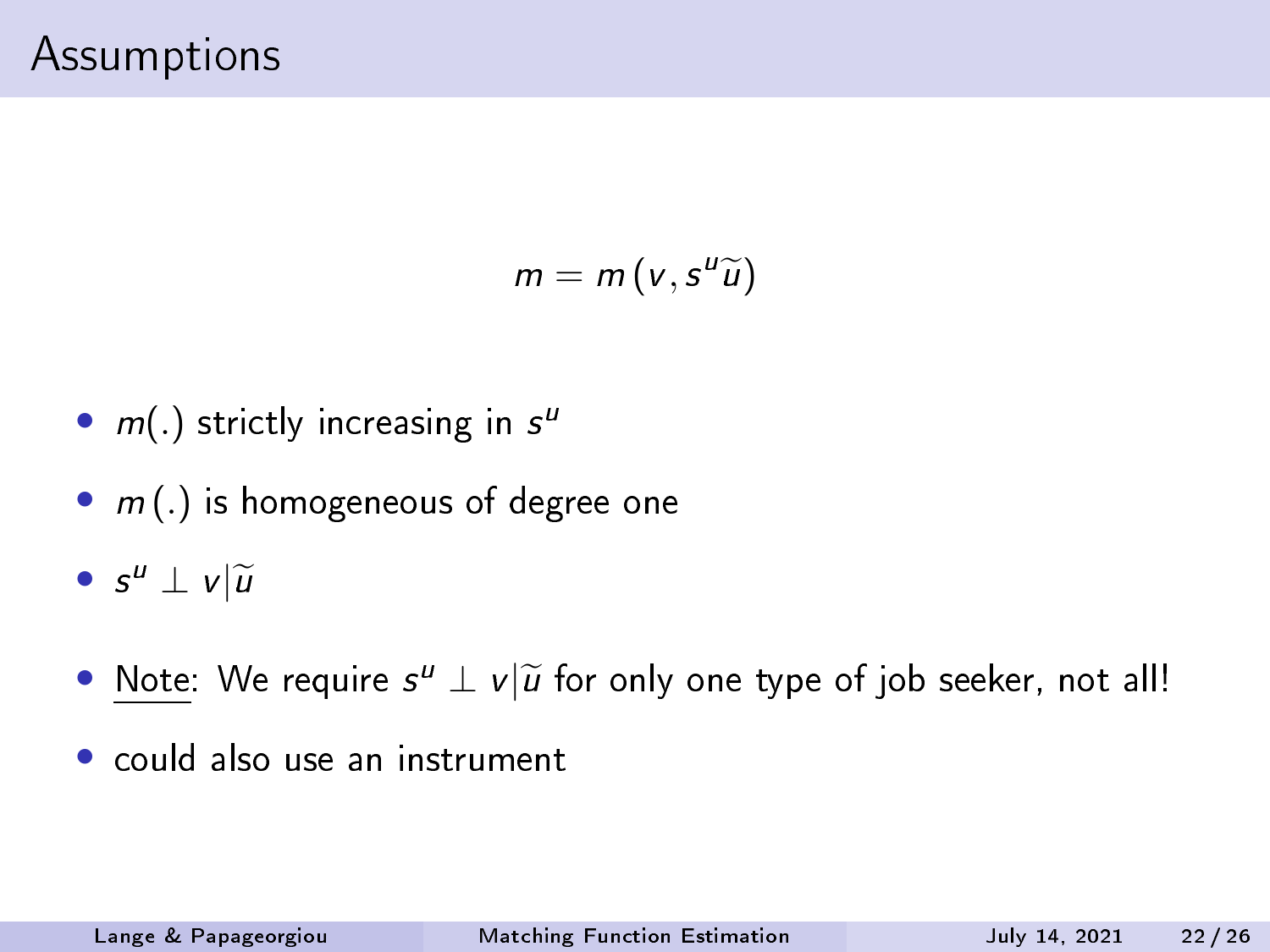Following same steps as in baseline case we can

- 1. obtain the distribution of  $s^u$
- 2. back out the  $s^u$  up to a normalization,
- 3. get the matching function m(.)

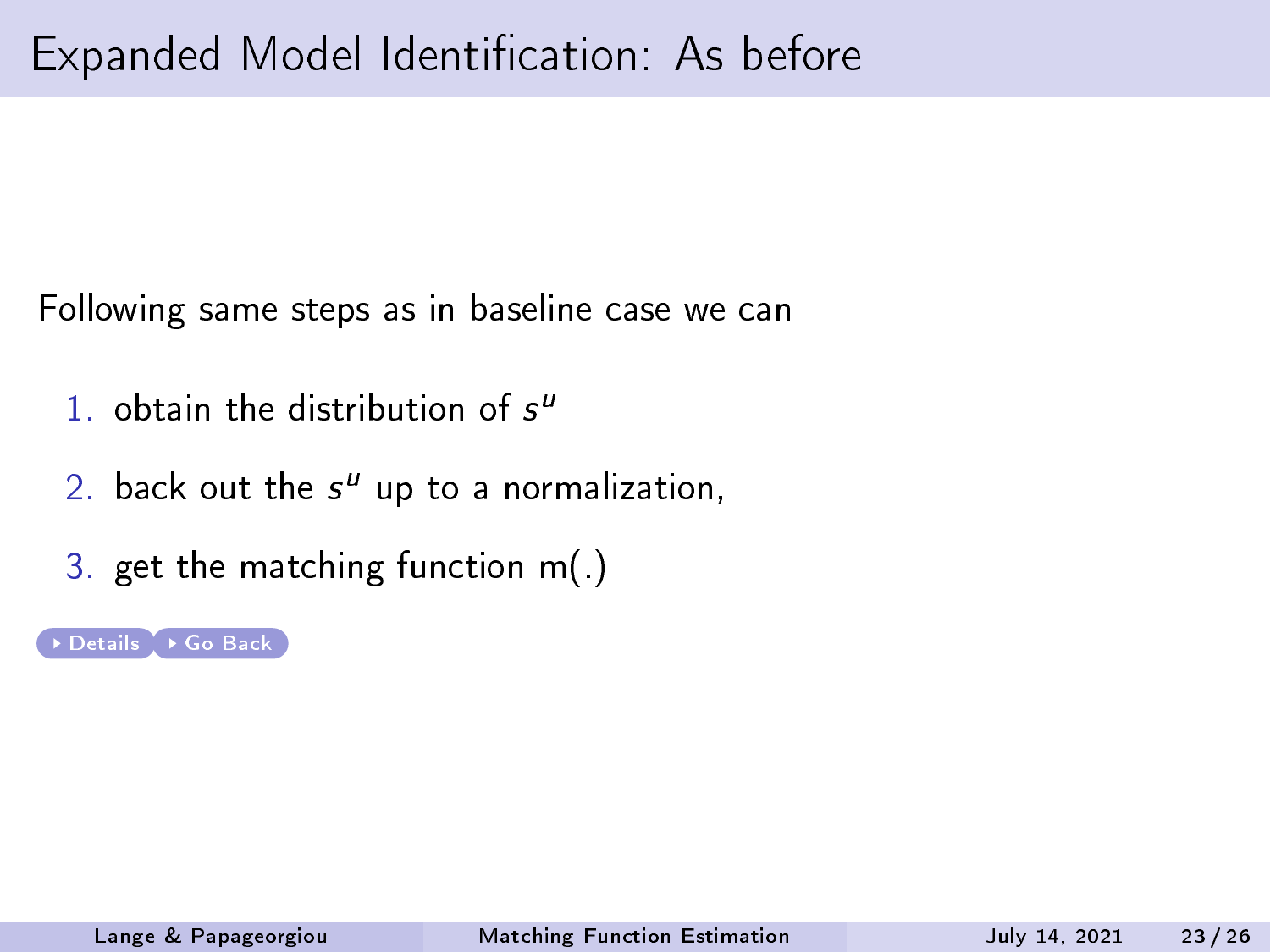## Existing Estimates: Endogeneity of Tightness Θ

$$
\frac{M(S_t, V_t)}{S_t} = A_t \Theta_t^{\alpha}
$$

• Endogeneity of job seekers:  $log(A_t) \not\perp log(\Theta_t)$  induces bias in regressions.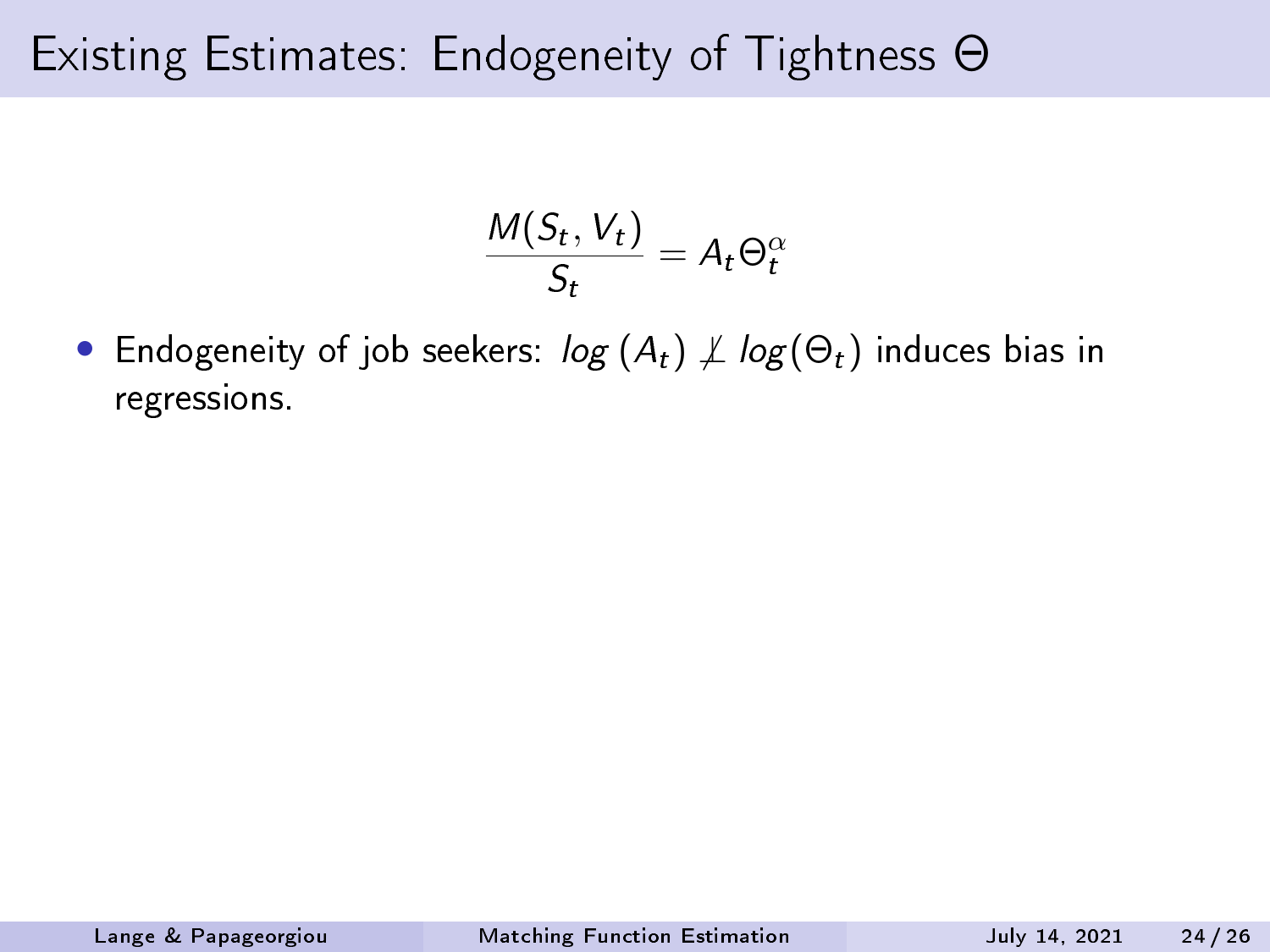# Existing Estimates: Endogeneity of Tightness Θ

$$
\frac{M(S_t, V_t)}{S_t} = A_t \Theta_t^{\alpha}
$$

- Endogeneity of job seekers:  $log(A_t) \not\perp log(\Theta_t)$  induces bias in regressions.
- Dynamic Approaches following Borowcyk-Martins, Jolivet and Postel-Vinay (2013) assume
	- a dynamic specification on  $A_t$  with  $\Theta_{t-k} \perp A_t$  and instrumenting for  $\Theta_t$  using  $\Theta_{t-k}$
	- e.g. Cahuc et al. (2016) instrument with last quarter tightness for current tightness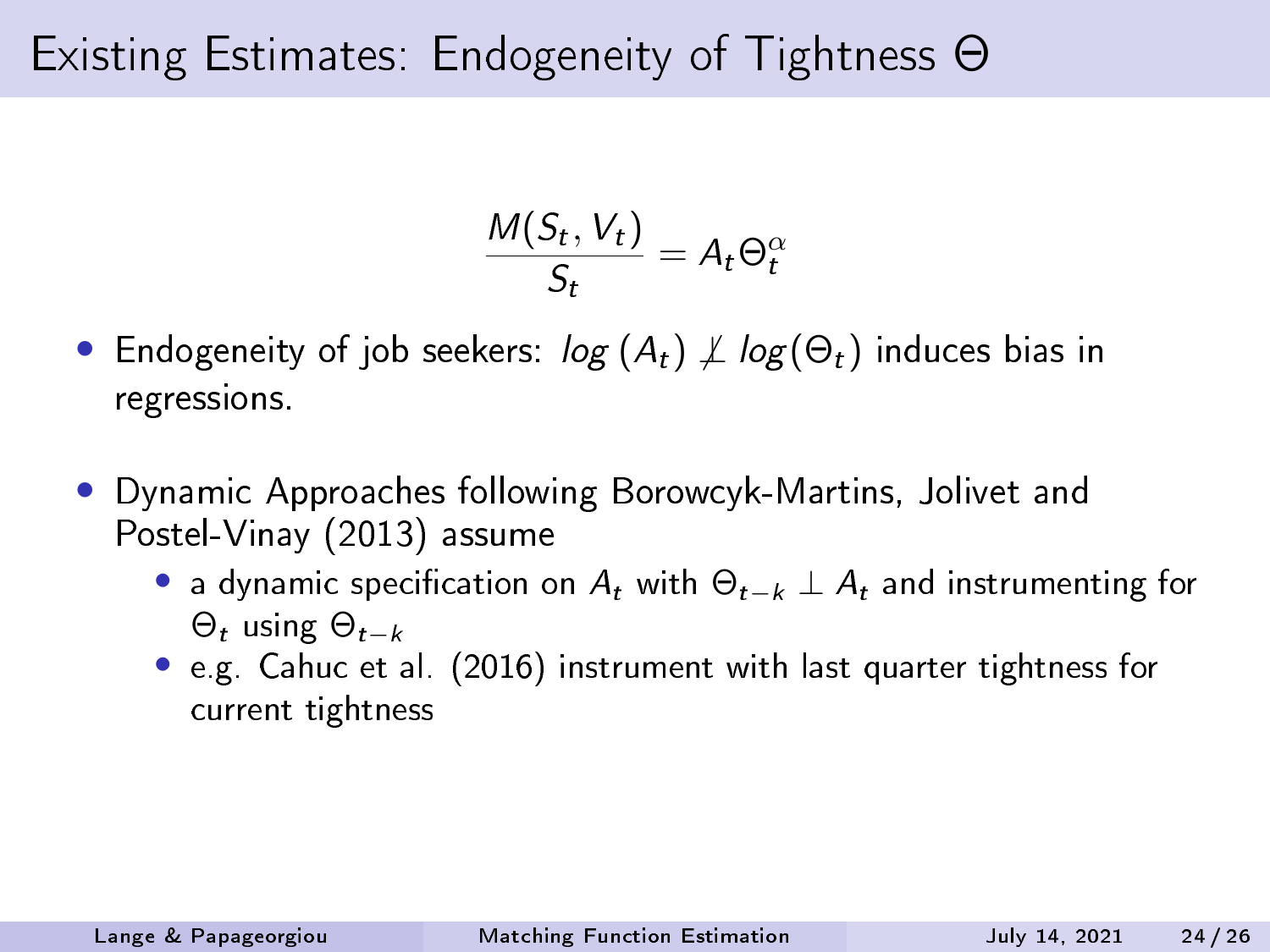# Existing Estimates: Endogeneity of Tightness Θ

$$
\frac{M(S_t, V_t)}{S_t} = A_t \Theta_t^{\alpha}
$$

- Endogeneity of job seekers:  $log(A_t) \not\perp log(\Theta_t)$  induces bias in regressions.
- Dynamic Approaches following Borowcyk-Martins, Jolivet and Postel-Vinay (2013) assume
	- a dynamic specification on  $A_t$  with  $\Theta_{t-k} \perp A_t$  and instrumenting for  $\Theta_t$  using  $\Theta_{t-k}$
	- e.g. Cahuc et al. (2016) instrument with last quarter tightness for current tightness
- Problem if  $A_t =$  search intensity of job seekers and  $A_t$  itself depends on  $\Theta_t$
- $\Rightarrow$  then any instrument for  $\Theta_t$  that has "power" will also be endogenous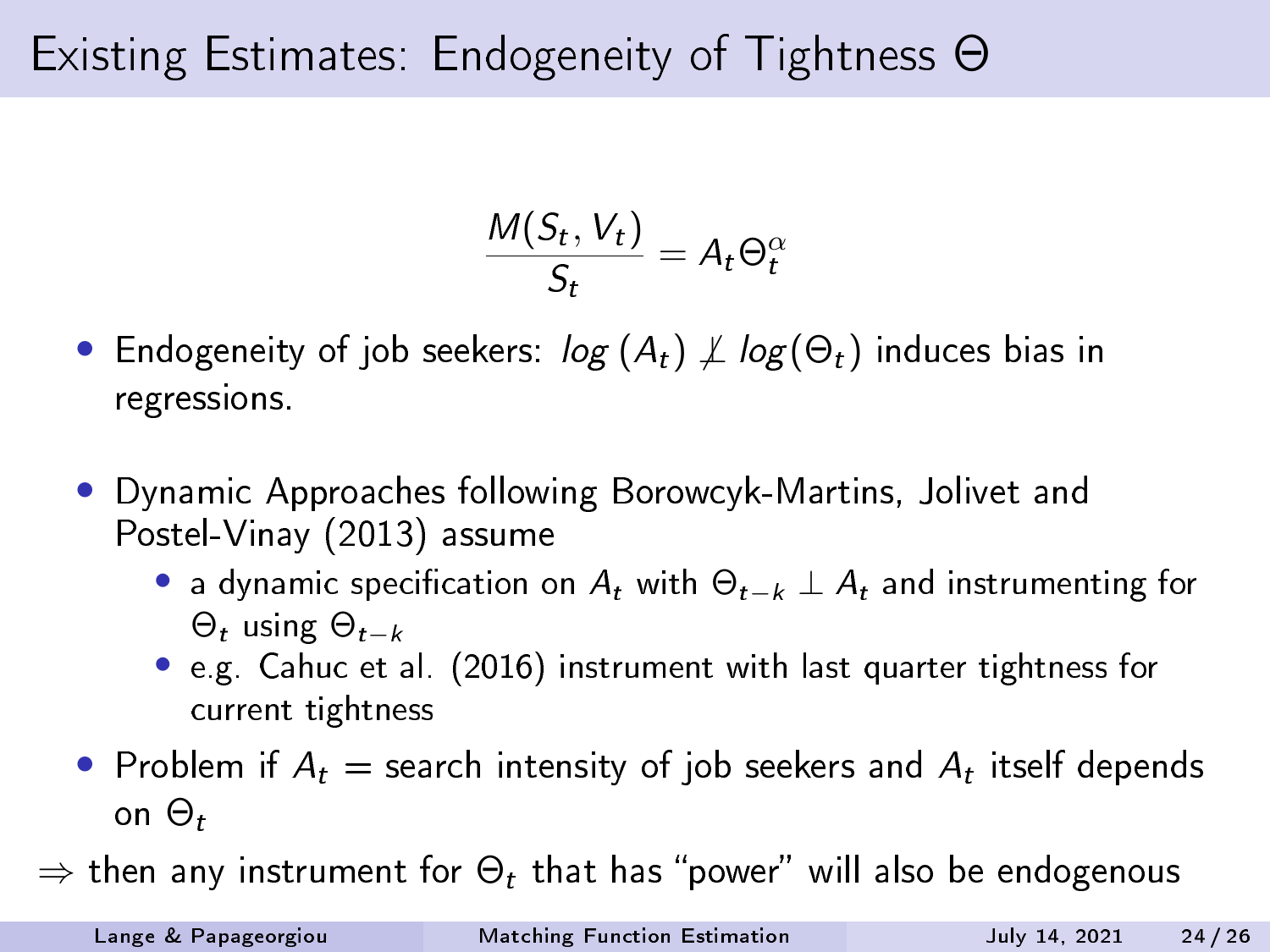• Common Assumption: Matching function is CRS

$$
\frac{M_t}{U_t} = A_t \Theta_t^{\alpha}
$$

where 
$$
\Theta_t = \frac{V_t}{U_t}
$$
.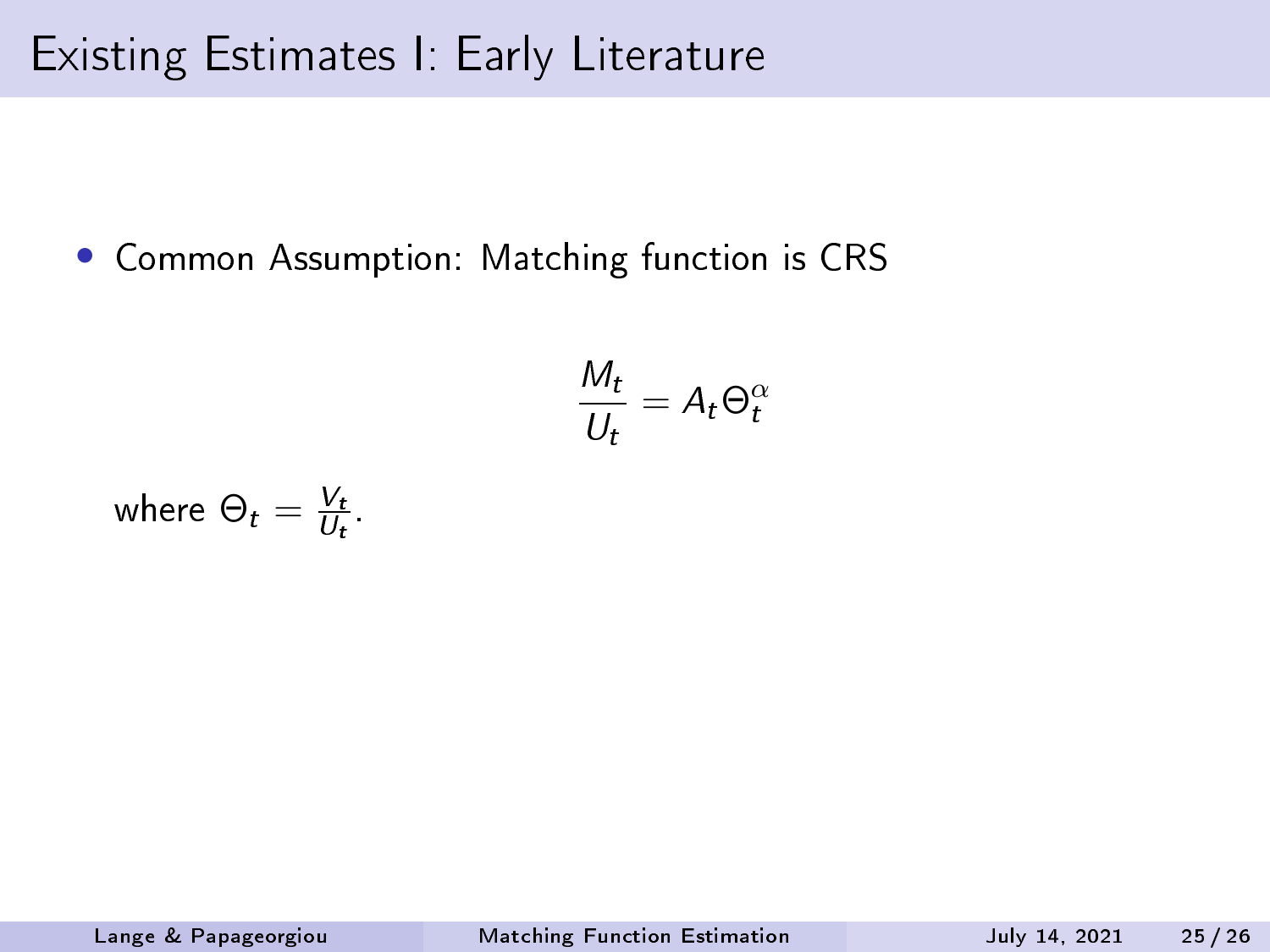• Common Assumption: Matching function is CRS

$$
\frac{M_t}{U_t} = A_t \Theta_t^{\alpha}
$$

where  $\Theta_t = \frac{V_t}{U_t}$  $\frac{V_t}{U_t}$ .

- Early literature (see Petrongolo and Pissarides (2000))
	- typically assumed  $A_t \perp \Theta_t$
	- ignore other types of job seekers
	- estimate with OLS in logs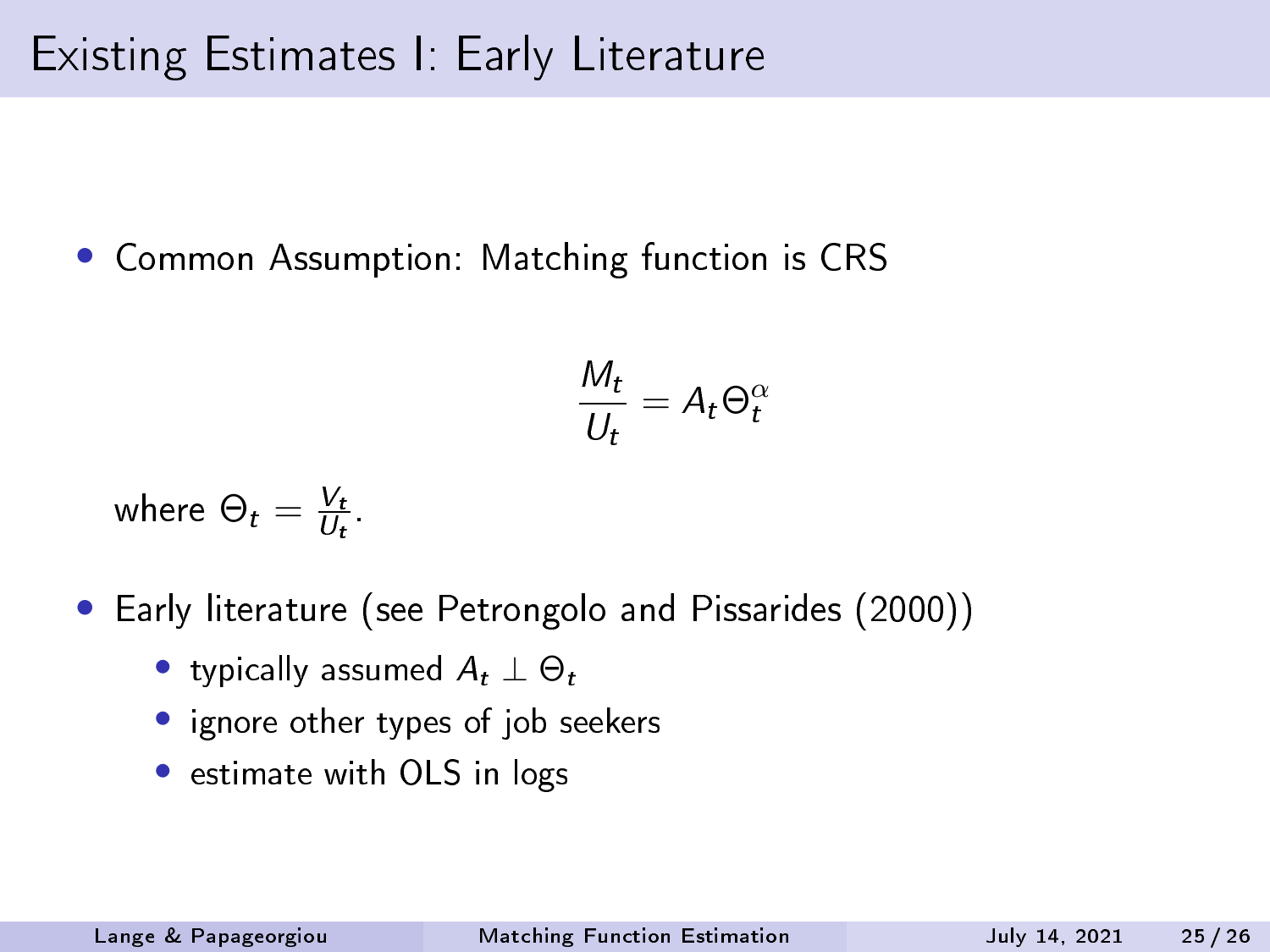# Existing Estimates II: Later Literature

• Try to incorporate multiple types of job search

$$
M(S_t, V_t) = A_t S_t^{1-\alpha} V_t^{\alpha}
$$

with for example

$$
S_t = U_t + s_{E,t} E_t + s_{N,t} N_t
$$

where  $(s_{E,t}, S_{N,t})$  fraction searching on-the-job or from OLF

• Broersma & van Ours 1999; Mumford and Smith 1999; Fallick & Fleischman 2001; Sunde 2007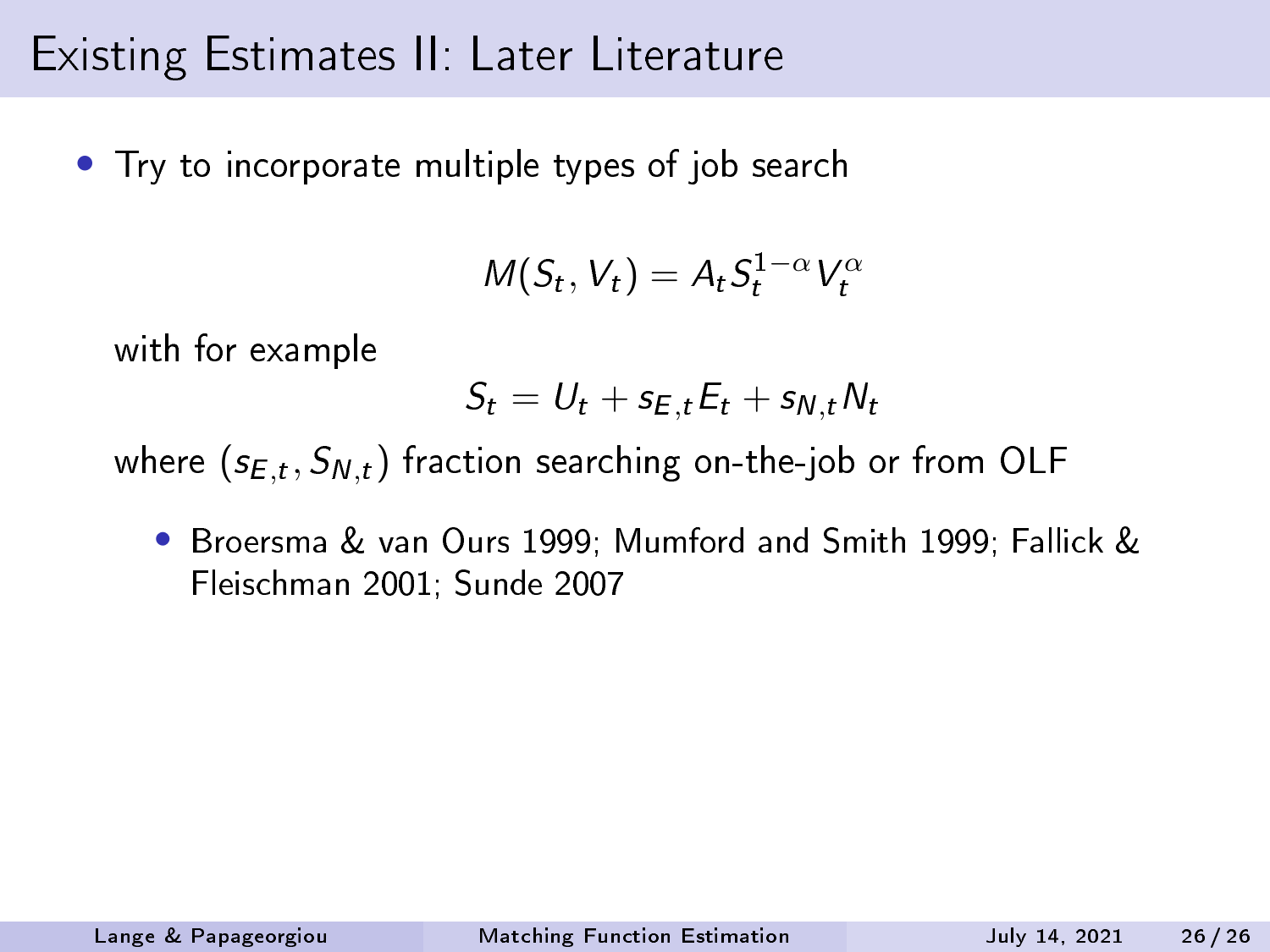# Existing Estimates II: Later Literature

• Try to incorporate multiple types of job search

$$
M(S_t, V_t) = A_t S_t^{1-\alpha} V_t^{\alpha}
$$

with for example

$$
S_t = U_t + s_{E,t} E_t + s_{N,t} N_t
$$

where  $(s_{E,t}, S_{N,t})$  fraction searching on-the-job or from OLF

- Broersma & van Ours 1999; Mumford and Smith 1999; Fallick & Fleischman 2001; Sunde 2007
- Also worried that endogeneity of  $#$  of job seekers:
	- because  $\Theta_t$  responds to  $A_t \rightarrow$  bias.
		- Borowcyk-Martins, Jolivet and Postel-Vinay 2013; Cahuc et al. 2016.